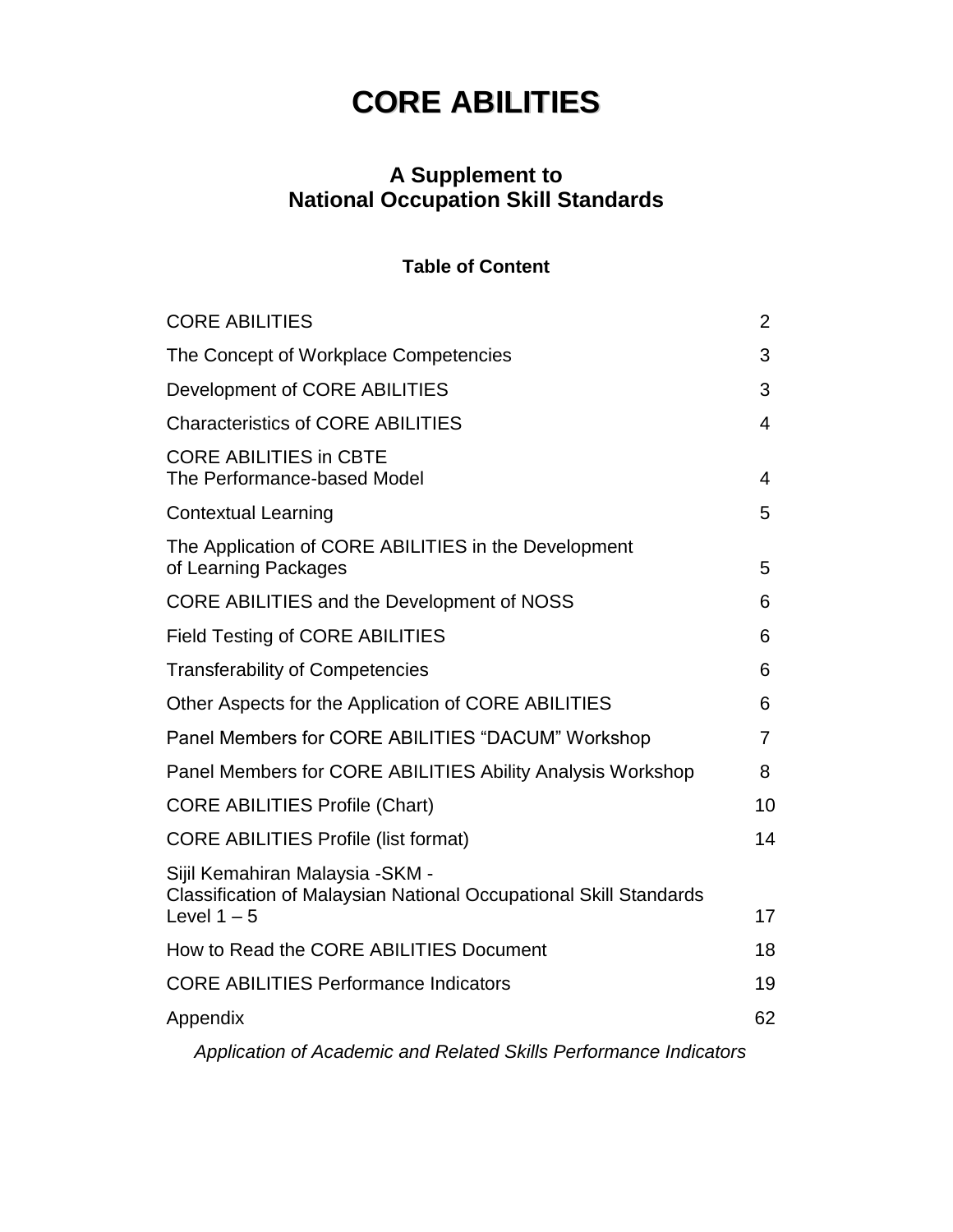A Supplement to **National Occupational Skill Standards (NOSS)**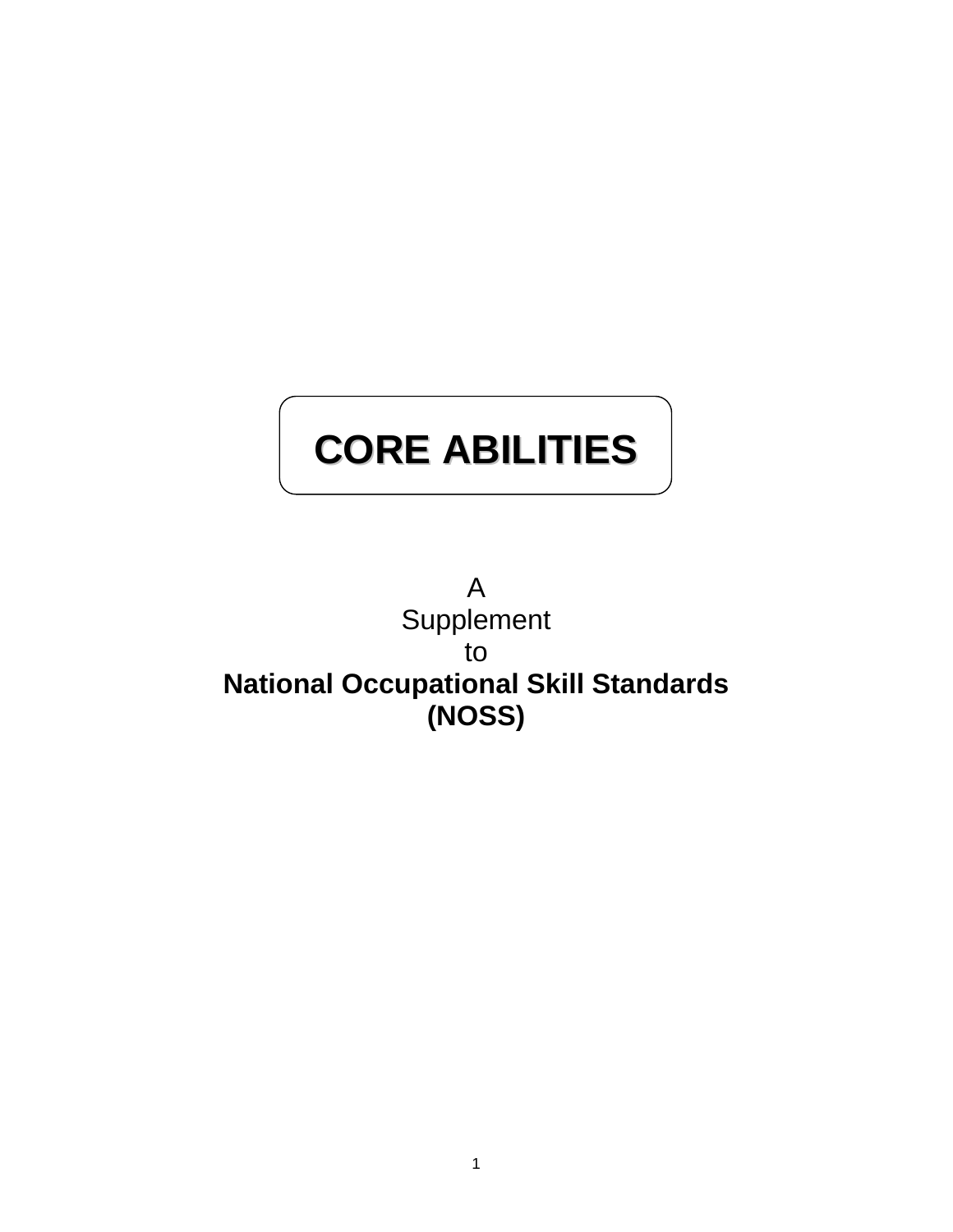Recent discussion concerning Technical Education and Skills Training in Malaysia, the development of National Occupational Skill Standards (NOSS), and the growing acceptance



These "generic skills" have be identified as the learning tools or enabling requirements, which can assist the trainee in the acquiring and applying subject or job specific knowledge skills and comprehension to his work. Incorporating Core Abilities into training provides realistic outcomes that can make learning more relevant and add to the trainee"s sense of achievement.

The development of CORE ABILITIES in Malaysia conforms to the global trend towards Competency-based Training with the similar developments in the following countries:

- **Key Competencies** (Australia)
- **Employability Skills** (Canada)
- **Core Skills** (Great Britain)
- **Key Qualifications, Project and Transfer Oriented Training** (Germany)
- **Essential Skills** (New Zealand)
- **Workplace Know-How / SCANS Competencies** (USA)

The CORE ABILITIES in this document are to be seen as a Supplement to NOSS

*cognitive, effective and psychomotor behaviour* 

 *or in traditional terms: the combination of knowledge, skills and attitude*

<sup>&</sup>lt;sup>1</sup> The word 'skill' used in this document is conceived as a composite of three completely interdependent *components:*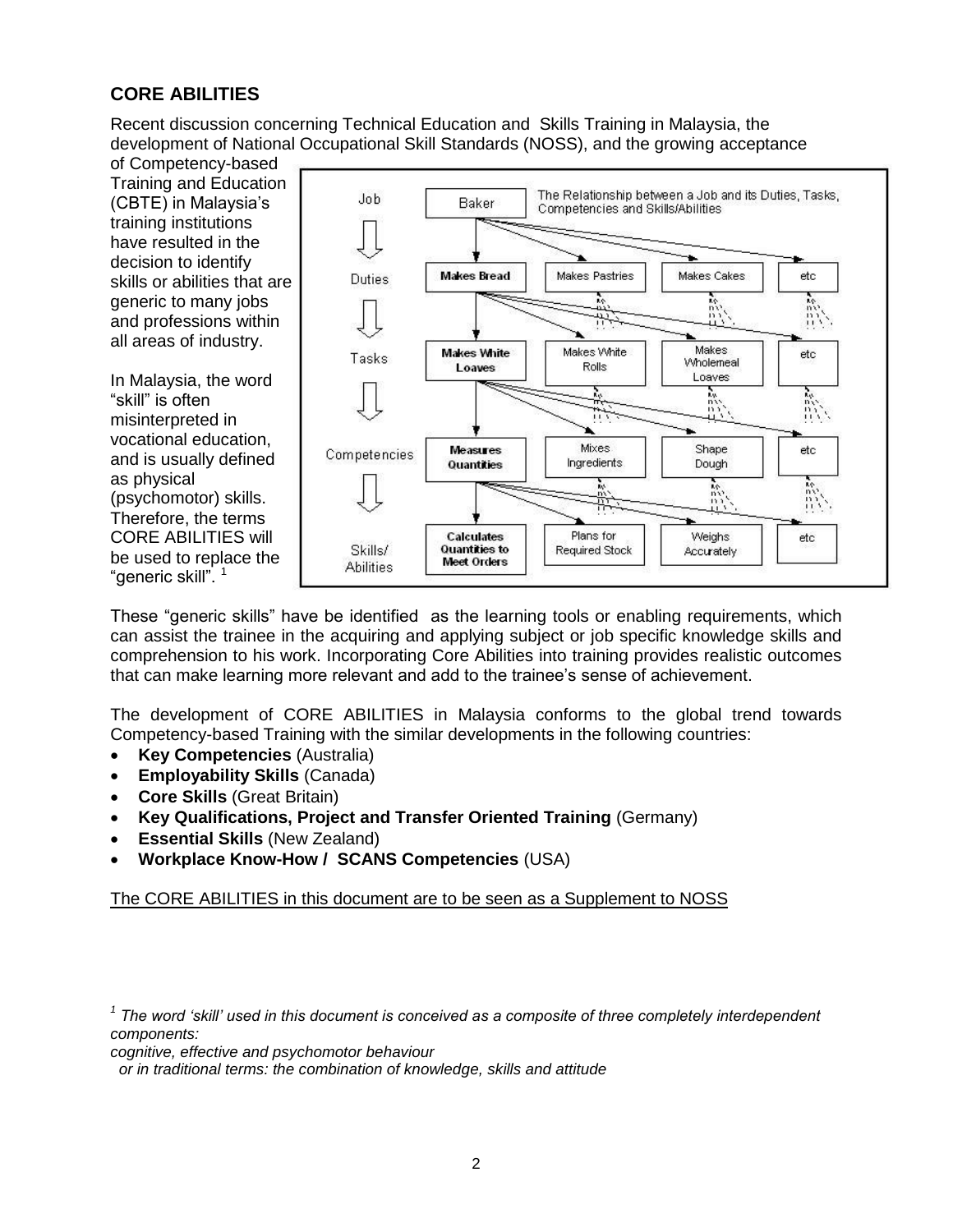#### **The Concept of Workplace Competencies**

The concept of "Competency" focuses on what is expected of an employee in the workplace, rather than on the learning process; and it facilitates the ability to transfer and apply skills and knowledge to new situations and environments.

Competency is a broad concept that includes all aspects of work performance and not just narrow task skills.

Competency includes the requirement to:

- perform individual tasks (task skills)
- manage a number of different tasks within the job (task management skills)
- respond to irregularities and breakdowns in routine (contingency management skills)
- deal with the responsibilities and expectations of the work environment, including working with others (job/role environment skills)

Competency Based Training and Education (CBTE) has been introduced into Malaysia"s vocational education and training with the following objectives:

- to increase the efficiency of Malaysia's workforce, and
- to focus on what people can do as a result of training.

The decision to develop CORE ABILITIES was also aimed at making vocational education and training more effective and more directly related to industry needs as CORE ABILITIES enhance the transfer and application of skills and knowledge to new situations and working environments.

#### **Development of CORE ABILITIES**

The set of CORE ABILITIES described in this document was developed using the DACUM Job Analysis and Task Analysis process as applied by NVTC for the development of Malaysian National Occupational Skill Standards (NOSS).

Information from overseas sources (Australia, Canada, Germany, UK and USA) was used for supplementary reference and verification purposes.

#### **Characteristics of CORE ABILITIES**

CORE ABILITIES are considered essential for effective participation in the emerging patterns of work and work organization.

They focus on capacity to apply knowledge and skills in an integrated way in work situations. CORE ABILITIES are generic in that they apply to work generally rather than being specific to work in particular occupations, jobs and industries.

This characteristics means that the CORE ABILITIES are not only essential for effective participation in work but are also for effective participation in further education and life-long learning.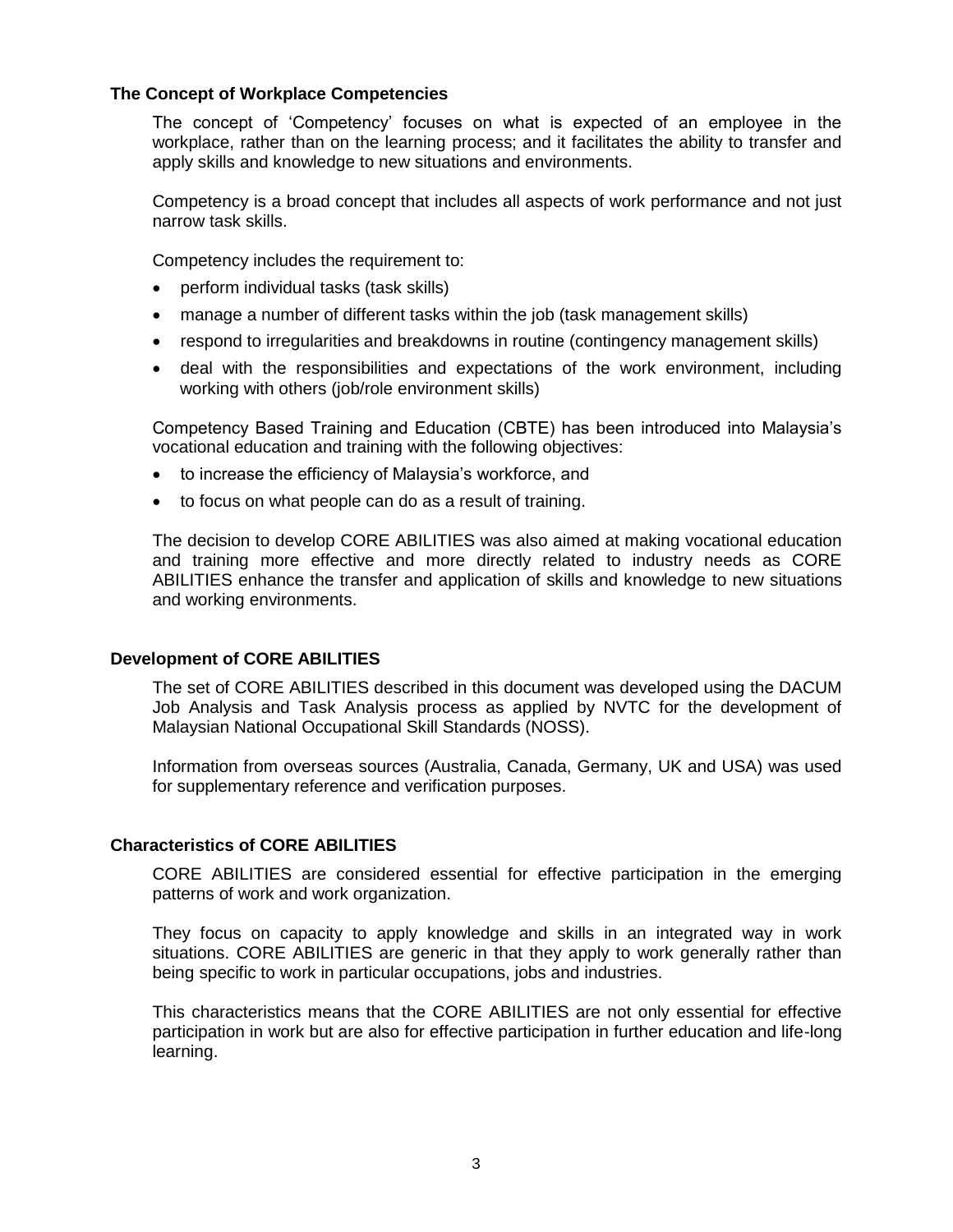*Essential and generic to the world of work:*

The set of CORE ABILITIES should be confined to those capabilities that are essential for young people entering any sector of work, as well as for people already employed, facing challenges of a changing job environment.

*Of value to all people:*

The set of CORE ABILITIES has value for all people regardless of the path they follow in the world of work.

*Cross circular:*

The set of CORE ABILITIES does not constitute a curriculum or set of subjects, nor do individual CORE ABILITIES relate only to particular subject areas. Rather, the CORE ABILITIES can be developed and applied across the range of areas of learning comprising the curricula of school and training programs.

- *Able to be developed in a wide range of settings:* The set of CORE ABILITIES can be learned through variety of educational and training settings and programs.
- *Focus on outcomes:*

The CORE ABILITIES describe outcomes of learning rather than processes by which these outcomes may be achieved.

*Focus on application:*

Central to the concept of competence is the application of knowledge, skills and understanding in an integrated way; competencies do not constitute bodies of knowledge as such.

*Integrated in practice:*

The integrated nature of the CORE ABILITIES and the ways in which they are applied to work activities means that, in practice, they overlap with each other to some extent.

 *Required a foundation of knowledge, skills and understanding:* The CORE ABILITIES require a basis of knowledge, skills and understanding which need to be integrated and applied to achieve a purpose or complete a task.

#### **CORE ABILITIES in CBTE**

#### **The Performance-based Model**

Performance-based instruction helps make the link between what is taught and what the skills learners will actually apply in their jobs or life roles.

To plan strategically for instruction, educators need to:

- Identify **WHO** the learners are.
- Set goals for **WHAT** the learners need.
- Establish criteria for determining **WHEN** learners have achieved their goals.
- Plan strategies for **HOW** they are going to get there.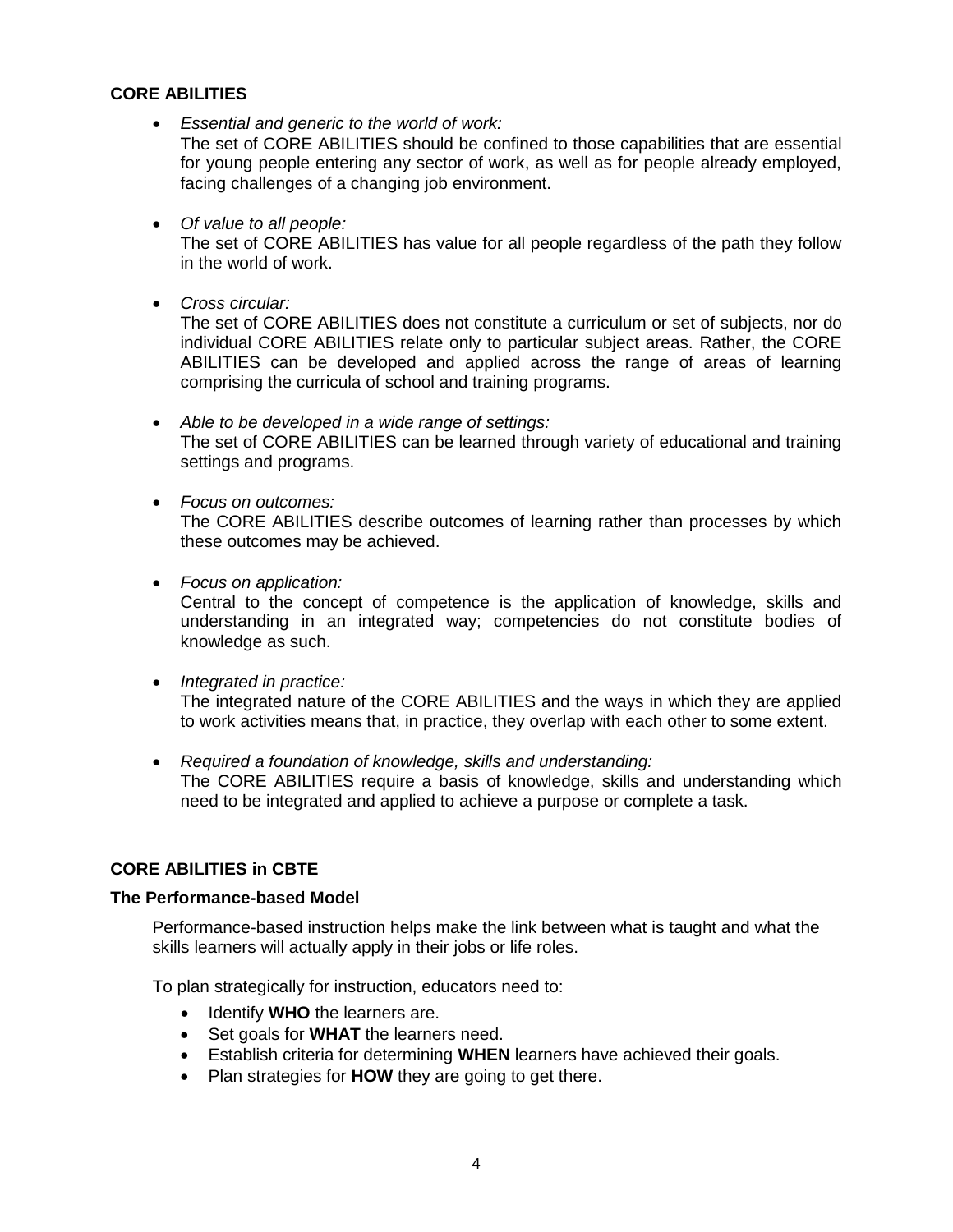#### **Contextual Learning**

Theory, process knowledge and practice are elements of learning, which need to be integrated and put into context when designing training curriculum.

The separation of learning into "theory" and "practical" classes should be avoided in the curriculum design for technical and training.

The Performance-based Model at right is shown as a disk, which contains the critical elements of performance-based instructional design.

In performance-based instructional design, course developers build from the centre out. By designing outwards they will determine WHAT the learner has to accomplish before deciding HOW to accomplish it.



The National Occupational Skill Standard (NOSS) describes the Tasks and the performance standards for a specific job and job level, which will serve as the guideline for the identification of WHAT.

#### **The Application of CORE ABILITIES in the Development of Learning Packages**

The WHAT of a course module includes a set of core abilities, generic and specific tasks and competencies together with their corresponding performance standards, and learning objectives.

CORE ABILITIES are enabling requirements needed for the development of specific competencies and they address skills that can be transferred beyond the context of a specific learning experience.

CORE ABILITIES are an important factor in performing TASK effectively and efficiently. NOSS Performance Standards provide the observable and measurable criteria which are essential for performance assessment.

CORE ABILITIES are incorporated into the learning activity, which describes HOW the learners will learn specific competencies.



The performance assessment activities tell learners how they will demonstrate WHEN they have mastered specific tasks/competencies. The performance indicators provided are used as a guideline.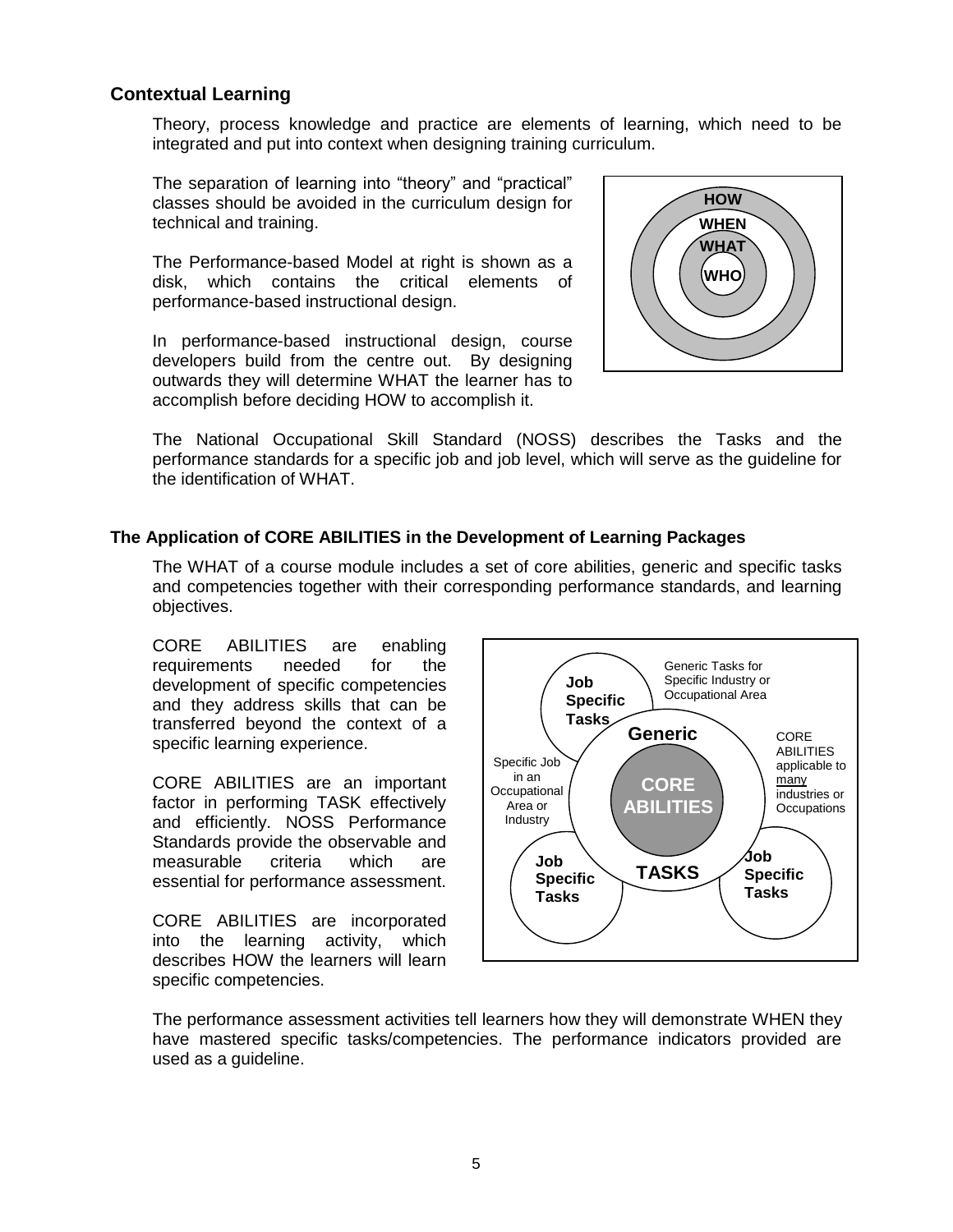In Competency-based Training the course developer does not "think up" test questions, instead a performance assessment task is designed which is based on the specific competency or a NOSS Performance Standard.

#### **CORE ABILITIES and the Development of NOSS**

The list of CORE ABILITIES may be utilized during the development of new and the revision of existing NOSS.

As such, the provided list should be discussed by the JOB Analysis panel to identify the respective CORE ABILITIES for the Job.

In this case, the proposed listing of the CORE ABILITIES to SKM levels may be overruled due to specific Job requirements and industrial settings.

#### **Field Testing of CORE ABILITIES**

Course developers and end-users, as well as industry based trainers, are encouraged to field test the set of CORE ABILITIES described in this document and to provide critical feedback for the improvement and further development of CORE ABILITIES.

#### **Transferability of Competencies**

CORE ABILITIES and job specific competencies are defined so that they are transferable to new situations.

There is evidence, however that any skill transfer may be limited unless the application of the skill is taught in multiple contexts and situations over an extended period of time. It is therefore important to teach learners to apply what they have learned to new and different situations and to utilize what earlier experience has taught them. This applies to both offthe-job and on-the-job training scenarios.

#### **Other Aspects for the Applications of CORE ABILITIES**

CORE ABILITIES require a foundation of knowledge, skills and comprehension. Since CORE ABILITIES are connected to SKM levels 1 to 5, some additional performance indicators for the application of academic and related skills are provided in the appendix for field testing.

- Applied Mathematics
- Locating Information
- Reading for Information
- Applied Technology
- Listening/Speaking
- Writing
- Teamwork
- Problem Solving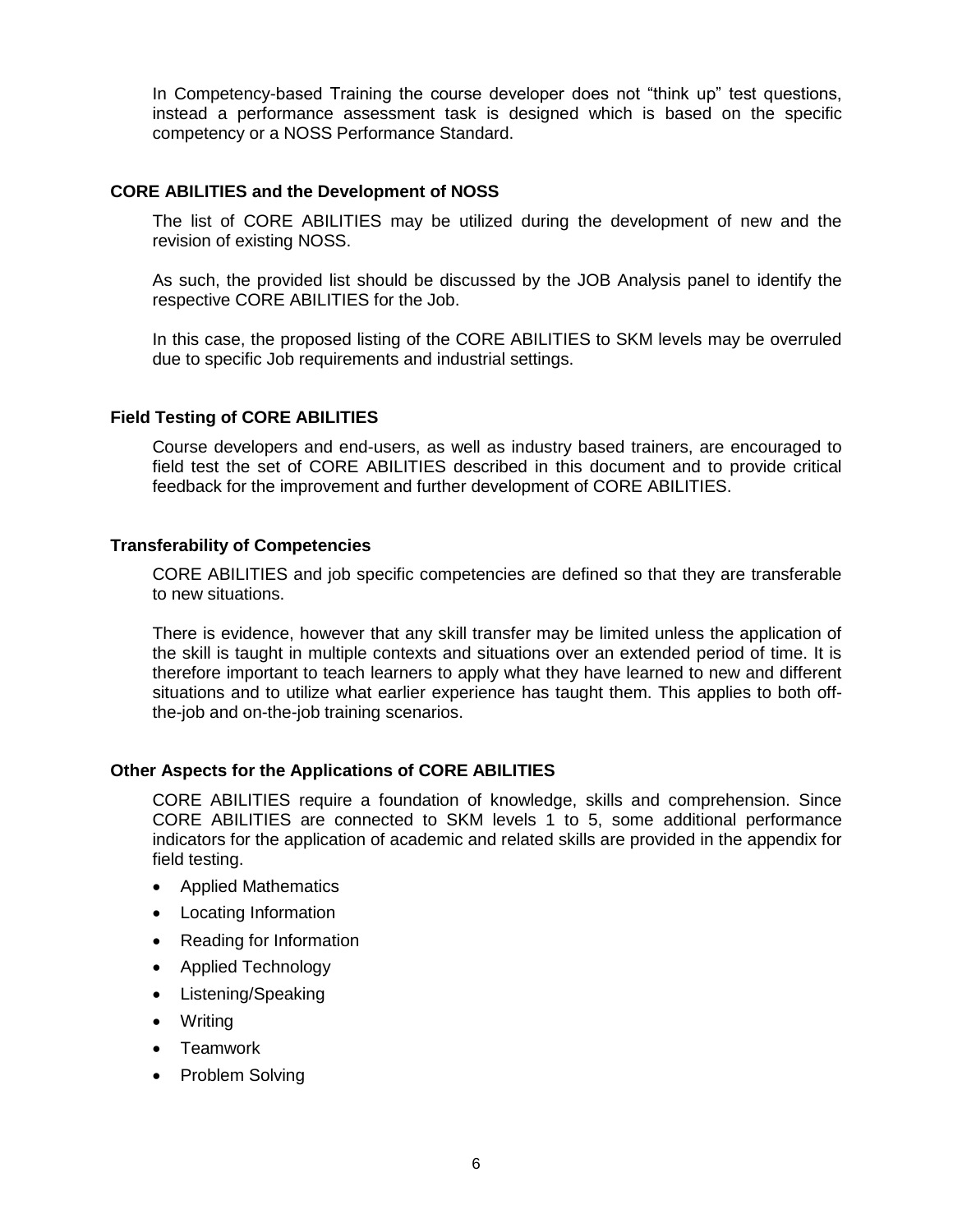#### **Panel Member for CORE ABILITIES – "DACUM" Workshop**

**Ms Helen Wong Yuet Yu** Allied Link Express Sdn Bhd, Petaling Jaya

**Mr Richard Lim** Association of Forwarding Agents Port Klang, Port Klang

> **Mr Thirukesan Patmanathan** Binariang Sdn Bhd, Petaling Jaya

**Mr Benjamin Keng Kiat Beng** Doyan Oceanic Sdn Bhd, Port Klang

**Mr Tan Kok Tien**  Guolene Packing Industries Berhad, Shah Alam

**Mr Henry Lim Ah Chye** Industrial Forwarding & Shipping Sdn Bhd, Port Klang

> **Dr Tan Keng Song** Institut Bank-Bank Malaysia, Kuala Lumpur

> **Ms Susan Lee** Institut Bank-Bank Malaysia, Kuala Lumpur

> **Ms Yap Siew Eng** Institut Bank-Bank Malaysia, Kuala Lumpur

> > **Mr Lee See Chee** Motorola Malaysia, Petaling Jaya

**En. Mohd Salleh Othman** Telekom Malaysia Bhd Telekom Training College, Kuala Lumpur

> **Dr Joseph C.L. Fong** United Vehicle Industries Sdn Bhd, Klang

#### **Facilitator**

**Mr. Reihanrd Sachs** National Vocational Training Council, Kuala Lumpur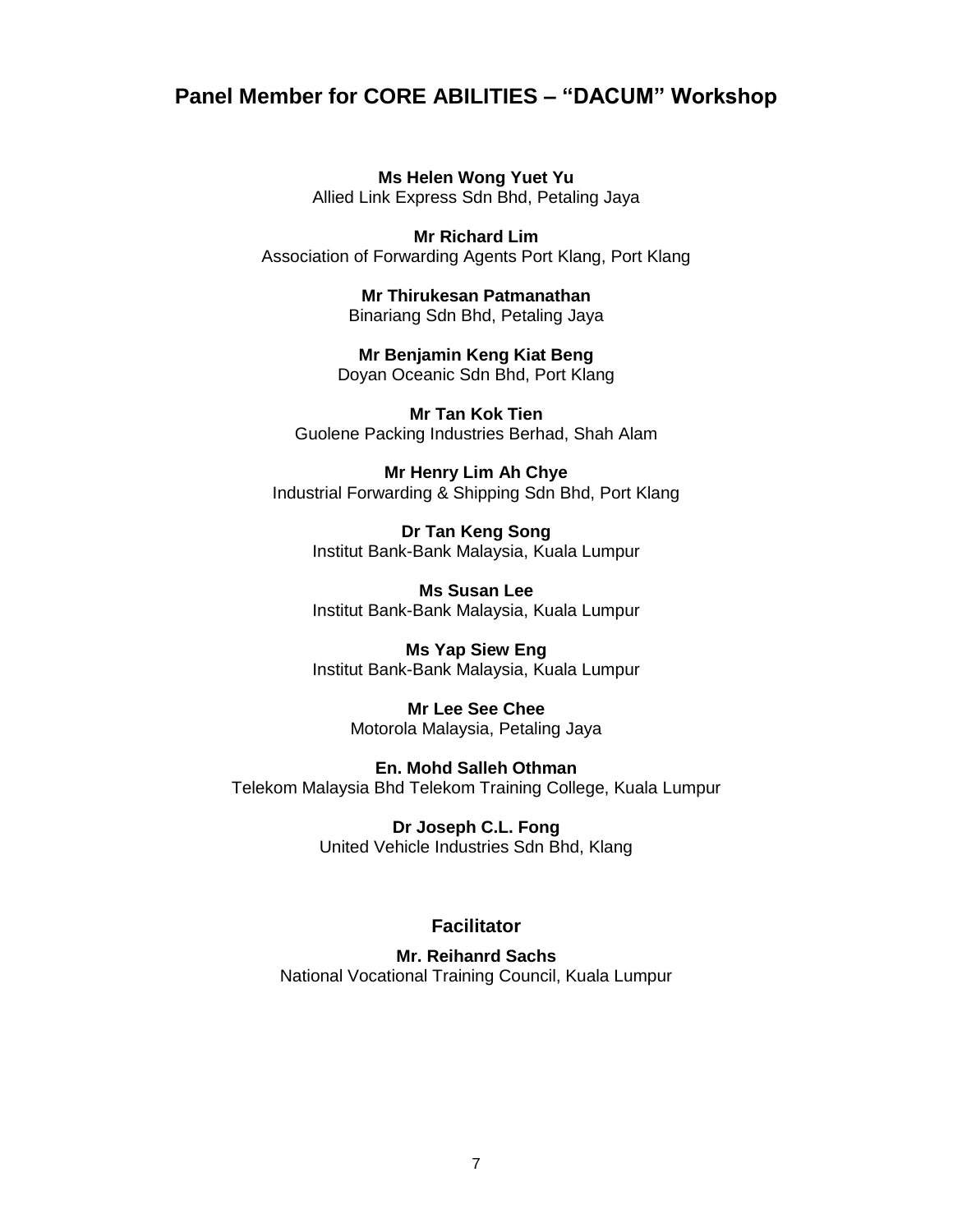#### **Panel Member for CORE ABILITIES Analysis Workshop**

**Mr Michael Ng** Accord Container Line (M) Sdn Bhd, Port Klang

**Mr Richard Lim** Association of Forwarding Agents Port Klang, Port Klang

> **Ms Woo Kit Mooi** Bayers (Malaysia) Sdn Bhd, Klang

**Ms Janice Lim Siok Eiah** Cheng Hua Engineering Works Sdn Bhd, Klang

> **Mr Benjamin Keng Kiat Beng** Doyan Oceanic Sdn Bhd, Port Klang

**Mr Tan Kok Tien**  Guolene Packing Industries Berhad, Shah Alam

**Mr Henry Lim Ah Chye** Industrial Forwarding & Shipping Sdn Bhd, Port Klang

**En. Awaldin bin Mohd. Arif** Industrial Testing & Engineering Inspection Sdn Bhd, Subang Jaya

> **Dr Tan Keng Song** Institut Bank-Bank Malaysia, Kuala Lumpur

> **Ms Susan Lee** Institut Bank-Bank Malaysia, Kuala Lumpur

> **Ms Yap Siew Eng** Institut Bank-Bank Malaysia, Kuala Lumpur

**En. Halim Azhar bin Hj. Mohd. Yatim** Institut Kemahiran Tinggi Belia Negara Sepang (IKTBN), Sepang

**Ms Audra Chin Kwai Lai** Malaysian Textile Manufacturers Association, Kuala Lumpur

**En. Hazizul bin Zamrud** Melaka Industrial Skills Development Centre, Melaka

> **Mr Anthony Koh Boon Leng** Motorala Malaysia Sdn Bhd, Petaling Jaya

**Mr K. Velayutham** Perak Entrepreneur & Skills Development Centre, Pusing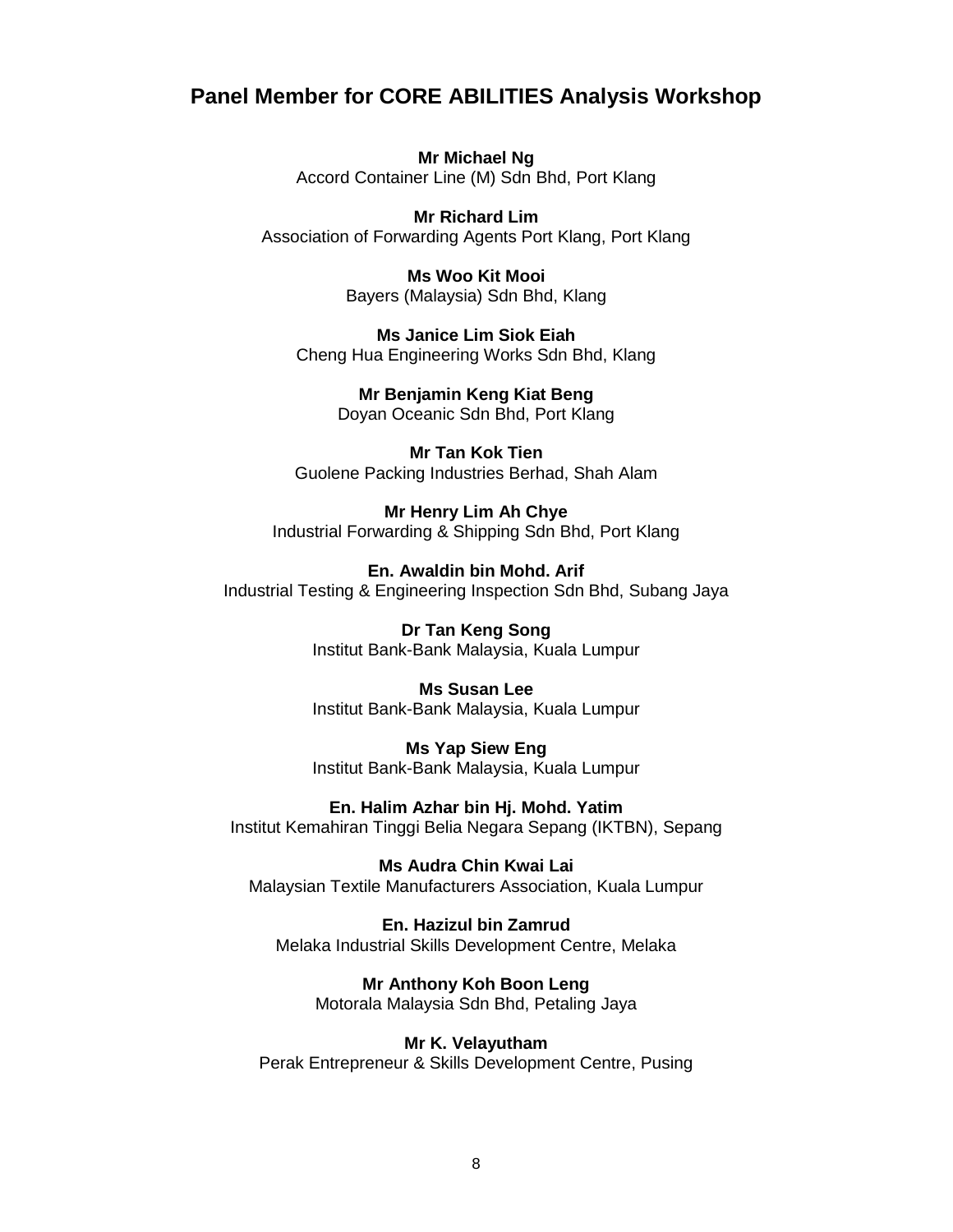#### **Mr Thilainathan**

Perak Entrepreneur & Skills Development Centre, Pusing

**En. Mohd. Saffian bin Abdul Majid** Port Klang Authority, Port Klang

**Mr Tan Yew What** Siemens Components (Advanced Technology), Melaka

**Mr Ricky Lim Chee Beng** Siemens Components (Advanced Technology), Melaka

> **Dr Joseph C.L. Fong** United Vehicle Industries Sdn Bhd, Klang

#### **Facilitator**

**Mr. Reihanrd Sachs** National Vocational Training Council, Kuala Lumpur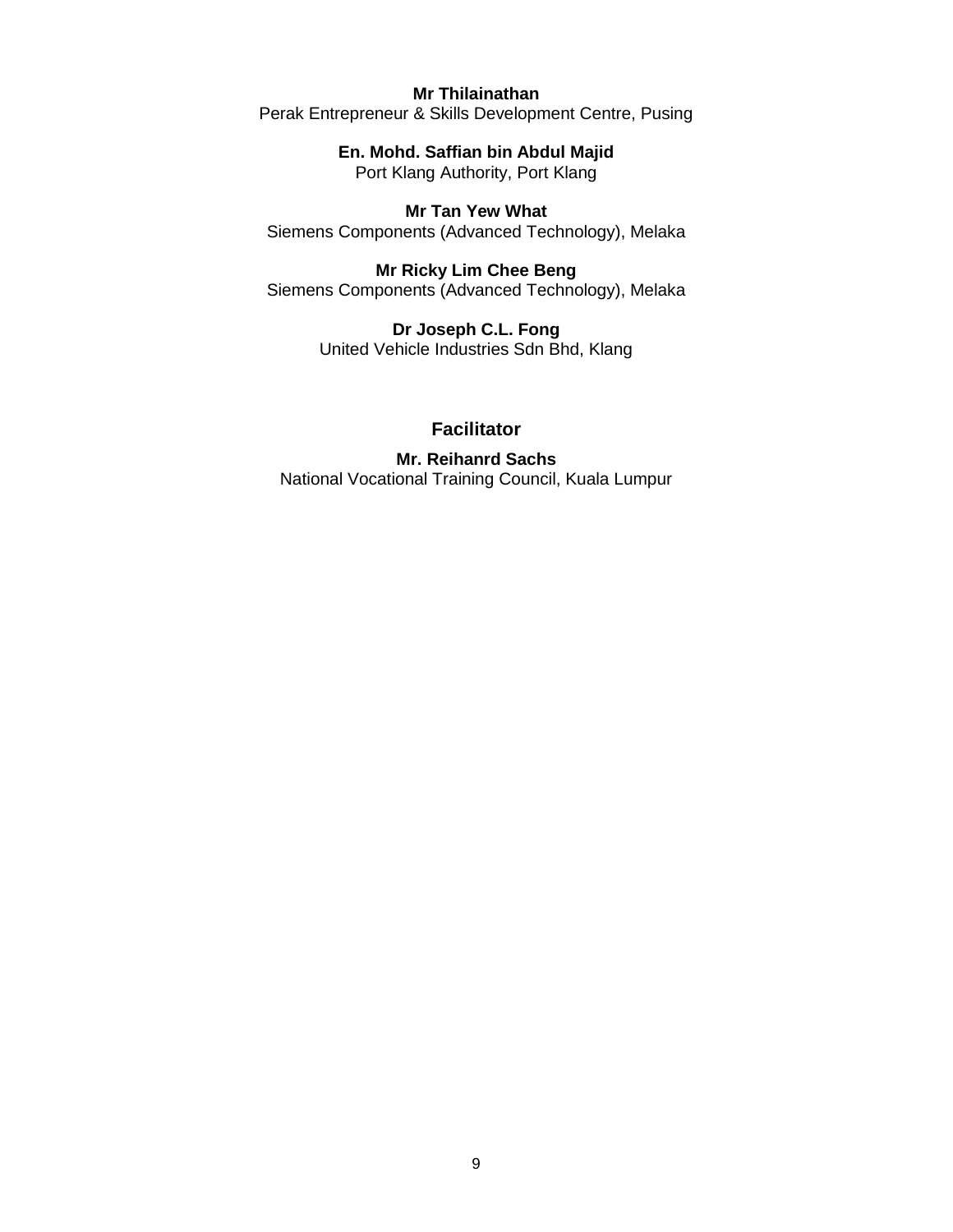

#### **CORE ABILITY Profile**

| $\blacktriangleright$ GROUP $\blacklozenge$       | $\blacktriangleright$ Abilities $\blacktriangleright$                 |                |                                                                           |                |                                                                   |                |
|---------------------------------------------------|-----------------------------------------------------------------------|----------------|---------------------------------------------------------------------------|----------------|-------------------------------------------------------------------|----------------|
| <b>Locate and Process</b><br><b>Information</b>   | Identify and gather<br>information                                    |                | Document information,<br>procedures or processes                          |                | Utilize basic IT<br>applications                                  |                |
| 01                                                | 01.01                                                                 | L1             | 01.02                                                                     | L1             | 01.03                                                             | L1             |
|                                                   | Analyse information                                                   |                | Utilize the Internet to<br>locate and gather<br>information               |                | Utilize word processor to<br>process information                  |                |
|                                                   | 01.04                                                                 | L2             | 01.05                                                                     | L2             | 01.06                                                             | L2             |
|                                                   | Utilize database<br>applications to locate<br>and process information |                | Utilize spreadsheets<br>applications to locate<br>and process information |                | Utilize business graphic<br>application to process<br>information |                |
|                                                   | 01.07                                                                 | L <sub>3</sub> | 01.08                                                                     | L <sub>3</sub> | 01.09                                                             | L <sub>3</sub> |
|                                                   | Apply a variety of<br>mathematical techniques                         |                | Apply thinking skills and<br>creativity                                   |                |                                                                   |                |
|                                                   | 01.10                                                                 | L3             | 01.11                                                                     | L <sub>3</sub> |                                                                   |                |
| <b>Exchange/Communicate</b><br><b>Information</b> | Interpret and follow<br>manuals, instructions<br>and SOP's            |                | Follow telephone/<br>telecommunication<br>procedures                      |                | Communicate clearly                                               |                |
| 02                                                | 02.01                                                                 | L1             | 02.02                                                                     | L1             | 02.03                                                             | L1             |
|                                                   |                                                                       |                |                                                                           |                |                                                                   |                |

| checklists using<br>standard forms | Prepare brief reports and | Read/interpret flowcharts<br>and pictorial information |  | Write memos and letters |     |  |
|------------------------------------|---------------------------|--------------------------------------------------------|--|-------------------------|-----|--|
| 02.04                              | l 1                       | 02.05                                                  |  | 02.06                   | כ ו |  |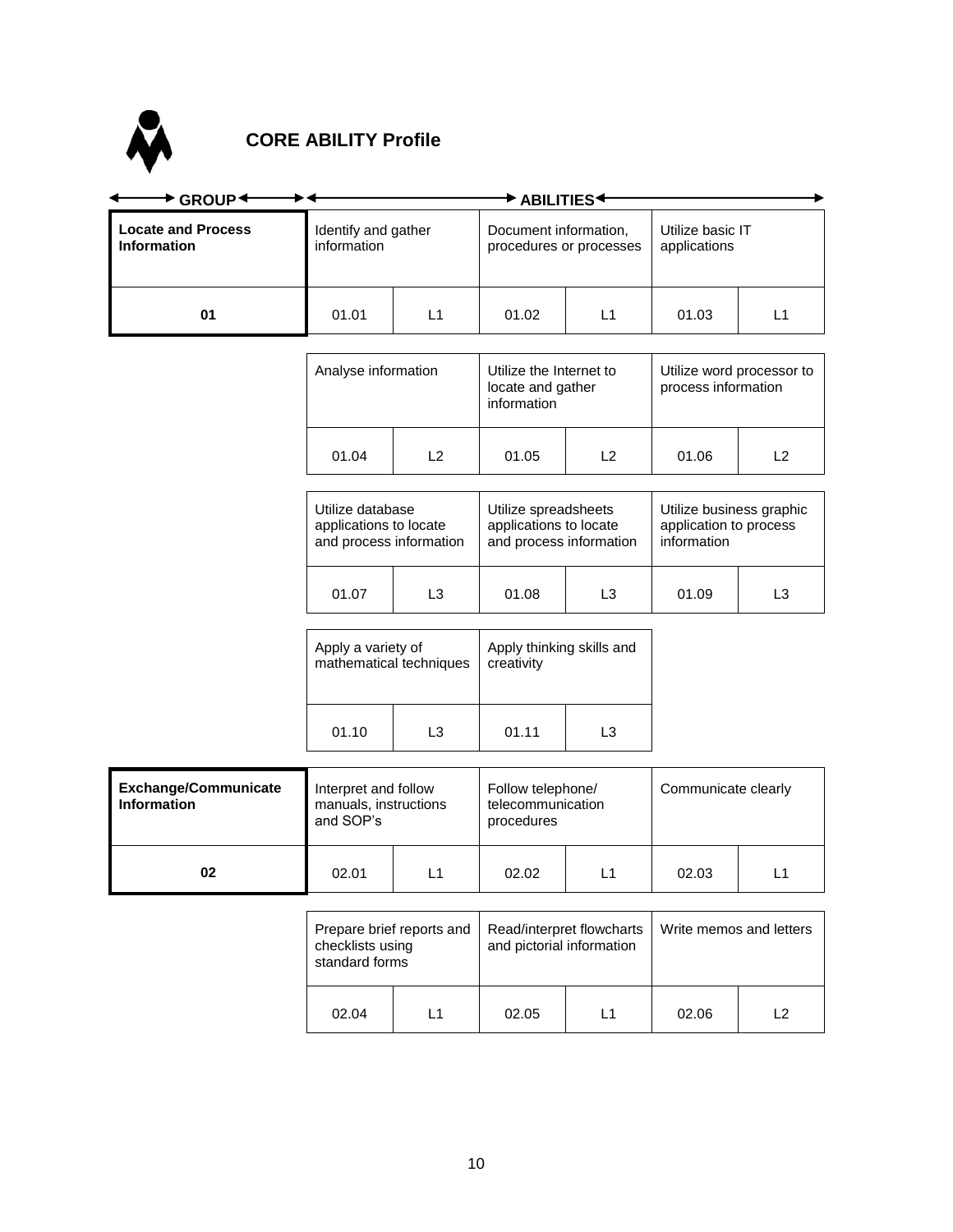

| ▶ GROUP <sup>4</sup>             |                                                                         |                | $\blacktriangleright$ Abilities $\blacktriangleright$      |                |                                                     |                |
|----------------------------------|-------------------------------------------------------------------------|----------------|------------------------------------------------------------|----------------|-----------------------------------------------------|----------------|
|                                  | Utilize Local Area<br>Network (LAN)/Intranet<br>to exchange information |                | Prepare pictorial and<br>graphic information               |                | Prepare flowcharts                                  |                |
|                                  | 02.07                                                                   | L2             | 02.08                                                      | L2             | 02.09                                               | L <sub>3</sub> |
|                                  | Prepare reports and<br>instructions                                     |                | Convey information and<br>ideas to people                  |                |                                                     |                |
|                                  | 02.10                                                                   | L <sub>3</sub> | 02.11                                                      | L <sub>3</sub> |                                                     |                |
| Work and Interact with<br>People | Apply cultural<br>requirements to the<br>workplace                      |                | Demonstrate integrity<br>and apply ethical<br>practices    |                | Accept responsibility for<br>own work and work area |                |
| 03                               | 03.01                                                                   | L1             | 03.02                                                      | L1             | 03.03                                               | L1             |
|                                  | Seek and act<br>constructively upon<br>feedback about<br>performance    |                | Demonstrate safety skills                                  |                | Respond appropriately<br>to people and situations   |                |
|                                  | 03.04                                                                   | L1             | 03.05                                                      | L1             | 03.06                                               | L1             |
|                                  | Resolve interpersonal<br>conflicts                                      |                | Develop and maintain a<br>cooperation within work<br>group |                | Manage and improve<br>performance of<br>individuals |                |
|                                  | 03.07                                                                   | L1             | 03.08                                                      | L2             | 03.09                                               | L <sub>3</sub> |
|                                  | Provide consultation and<br>counselling                                 |                | Monitor and evaluate<br>performance of human<br>resources  |                | Provide coaching/<br>on-the job training            |                |

03.10 | L3 | 03.11 | L3 | 03.12 | L3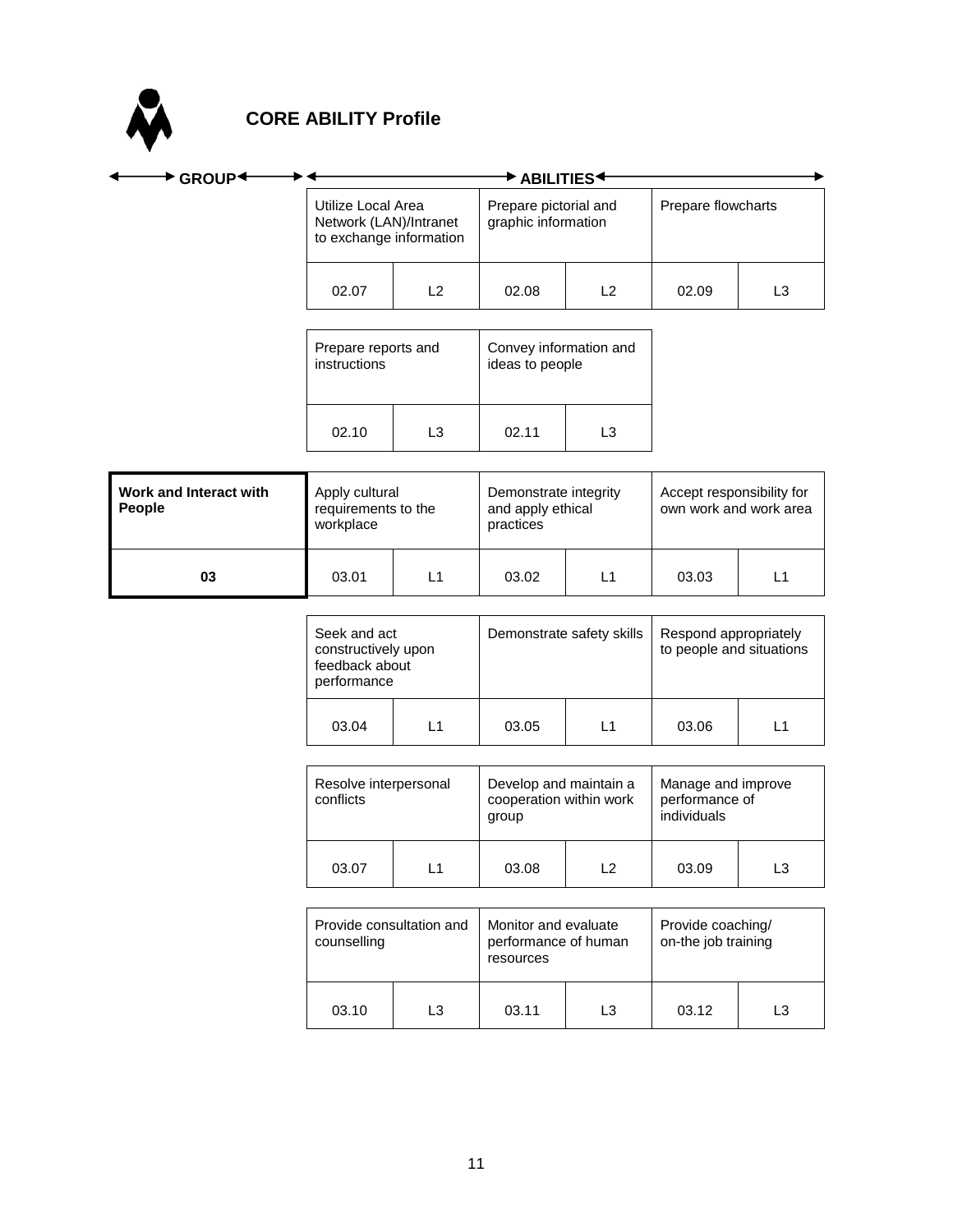

| $\blacktriangleright$ GROUP <sup>+</sup>           | $\blacktriangleright$ ABILITIES $\blacktriangleleft$                                                                  |                |                                              |                |                                         |                |  |
|----------------------------------------------------|-----------------------------------------------------------------------------------------------------------------------|----------------|----------------------------------------------|----------------|-----------------------------------------|----------------|--|
|                                                    | Develop and maintain<br>team harmony and<br>resolve conflicts                                                         |                | Facilitate and coordinate<br>teams and ideas |                | Liase to achieve<br>identified outcomes |                |  |
|                                                    | 03.13                                                                                                                 | L <sub>3</sub> | 03.14                                        | L <sub>3</sub> | 03.15                                   | L <sub>3</sub> |  |
|                                                    | Identify and assess<br>Identify staff training<br>client/customer needs<br>needs and facilitate<br>access to training |                |                                              |                |                                         |                |  |
|                                                    | 03.16                                                                                                                 | L <sub>3</sub> | 03.17                                        | L <sub>3</sub> |                                         |                |  |
| <b>Plan and Organize Work</b><br><b>Activities</b> | Organize own work<br>activities                                                                                       |                | Set and revise own<br>objectives and goals   |                | Organize and maintain<br>own workplace  |                |  |
| 04                                                 | 04.01                                                                                                                 | L2             | 04.02                                        | L2             | 04.03                                   | L2             |  |
|                                                    | Apply problem solving<br>strategies                                                                                   |                | Demonstrate initiative<br>and flexibility    |                | Allocate work                           |                |  |
|                                                    | 04.04                                                                                                                 | L2             | 04.05                                        | L2             | 04.06                                   | L <sub>3</sub> |  |
|                                                    | Nogotiato accontanco                                                                                                  |                | Dovelon and nogotiate                        |                | <b>Droparo project/work</b>             |                |  |

| Negotiate acceptance<br>and support for<br>objectives and strategies |    | Develop and negotiate<br>staffing plans |     | Prepare project/work<br>plans |     |  |
|----------------------------------------------------------------------|----|-----------------------------------------|-----|-------------------------------|-----|--|
| 04.07                                                                | L3 | 04.08                                   | l 4 | 04.09                         | l 4 |  |

| Utilize science and<br>technology to achieve<br>qoals |     |  |  |  |
|-------------------------------------------------------|-----|--|--|--|
| 04.10                                                 | l 4 |  |  |  |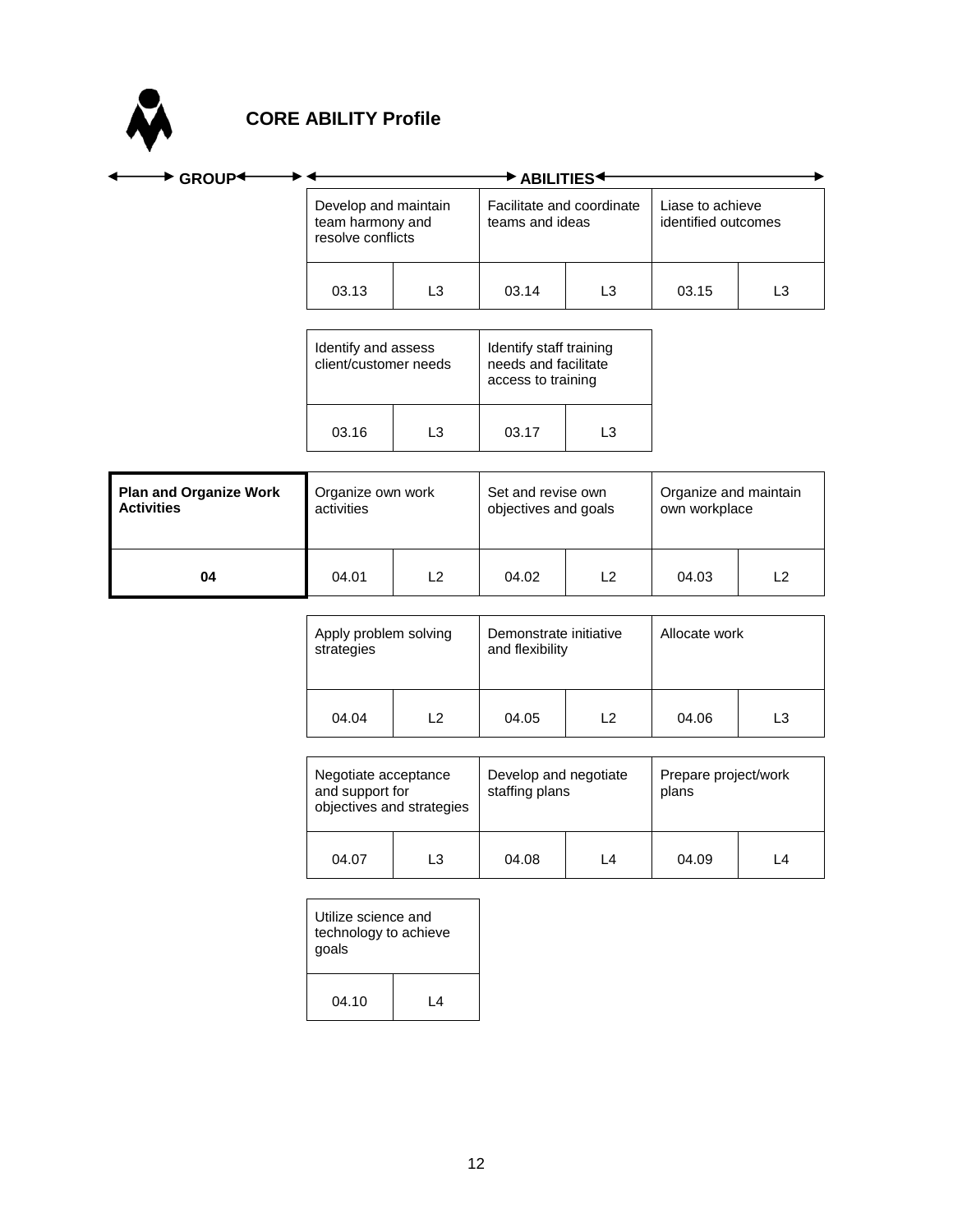

#### **CORE ABILITY Profile**

| GROUP <sup>+</sup>      | <b>ABILITIES</b>                |    |                                                        |    |                                                                     |    |
|-------------------------|---------------------------------|----|--------------------------------------------------------|----|---------------------------------------------------------------------|----|
| <b>Manage Resources</b> | Implement project/work<br>plans |    | Inspect and monitor<br>work done and/or in<br>progress |    | Allocate and record<br>usage of financial and<br>physical resources |    |
| 05                      | 05.01                           | L3 | 05.02                                                  | L3 | 05.03                                                               | L4 |

| Delegate responsibilities |  | Coordinate contract and |    |  |
|---------------------------|--|-------------------------|----|--|
| and/or authority          |  | tender activities       |    |  |
| 05.04<br>l 4              |  | 05.05                   | IΔ |  |

| Work within and with<br>Understand systems<br>Systems |       | Comply with and follow<br>chain of command |       | Identify and highlight<br>problems |       |    |
|-------------------------------------------------------|-------|--------------------------------------------|-------|------------------------------------|-------|----|
| 06                                                    | 06.01 | L1                                         | 06.02 | L1                                 | 06.03 | L1 |

| Adapt competencies to  |     | Analyse technical |    | Monitor and correct    |     |  |
|------------------------|-----|-------------------|----|------------------------|-----|--|
| new situations/systems |     | systems           |    | performance of systems |     |  |
| 06.04                  | l 1 | 06.05             | 12 | 06.06                  | ر ا |  |

| Develop and maintain<br>networks |  | Identify and analyse<br>effect of technology on<br>the environment |    |  |
|----------------------------------|--|--------------------------------------------------------------------|----|--|
| 3. ا<br>06.07                    |  | 06.08                                                              | IΔ |  |

*Note: The levels (L) indicated in this CORE ABILITY Profile are considered general guidelines, and are connected to the respective SKM Levels and general job functions. However, different settings may apply depending on the work environment and industry-specific requirements.*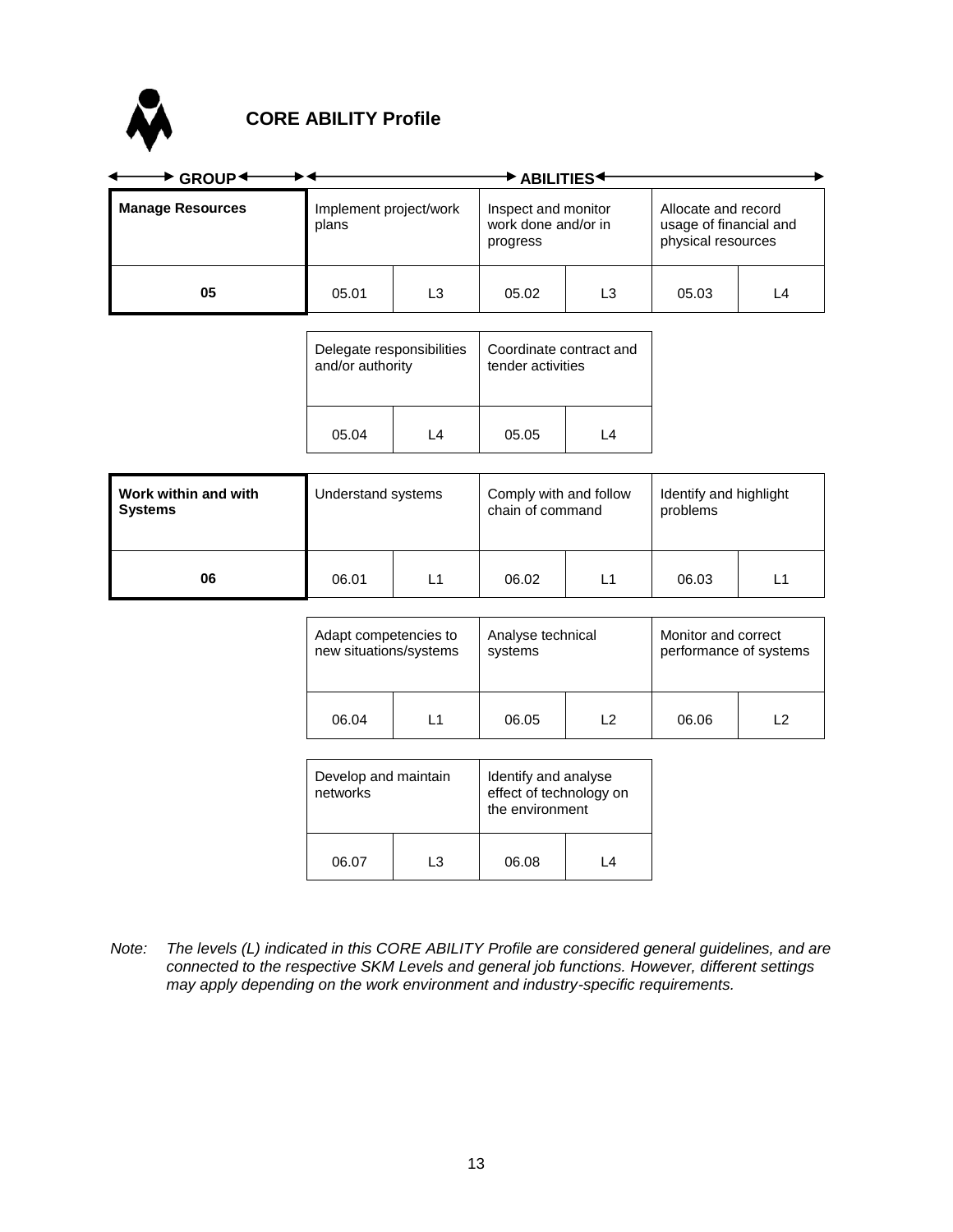

#### **01 Locate and Process Information**

| 01.01 | Identify and gather information                                     |                       |
|-------|---------------------------------------------------------------------|-----------------------|
| 01.02 | Document information, procedures or processes                       | 1                     |
| 01.03 | Utilize basic IT applications                                       | 1                     |
| 01.04 | Analyse information                                                 | $\mathbf{2}^{\prime}$ |
| 01.05 | Utilize the Internet to locate and gather information               | $\overline{2}$        |
| 01.06 | Utilize word processor to process information                       | $\mathbf{2}^{\circ}$  |
| 01.07 | Utilize database applications to locate and process information     | 3                     |
| 01.08 | Utilize spreadsheets applications to locate and process information | 3                     |
| 01.09 | Utilize business graphic application to process information         | 3                     |
| 01.10 | Apply a variety of mathematical techniques                          | 3                     |
| 01.11 | Apply thinking skills and creativity                                | 3                     |

#### **02 Exchange/Communicate Information**

| 02.01 | Interpret and follow manuals, instructions and SOP's              |                |
|-------|-------------------------------------------------------------------|----------------|
| 02.02 | Follow telephone/ telecommunication procedures                    | 1              |
| 02.03 | Communicate clearly                                               | 1              |
| 02.04 | Prepare brief reports and checklists using standard forms         | 1              |
| 02.05 | Read/interpret flowcharts and pictorial information               | 1              |
| 02.06 | Write memos and letters                                           | $\overline{2}$ |
| 02.07 | Utilize Local Area Network (LAN)/Intranet to exchange information | $\overline{2}$ |
| 02.08 | Prepare pictorial and graphic information                         | $\overline{2}$ |
| 02.09 | Prepare flowcharts                                                | 3              |
| 02.10 | Prepare reports and instructions                                  | 3              |
| 02.11 | Convey information and ideas to people                            | 3              |

#### **03 Work and Interact with People**

| 03.01 | Apply cultural requirements to the workplace                | 1 |
|-------|-------------------------------------------------------------|---|
| 03.02 | Demonstrate integrity and apply ethical practices           | 1 |
| 03.03 | Accept responsibility for own work and work area            | 1 |
| 03.04 | Seek and act constructively upon feedback about performance | 1 |
| 03.05 | Demonstrate safety skills                                   | 1 |
| 03.06 | Respond appropriately to people and situations              | 1 |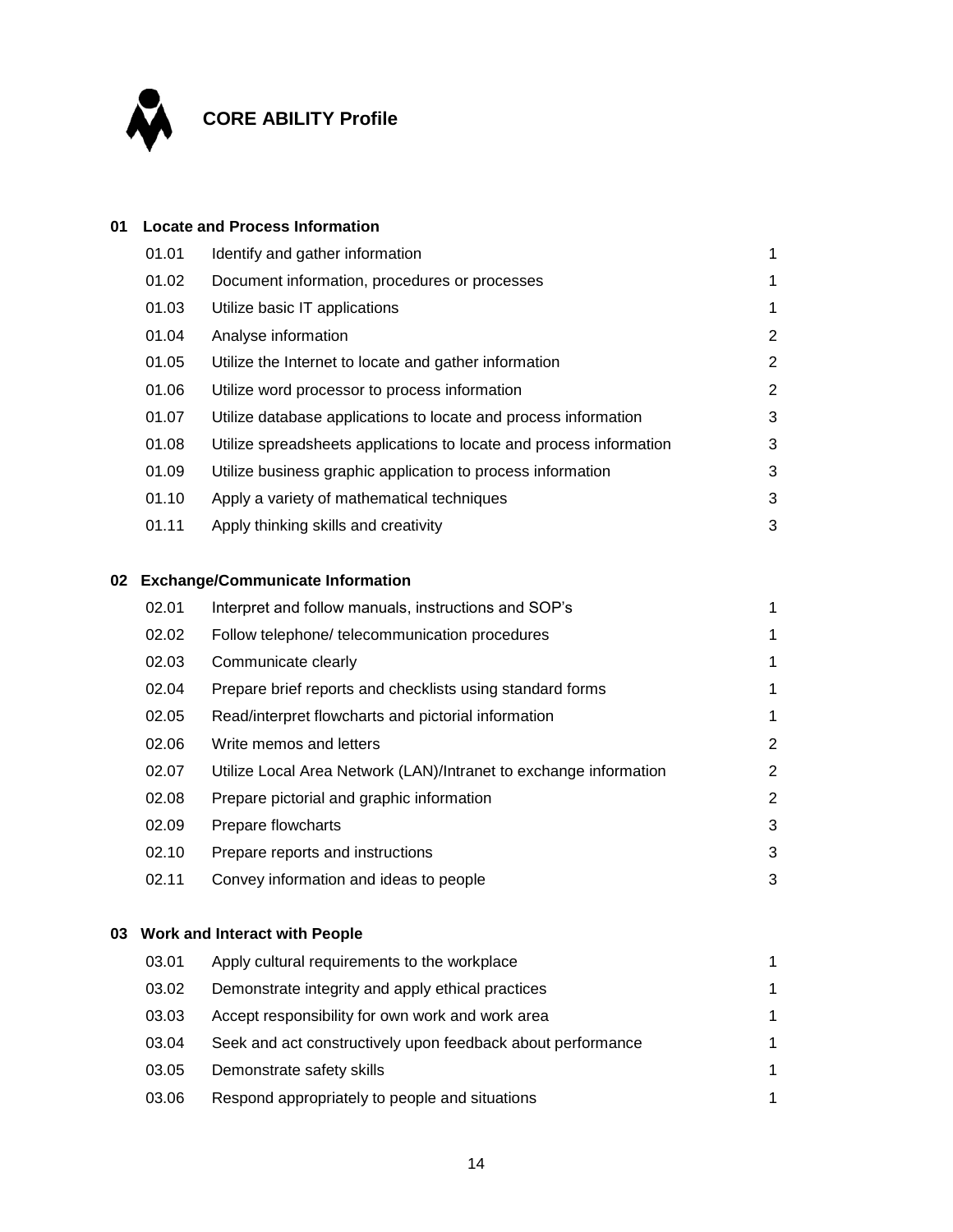| 03.07 | Resolve interpersonal conflicts                                 | 1 |
|-------|-----------------------------------------------------------------|---|
| 03.08 | Develop and maintain a cooperation within work group            | 2 |
| 03.09 | Manage and improve performance of individuals                   | 3 |
| 03.10 | Provide consultation and counselling                            | 3 |
| 03.11 | Monitor and evaluate performance of human resources             | 3 |
| 03.12 | Provide coaching/on-the job training                            | 3 |
| 03.13 | Develop and maintain team harmony and resolve conflicts         | 3 |
| 03.14 | Facilitate and coordinate teams and ideas                       | 3 |
| 03.15 | Liase to achieve identified outcomes                            | 3 |
| 03.16 | Identify and assess client/customer needs                       | 3 |
| 03.17 | Identify staff training needs and facilitate access to training | 3 |

#### **04 Plan and Organize Work Activities**

| 04.01 | Organize own work activities                                   | 2 |
|-------|----------------------------------------------------------------|---|
| 04.02 | Set and revise own objectives and goals                        | 2 |
| 04.03 | Organize and maintain own workplace                            | 2 |
| 04.04 | Apply problem solving strategies                               | 2 |
| 04.05 | Demonstrate initiative and flexibility                         | 2 |
| 04.06 | Allocate work                                                  | 3 |
| 04.07 | Negotiate acceptance and support for objectives and strategies | 3 |
| 04.08 | Develop and negotiate staffing plans                           | 4 |
| 04.09 | Prepare project/work plans                                     | 4 |
| 04.10 | Utilize science and technology to achieve goals                | 4 |

#### **05 Manage Resources**

| 05.01 | Implement project/work plans                                  | 3 |
|-------|---------------------------------------------------------------|---|
| 05.02 | Inspect and monitor work done and/or in progress              | 3 |
| 05.03 | Allocate and record usage of financial and physical resources | 4 |
| 05.04 | Delegate responsibilities and/or authority                    | 4 |
| 05.05 | Coordinate contract and tender activities                     | 4 |

#### **06 Work within and with Systems**

| 06.01 | Understand systems                           |               |
|-------|----------------------------------------------|---------------|
| 06.02 | Comply with and follow chain of command      | 1             |
| 06.03 | Identify and highlight problems              | 1             |
| 06.04 | Adapt competencies to new situations/systems | 1.            |
| 06.05 | Analyse technical systems                    | $\mathcal{P}$ |
| 06.06 | Monitor and correct performance of systems   | $\mathcal{P}$ |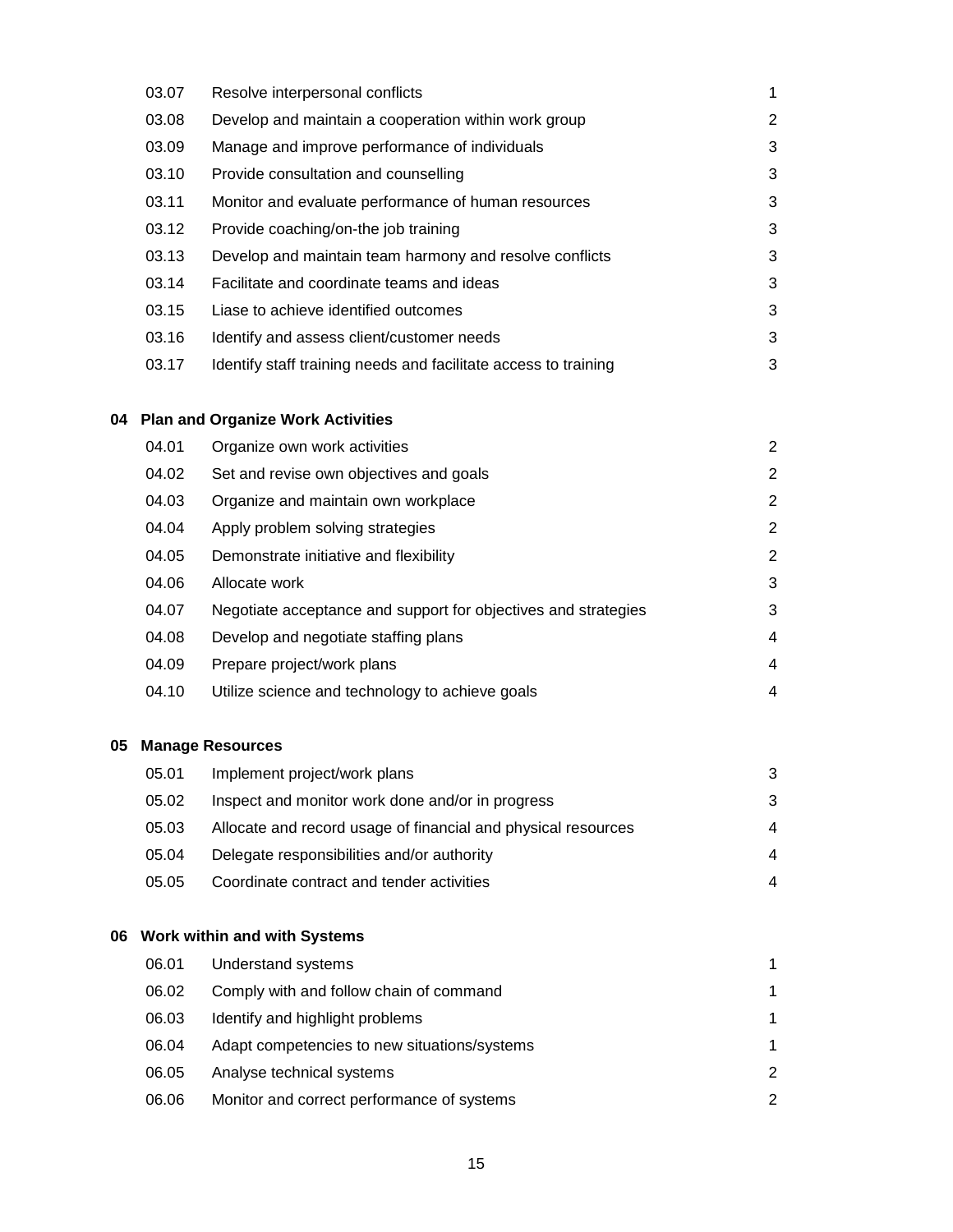| 06.07 | Develop and maintain networks                                |  |
|-------|--------------------------------------------------------------|--|
| 06.08 | Identify and analyse effect of technology on the environment |  |

*Note: The levels (L) indicated in this CORE ABILITY Profile are considered general guidelines, and are connected to the respective SKM Levels and general job functions. However, different settings may apply depending on the work environment and industry-specific requirements.*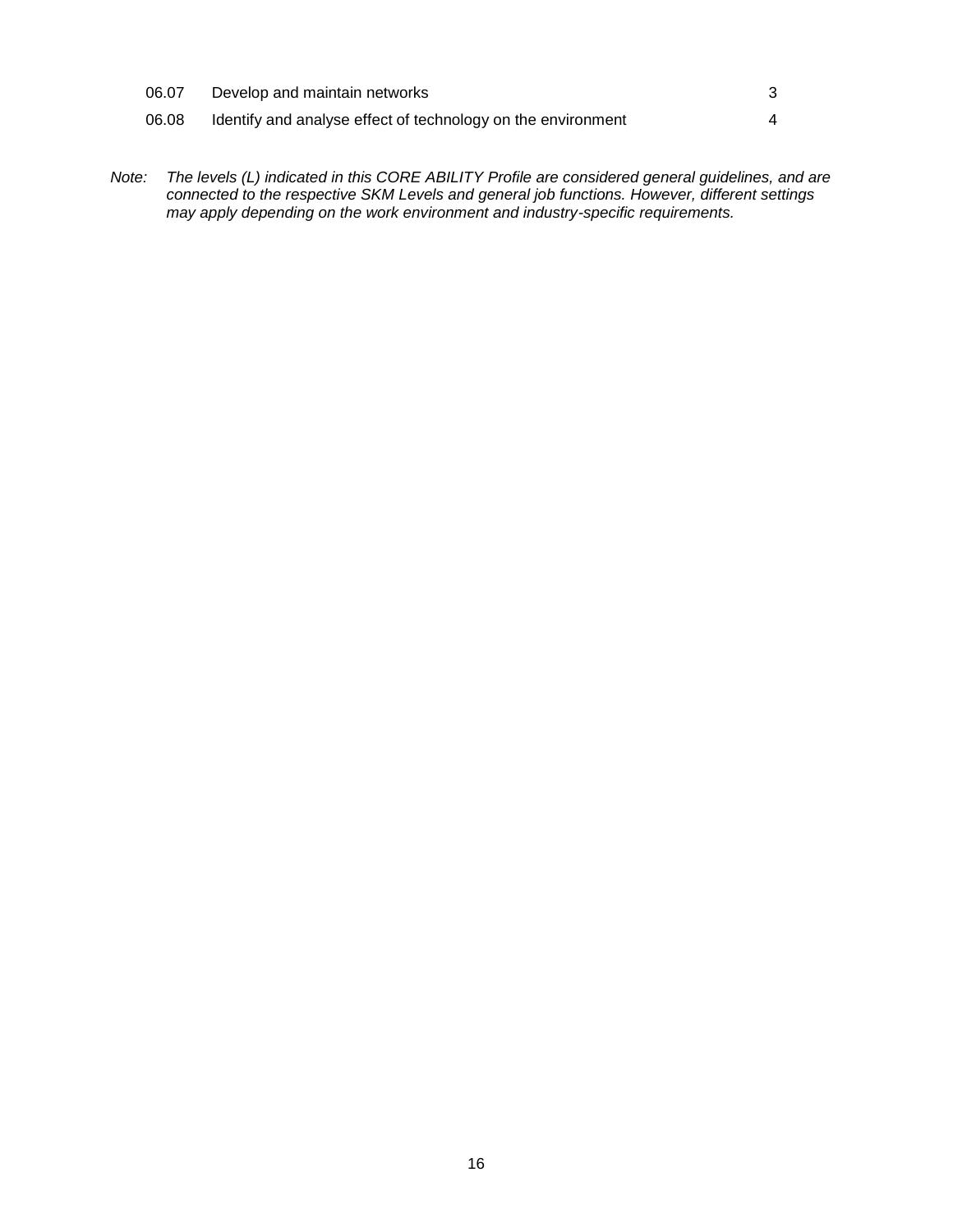### **Sijil Kemahiran Malaysia (SKM)**

#### Classification of Malaysian National Occupation Skill Standards Levels 1 – 5

|                                                  | <b>NOSS</b><br><b>DEFINITION</b> | A NOSS is defined as a specification of the competencies<br>expected of a skilled worker/professional who is gainfully<br>employed in Malaysia for an occupation area and level as<br>required by industries. |                     |                                                                                                                                                                                                                                                                                                                                                                                                                                                       |  |  |
|--------------------------------------------------|----------------------------------|---------------------------------------------------------------------------------------------------------------------------------------------------------------------------------------------------------------|---------------------|-------------------------------------------------------------------------------------------------------------------------------------------------------------------------------------------------------------------------------------------------------------------------------------------------------------------------------------------------------------------------------------------------------------------------------------------------------|--|--|
| Level of<br>Education                            | <b>Job Function</b>              | Example<br>Job Title                                                                                                                                                                                          | <b>SKM</b><br>Level | Sijil Kemahiran Malaysia (SKM)<br>Malaysian Skill Certificate<br>Definition of Levels $1 - 5$                                                                                                                                                                                                                                                                                                                                                         |  |  |
| Bachelor of<br>Technology<br>Advanced<br>Diploma | Management<br>Stage              | Manager,<br>Engineer                                                                                                                                                                                          | Level 5             | Competent in applying a significant range of<br>fundamental principles and complex techniques<br>across a wide and often unpredictable variety of<br>contexts. Very substantial personal autonomy<br>and often significant responsibility for the work<br>of others and of the allocation of substantial<br>resources feature strongly, as do personal<br>accountabilities for analysis and diagnosis,<br>design, planning, execution and evaluation. |  |  |
| Diploma                                          | Supervising                      | Executive,<br>Assistant<br>Engineer                                                                                                                                                                           | Level 4             | Competent in performing a broad range of<br>professional<br>complex<br>technical<br>or<br>work<br>activities, performed in a wide variety of<br>contexts with a substantial degree of personal<br>responsibility and autonomy. Responsibility for<br>the work of others and the allocation of<br>resources is often required.                                                                                                                         |  |  |
| Advanced<br>Certificate                          | Stage                            | Supervisor<br>Technician                                                                                                                                                                                      | Level 3             | Competent in performing a broad range of<br>varied work activities, performed in a variety of<br>contexts, most of which are complex and non-<br>routine. There is considerable responsibility and<br>autonomy and control or guidance of others is<br>often required.                                                                                                                                                                                |  |  |
| Certificate                                      | Operations &<br>Production       | Assistant<br>Technician                                                                                                                                                                                       | Level <sub>2</sub>  | Competent in performing a significant range of<br>varied work activities, performed in a variety of<br>contexts. Some of the activities are non-routine<br>individual responsibility<br>and require<br>and<br>autonomy.                                                                                                                                                                                                                               |  |  |
| Certificate                                      | Stage                            | Operator                                                                                                                                                                                                      | Level 1             | Competent in performing a range of varied work<br>activities, most of which are routine and<br>predictable.                                                                                                                                                                                                                                                                                                                                           |  |  |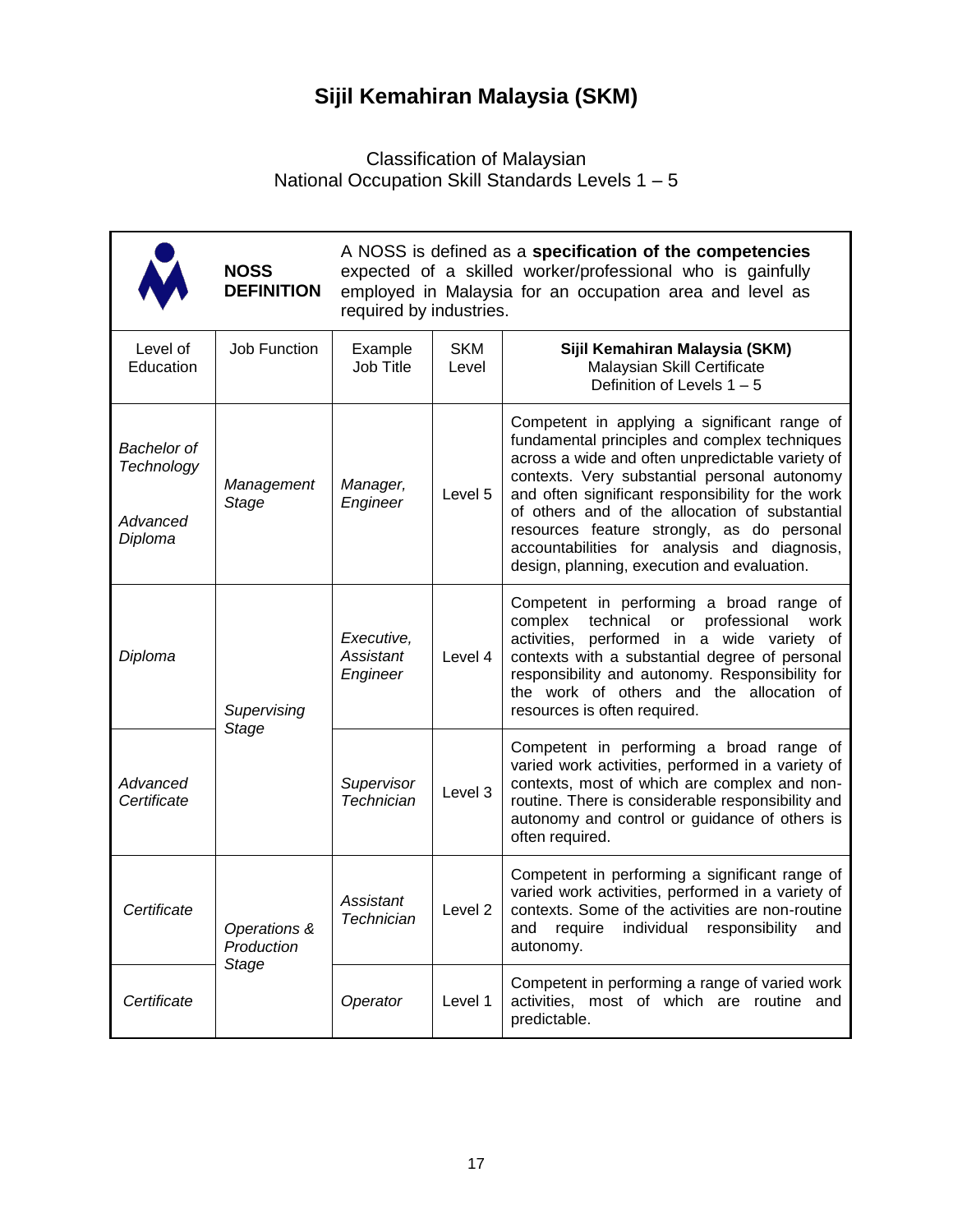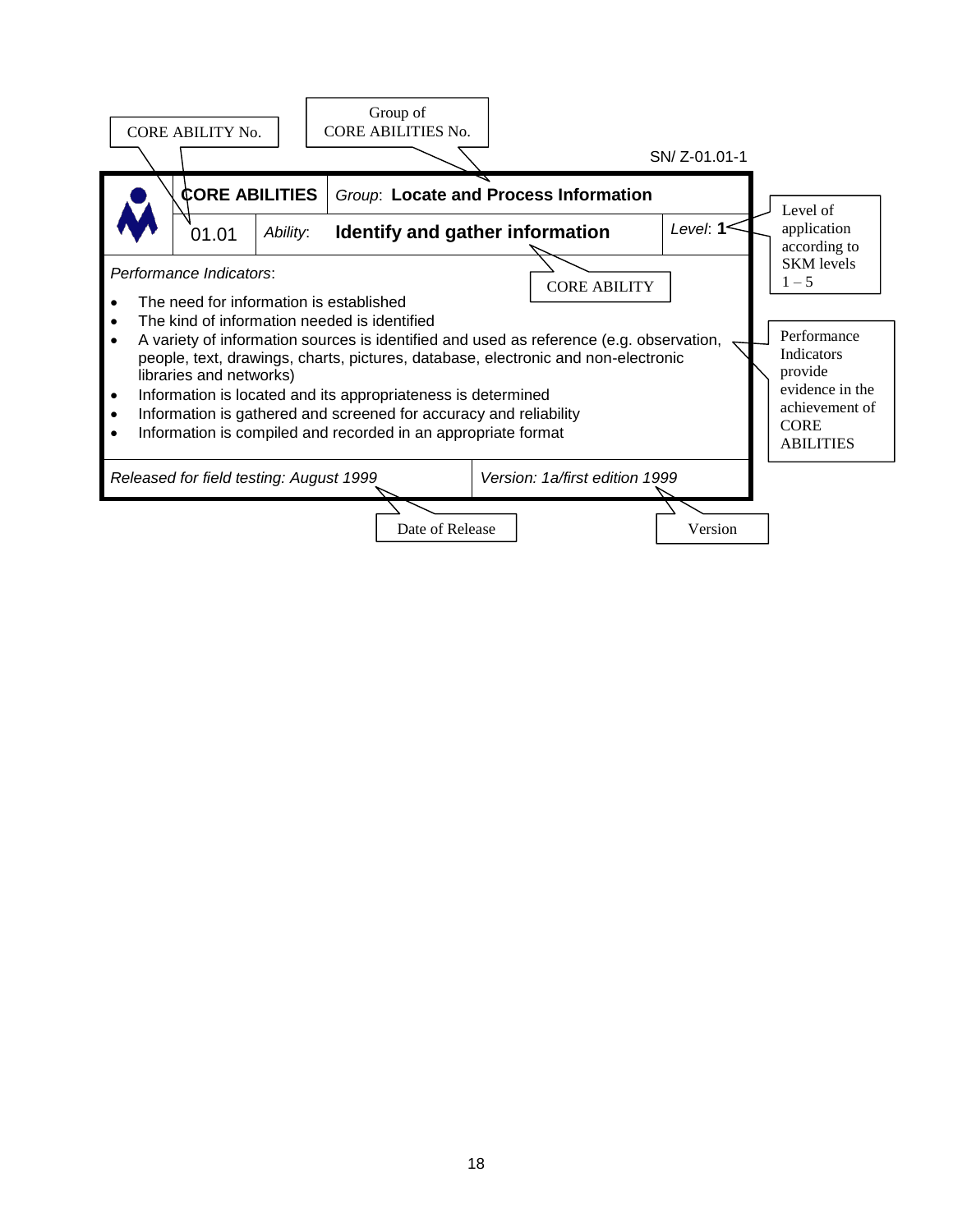**Performance Indicators**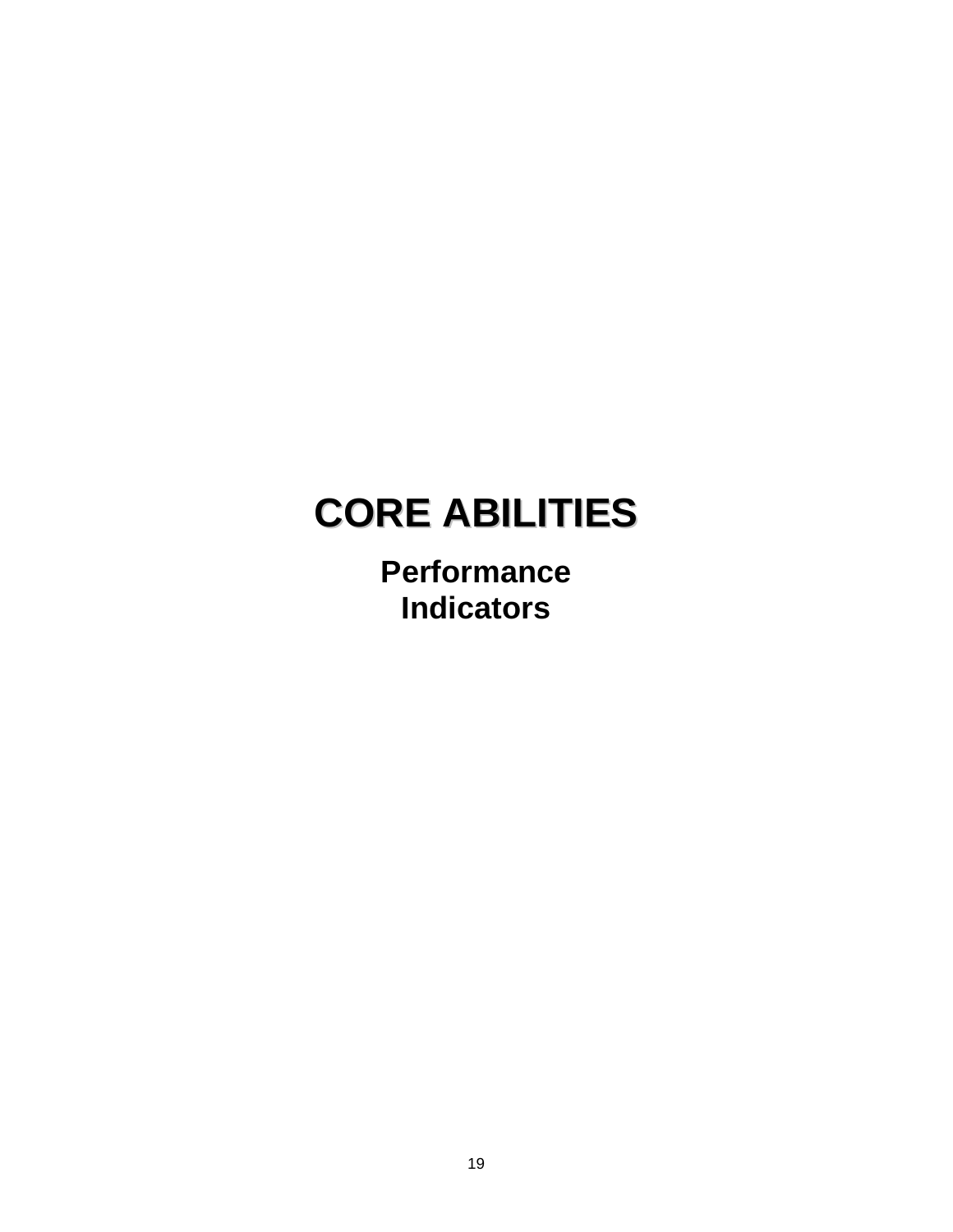|                                                                                                                                                                                                         |                         | <b>CORE ABILITIES</b>                   | Group: Locate and Process Information        |  |          |
|---------------------------------------------------------------------------------------------------------------------------------------------------------------------------------------------------------|-------------------------|-----------------------------------------|----------------------------------------------|--|----------|
|                                                                                                                                                                                                         | 01.01                   | Ability:                                | Identify and gather information              |  | Level: 1 |
|                                                                                                                                                                                                         | Performance Indicators: |                                         |                                              |  |          |
|                                                                                                                                                                                                         |                         | The need for information is established |                                              |  |          |
|                                                                                                                                                                                                         |                         |                                         | The kind of information needed is identified |  |          |
| A variety of information sources is identified and used as reference (e.g. observation,<br>people, text, drawings, charts, pictures, database, electronic and non-electronic libraries<br>and networks) |                         |                                         |                                              |  |          |
| Information is located and its appropriateness is determined                                                                                                                                            |                         |                                         |                                              |  |          |
| Information is gathered and screened for accuracy and reliability                                                                                                                                       |                         |                                         |                                              |  |          |
| Information is compiled and recorded in an appropriate format                                                                                                                                           |                         |                                         |                                              |  |          |
|                                                                                                                                                                                                         |                         |                                         |                                              |  |          |
| Released for field testing: August 1999<br>Version: 1a/first edition 1999                                                                                                                               |                         |                                         |                                              |  |          |

SN/ Z-01.02-1

|                                                                                                                 |                                                                                                           | <b>CORE ABILITIES</b>                   | Group: Locate and Process Information                        |                                                                                  |          |  |
|-----------------------------------------------------------------------------------------------------------------|-----------------------------------------------------------------------------------------------------------|-----------------------------------------|--------------------------------------------------------------|----------------------------------------------------------------------------------|----------|--|
|                                                                                                                 | 01.02                                                                                                     | Ability:                                | Document information, procedures or<br><b>processes</b>      |                                                                                  | Level: 1 |  |
|                                                                                                                 | Performance Indicators:                                                                                   |                                         |                                                              |                                                                                  |          |  |
|                                                                                                                 |                                                                                                           | The purpose is established              |                                                              |                                                                                  |          |  |
| $\bullet$                                                                                                       | importance                                                                                                |                                         |                                                              | Information, procedures or processes are examined and screened for relevance and |          |  |
| $\bullet$                                                                                                       | The typical format to record /document is identified and applied according to purpose and<br>target group |                                         |                                                              |                                                                                  |          |  |
|                                                                                                                 |                                                                                                           |                                         | Ethical principal are adhered to (e.g. confidentiality etc.) |                                                                                  |          |  |
|                                                                                                                 | Sources and credits of the information etc, are acknowledged and recorded                                 |                                         |                                                              |                                                                                  |          |  |
| Documents are filed and stored according to established procedures (e.g. filing system,<br>access rights, etc.) |                                                                                                           |                                         |                                                              |                                                                                  |          |  |
|                                                                                                                 |                                                                                                           | Released for field testing: August 1999 |                                                              | Version: 1a/first edition 1999                                                   |          |  |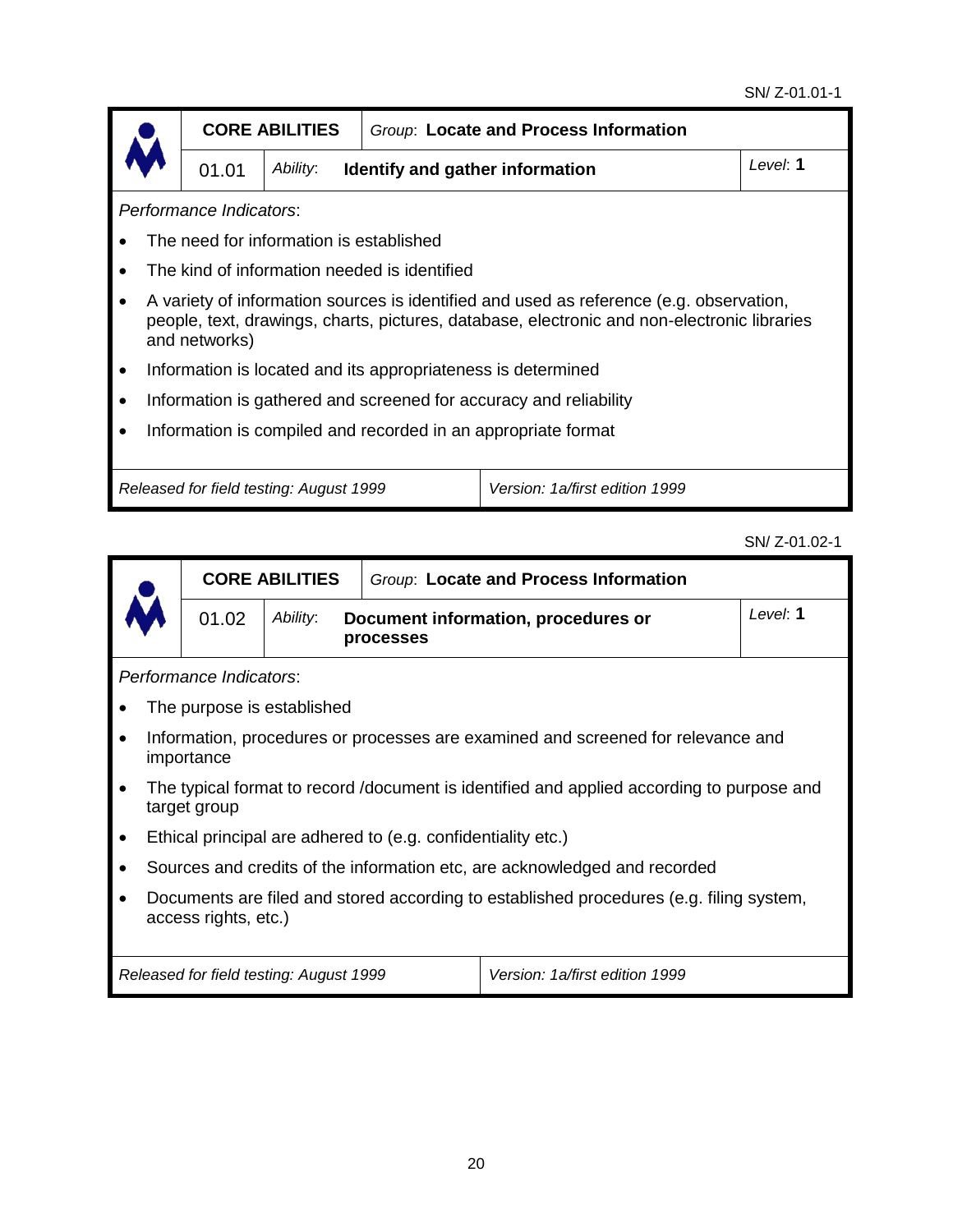#### SN/ Z-01.03-1

|                                                                                                                                                                                                       |                                                                                        | <b>CORE ABILITIES</b>                   |                                                         | Group: Locate and Process Information                                                   |  |  |  |
|-------------------------------------------------------------------------------------------------------------------------------------------------------------------------------------------------------|----------------------------------------------------------------------------------------|-----------------------------------------|---------------------------------------------------------|-----------------------------------------------------------------------------------------|--|--|--|
|                                                                                                                                                                                                       | 01.03                                                                                  | Ability:                                | Utilize basic IT applications                           | Level: 1                                                                                |  |  |  |
|                                                                                                                                                                                                       | Performance Indicators:                                                                |                                         |                                                         |                                                                                         |  |  |  |
|                                                                                                                                                                                                       |                                                                                        |                                         | The purpose for the IT application is established       |                                                                                         |  |  |  |
|                                                                                                                                                                                                       | demonstrated                                                                           |                                         |                                                         | The operation of computers in a stand- alone (or in a network) environment is           |  |  |  |
|                                                                                                                                                                                                       |                                                                                        |                                         | Basic commands of operating system software are applied |                                                                                         |  |  |  |
|                                                                                                                                                                                                       |                                                                                        | Files and disks are managed             |                                                         |                                                                                         |  |  |  |
|                                                                                                                                                                                                       |                                                                                        |                                         |                                                         | Suitable software, equipment and tools for the task are selected                        |  |  |  |
| manner                                                                                                                                                                                                |                                                                                        |                                         |                                                         | Problems and errors with equipment and software are handled in a measure are systematic |  |  |  |
|                                                                                                                                                                                                       | Computer-virus problems are taken into consideration and counter measures are applied. |                                         |                                                         |                                                                                         |  |  |  |
| The transfer of concepts, knowledge and skills from one technology to another is carried<br>out (e.g. paper information to IT- format etc.) according to established formats and quality<br>standards |                                                                                        |                                         |                                                         |                                                                                         |  |  |  |
| Ethical behaviour in computer use is demonstrated                                                                                                                                                     |                                                                                        |                                         |                                                         |                                                                                         |  |  |  |
|                                                                                                                                                                                                       |                                                                                        | Released for field testing: August 1999 |                                                         | Version: 1a/first edition 1999                                                          |  |  |  |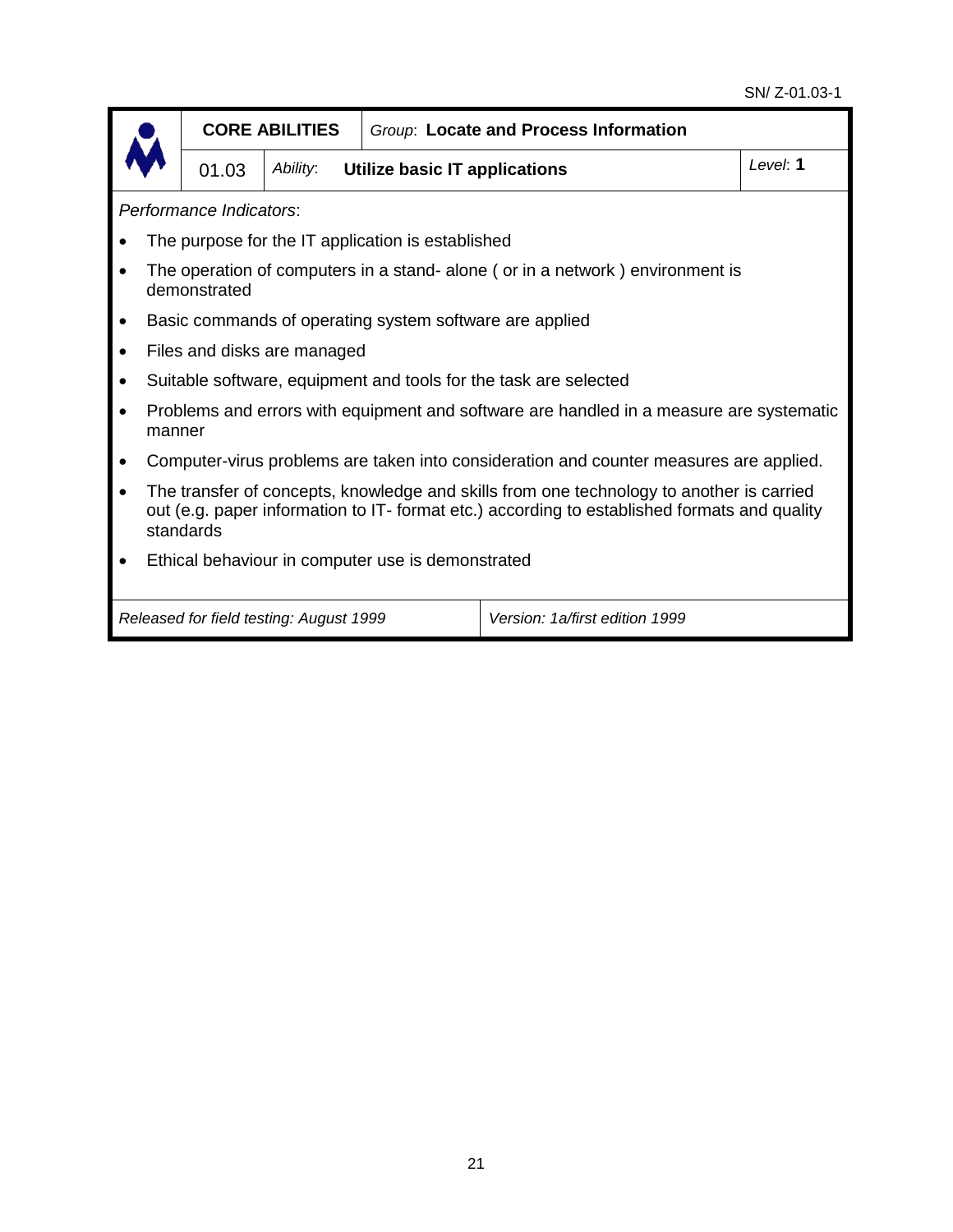|                         |                                                                                                                     | <b>CORE ABILITIES</b>                   |                                                          | Group: Locate and Process Information |          |  |  |  |  |
|-------------------------|---------------------------------------------------------------------------------------------------------------------|-----------------------------------------|----------------------------------------------------------|---------------------------------------|----------|--|--|--|--|
|                         | 01.04                                                                                                               | Ability:                                | <b>Analyse information</b>                               |                                       | Level: 2 |  |  |  |  |
| Performance Indicators: |                                                                                                                     |                                         |                                                          |                                       |          |  |  |  |  |
|                         |                                                                                                                     | The purpose is established              |                                                          |                                       |          |  |  |  |  |
| $\bullet$               | The information is observed in systematic manner (e.g. note-taking, skimming, concept<br>maps, etc.)                |                                         |                                                          |                                       |          |  |  |  |  |
| $\bullet$               |                                                                                                                     |                                         | The relevance, importance and reliability is established |                                       |          |  |  |  |  |
| $\bullet$               |                                                                                                                     |                                         | Patterns, interrelationships and trends are identified   |                                       |          |  |  |  |  |
| $\bullet$               |                                                                                                                     |                                         | Facts and issues are clarified and established           |                                       |          |  |  |  |  |
| $\bullet$               | Relevant professional, technical and industry standards are met in research methodology<br>used to examine evidence |                                         |                                                          |                                       |          |  |  |  |  |
|                         |                                                                                                                     |                                         | Conclusions are made and are supported by facts          |                                       |          |  |  |  |  |
|                         | Findings are recorded and shared with people involved, if necessary                                                 |                                         |                                                          |                                       |          |  |  |  |  |
|                         |                                                                                                                     |                                         |                                                          |                                       |          |  |  |  |  |
|                         |                                                                                                                     | Released for field testing: August 1999 |                                                          | Version: 1a/first edition 1999        |          |  |  |  |  |

SN/ Z-01.05-2

|                                                                | <b>CORE ABILITIES</b>                   |                                                        | Group: Locate and Process information                                                       |          |  |  |  |  |
|----------------------------------------------------------------|-----------------------------------------|--------------------------------------------------------|---------------------------------------------------------------------------------------------|----------|--|--|--|--|
| 01.05                                                          | Ability:<br>information                 |                                                        | Utilize the Internet to locate and gather                                                   | Level: 2 |  |  |  |  |
| Performance Indicators:                                        |                                         |                                                        |                                                                                             |          |  |  |  |  |
|                                                                |                                         |                                                        | The operation of computer hardware and internet application software is demonstrated        |          |  |  |  |  |
|                                                                |                                         | The information requirements are established           |                                                                                             |          |  |  |  |  |
|                                                                |                                         | Appropriate search engines are identified and utilized |                                                                                             |          |  |  |  |  |
|                                                                |                                         |                                                        | Information is filtered and selected according to requirements                              |          |  |  |  |  |
|                                                                |                                         |                                                        | Safety precautions and virus-protection (e.g. firewall, virus scanning etc.) are adhered to |          |  |  |  |  |
| Downloaded information is stored in adequate format            |                                         |                                                        |                                                                                             |          |  |  |  |  |
| Ethical and legal principles in Internet use are demonstrated. |                                         |                                                        |                                                                                             |          |  |  |  |  |
|                                                                |                                         |                                                        |                                                                                             |          |  |  |  |  |
|                                                                | Released for field testing: August 1999 |                                                        | Version: 1a/first edition 1999                                                              |          |  |  |  |  |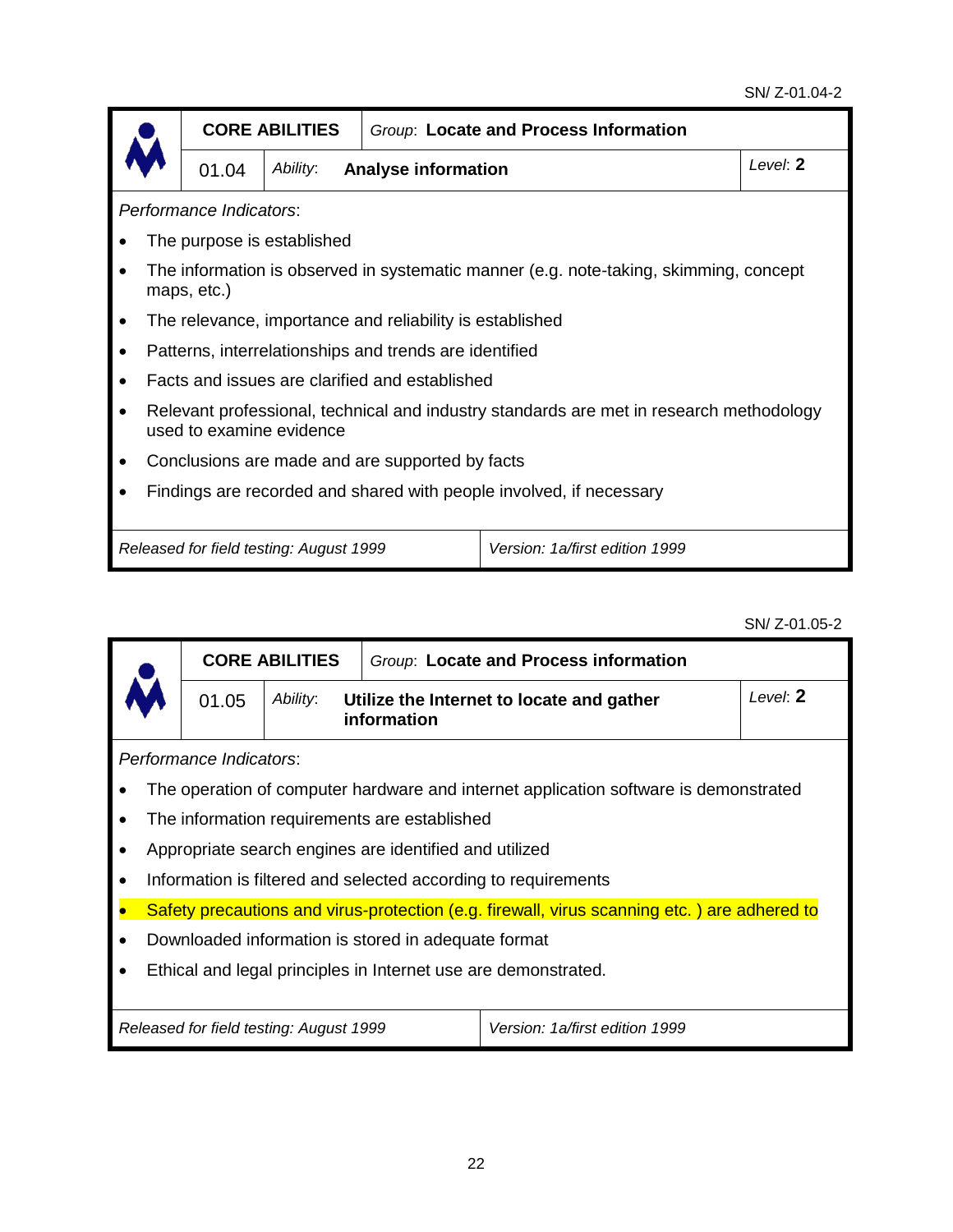

#### **CORE ABILITIES** *Group*: **Locate and Process Information**

01.06 *Ability*: **Utilize word processor to process information** *Level*: **2**

*Performance Indicators*:

- Operation of computer in a stand-alone and a network environment is demonstrated
- Files and disks are managed
- Suitable word processing software, equipment and tools for the task are selected
- The format about type of the information is determined
- The transfer of concepts, knowledge and skills from one technology to another is carried out (e.g. paper information to IT-format, scanning/OCR technology, etc.) according to established formats and quality standards
- The document is composed, edited and formatted according to the requirements and the software features (e.g. spell-checking etc.)
- The integration of other software features is demonstrated (e.g. database, spreadsheet, graphics)
- The document is printed using hardware and software features
- Information is filed/stored, retrieved and back-ups are made according to established formats and procedures
- Problems and errors with equipment and software are handles in a logical and systematic manner
- Computer-virus problems are taken into consideration, and counter measures are applied.
- Ethical standards of computer usage are adhered to

*Released for field testing: August 1999 Version: 1a/first edition 1999*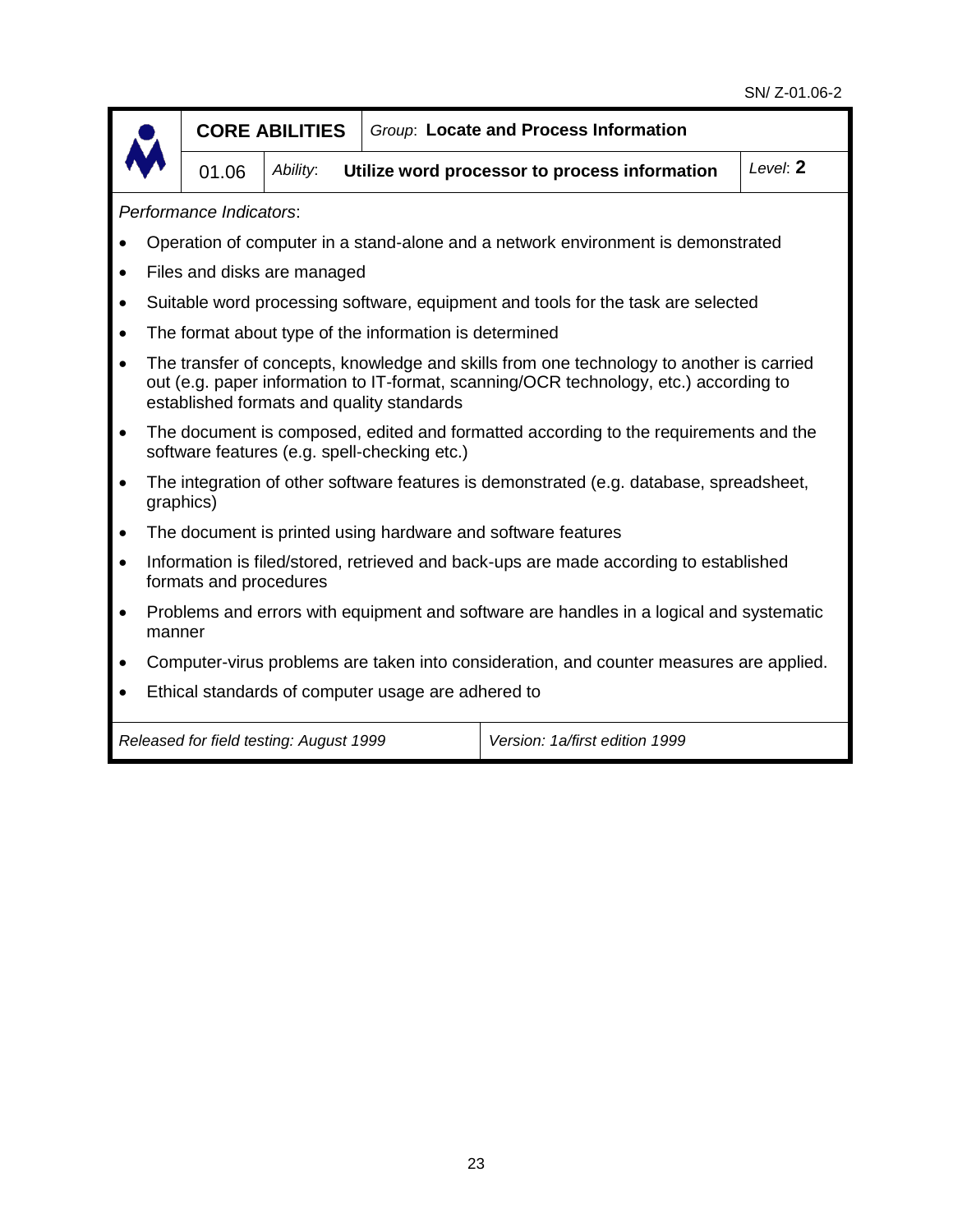|           |                                                                                                                                                                                                                                | <b>CORE ABILITIES</b>                                                                                                                       |                                         |                                                      | Group: Locate and Process Information                                                    |          |  |  |  |
|-----------|--------------------------------------------------------------------------------------------------------------------------------------------------------------------------------------------------------------------------------|---------------------------------------------------------------------------------------------------------------------------------------------|-----------------------------------------|------------------------------------------------------|------------------------------------------------------------------------------------------|----------|--|--|--|
|           |                                                                                                                                                                                                                                | 01.07                                                                                                                                       | Ability:                                | process information                                  | Utilize database applications to locate and                                              | Level: 3 |  |  |  |
|           | Performance Indicators:                                                                                                                                                                                                        |                                                                                                                                             |                                         |                                                      |                                                                                          |          |  |  |  |
|           |                                                                                                                                                                                                                                |                                                                                                                                             |                                         |                                                      | Operation of computers in a stand-alone and network environment is demonstrated          |          |  |  |  |
| $\bullet$ |                                                                                                                                                                                                                                |                                                                                                                                             | Files and disks are managed             |                                                      |                                                                                          |          |  |  |  |
| $\bullet$ |                                                                                                                                                                                                                                |                                                                                                                                             |                                         |                                                      | Suitable database applications, equipment and tools for the task are selected            |          |  |  |  |
| $\bullet$ |                                                                                                                                                                                                                                |                                                                                                                                             |                                         | The format and type of the information is determined |                                                                                          |          |  |  |  |
| $\bullet$ | The transfer of concepts, knowledge and skills from one technology to another is carried<br>out (e.g. paper information to IT-format, scanning/OCR technology, etc.) according to<br>established formats and quality standards |                                                                                                                                             |                                         |                                                      |                                                                                          |          |  |  |  |
| $\bullet$ |                                                                                                                                                                                                                                | The information is composed, edited and formatted according to the requirements and the<br>software features (e.g. filtering, sorting, etc) |                                         |                                                      |                                                                                          |          |  |  |  |
| $\bullet$ |                                                                                                                                                                                                                                | spereasheet, graphics)                                                                                                                      |                                         |                                                      | The integration of other software features is demonstrated (e.g. reports, import/export, |          |  |  |  |
| $\bullet$ |                                                                                                                                                                                                                                |                                                                                                                                             |                                         |                                                      | The report/database is printed using hardware and software features                      |          |  |  |  |
| $\bullet$ |                                                                                                                                                                                                                                | formats and procedures                                                                                                                      |                                         |                                                      | Information is filed/stored, retrieved and back-ups are made according to established    |          |  |  |  |
| $\bullet$ | manner                                                                                                                                                                                                                         |                                                                                                                                             |                                         |                                                      | Problems and errors with equipment and software are handles in logical and systematic    |          |  |  |  |
| $\bullet$ | Computer-virus problems are taken into consideration, and counter measures are applied                                                                                                                                         |                                                                                                                                             |                                         |                                                      |                                                                                          |          |  |  |  |
|           |                                                                                                                                                                                                                                |                                                                                                                                             |                                         | Ethical standards of computer usage are adhered to   |                                                                                          |          |  |  |  |
|           |                                                                                                                                                                                                                                |                                                                                                                                             | Released for field testing: August 1999 |                                                      | Version: 1a/first edition 1999                                                           |          |  |  |  |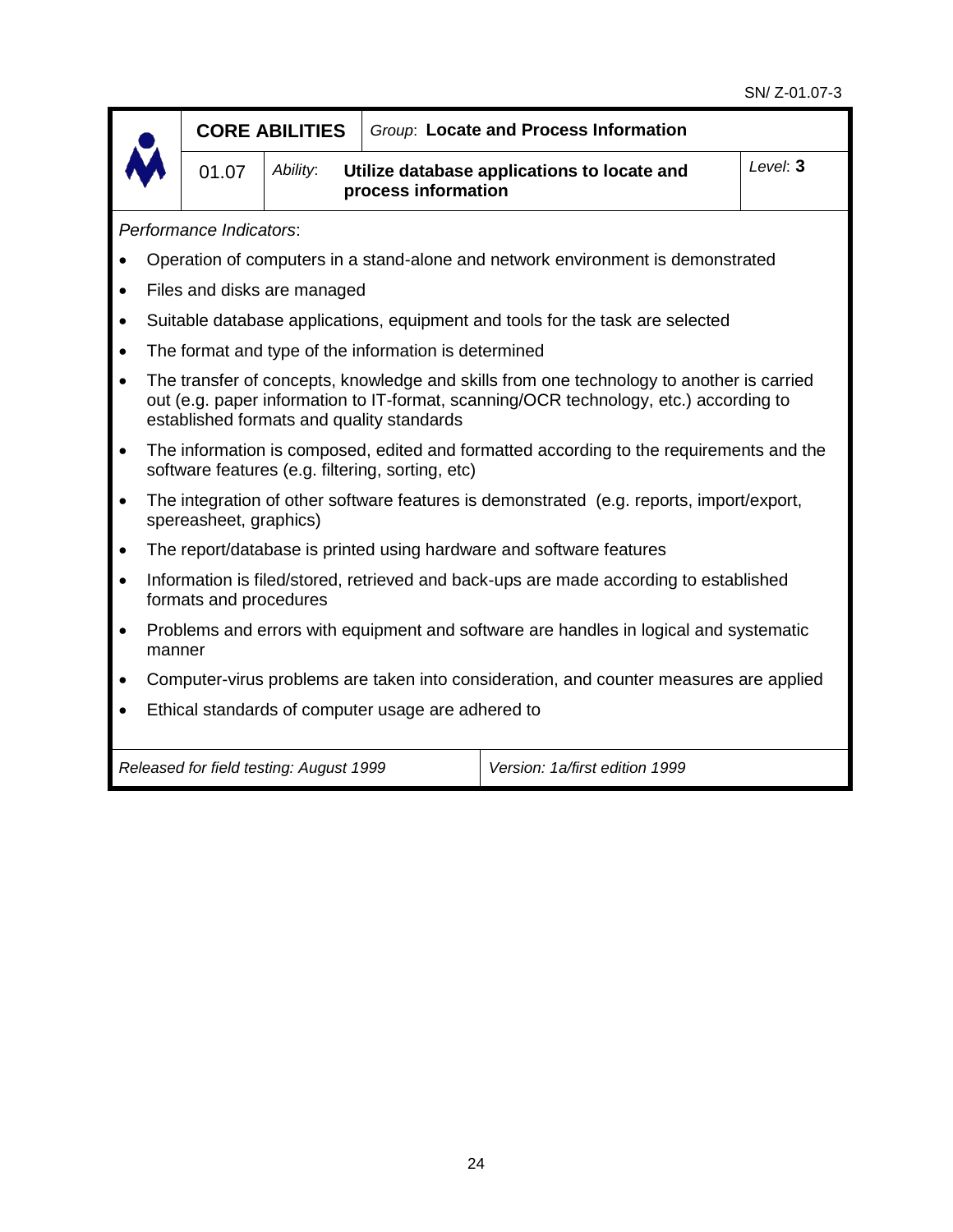|           | <b>CORE ABILITIES</b>                                                          |                        |                                         | Group: Locate and Process Information                           |                                                                                                                                                                                   |  |  |  |  |
|-----------|--------------------------------------------------------------------------------|------------------------|-----------------------------------------|-----------------------------------------------------------------|-----------------------------------------------------------------------------------------------------------------------------------------------------------------------------------|--|--|--|--|
|           |                                                                                | 01.08                  | Ability:                                | information                                                     | Utilize spreadsheet applications to process                                                                                                                                       |  |  |  |  |
|           | Performance Indicators:                                                        |                        |                                         |                                                                 |                                                                                                                                                                                   |  |  |  |  |
|           |                                                                                |                        |                                         |                                                                 | Operation of computers in a stand-alone network environment is demonstrated                                                                                                       |  |  |  |  |
| $\bullet$ |                                                                                |                        | Files and disks are managed             |                                                                 |                                                                                                                                                                                   |  |  |  |  |
| $\bullet$ |                                                                                |                        |                                         |                                                                 | Suitable spreadsheet applications, equipment and tools for the task are selected                                                                                                  |  |  |  |  |
| $\bullet$ |                                                                                |                        |                                         | The format and type of the information is determined            |                                                                                                                                                                                   |  |  |  |  |
| $\bullet$ |                                                                                |                        |                                         | established formats and quality standards                       | The transfer of concepts, knowledge and skills from one technology to another is carried<br>out (e.g. import of database information, scanning/OCR technology, etc.) according to |  |  |  |  |
|           |                                                                                |                        |                                         |                                                                 | Spreadsheets are composed using mathematical concepts, etc.                                                                                                                       |  |  |  |  |
| $\bullet$ |                                                                                |                        |                                         | software features (e.g. filtering, sorting, calculations, etc.) | Spreadsheet are tested, edited and formatted according to the requirements, and the                                                                                               |  |  |  |  |
| $\bullet$ |                                                                                | database, graphics)    |                                         |                                                                 | The integration of other software features is demonstrated (e.g. report, import/export,                                                                                           |  |  |  |  |
| $\bullet$ |                                                                                |                        |                                         |                                                                 | The spreadsheet is printed using hardware and software features                                                                                                                   |  |  |  |  |
| $\bullet$ |                                                                                | formats and procedures |                                         |                                                                 | Information is filed/stored, retrieved, and back-ups are made according to established                                                                                            |  |  |  |  |
| $\bullet$ | manner                                                                         |                        |                                         |                                                                 | Problems and errors with equipment and software are handled in a logical and systematic                                                                                           |  |  |  |  |
| $\bullet$ | Computer-virus problems are taken into consideration, and measures are applied |                        |                                         |                                                                 |                                                                                                                                                                                   |  |  |  |  |
| $\bullet$ |                                                                                |                        |                                         | Ethical standards of computer usage are adhered to              |                                                                                                                                                                                   |  |  |  |  |
|           |                                                                                |                        | Released for field testing: August 1999 |                                                                 | Version: 1a/first edition 1999                                                                                                                                                    |  |  |  |  |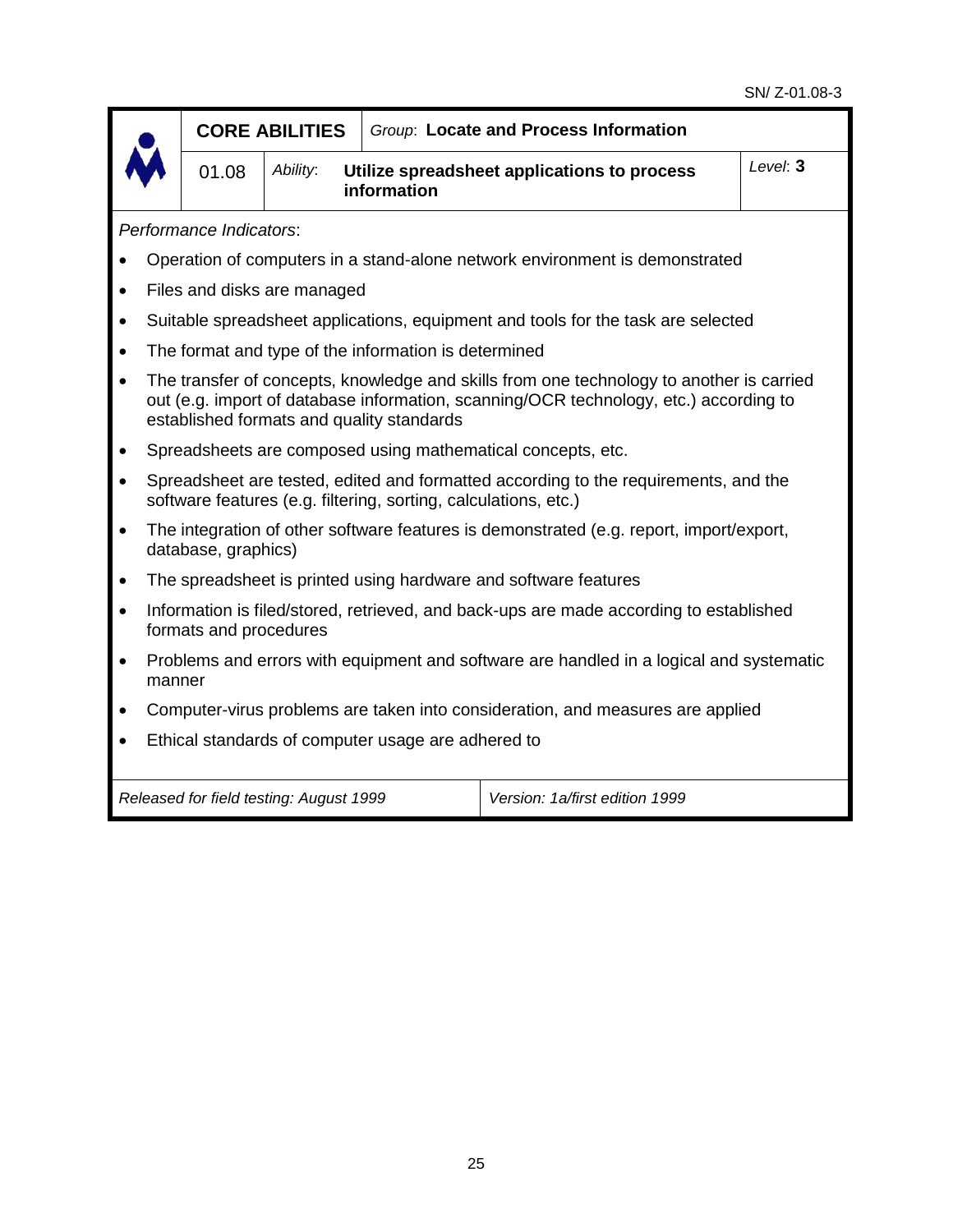| CO  |
|-----|
| 01. |

01.09 *Ability*: **Utilize business graphic application to process information** *Level*: **3**

*Performance Indicators*:

- Operation of computers in a stand-alone and a network environment is demonstrated
- Files and disks are managed
- Suitable computer graphics applications, equipment and tools for the task are selected
- The format and type of the graphic information is determined
- The transfer of concepts, knowledge and skills from one technology to another is carried out ( e.g. import of graphics, scanning technology, etc.) according established formats and quality standards
- Graphics are composed, edited and formatted according the requirements and the software features
- The integration of other software features is demonstrated (e.g. import/export, merging with word processor, desktop publishing etc.)
- The graphics are printed using hardware and software features
- Information is filed/stored, retrieved and back-ups are made according to established formats and procedures
- Problems and errors with equipment and software are handled in a logical and systematic manner
- Computer-virus problems are taken into consideration, and counter measures are applied
- Ethical behaviour in computer use is demonstrated

*Released for field testing: August 1999 Version: 1a/first edition 1999*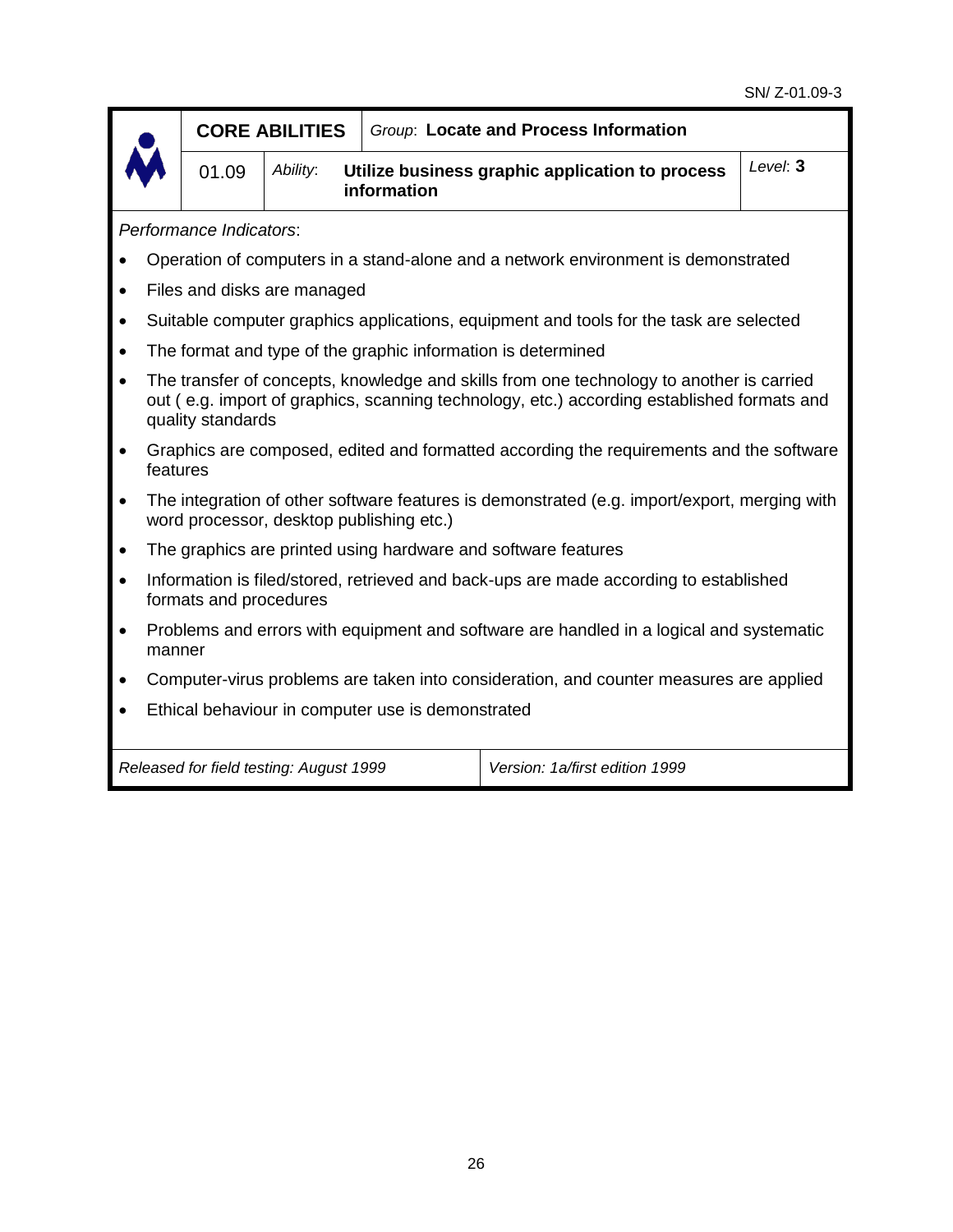|                                                                                                                                                                                                                                         | <b>CORE ABILITIES</b>                   |                                                       | Group: Locate and Process Information                                                         |          |  |  |  |  |  |
|-----------------------------------------------------------------------------------------------------------------------------------------------------------------------------------------------------------------------------------------|-----------------------------------------|-------------------------------------------------------|-----------------------------------------------------------------------------------------------|----------|--|--|--|--|--|
| 01.10                                                                                                                                                                                                                                   | Ability:                                |                                                       | Apply a variety of mathematical techniques                                                    | Level: 3 |  |  |  |  |  |
| Performance Indicators:                                                                                                                                                                                                                 |                                         |                                                       |                                                                                               |          |  |  |  |  |  |
|                                                                                                                                                                                                                                         |                                         | The situation that requires mathematics is identified |                                                                                               |          |  |  |  |  |  |
| Potential mathematical strategies are assessed (including, geometric representations of<br>formulas, elementary algebraic equations, descriptive statistical methods, and mathematical<br>reasoning) for suitability and effectiveness. |                                         |                                                       |                                                                                               |          |  |  |  |  |  |
|                                                                                                                                                                                                                                         |                                         | The degree of accuracy for the answers is established |                                                                                               |          |  |  |  |  |  |
|                                                                                                                                                                                                                                         | Estimations to answers are made         |                                                       |                                                                                               |          |  |  |  |  |  |
|                                                                                                                                                                                                                                         |                                         |                                                       | Mathematical operations to implement selected strategies are executed                         |          |  |  |  |  |  |
|                                                                                                                                                                                                                                         |                                         |                                                       | Appropriate technology and tools are utilized (e.g. calculator, computers, spreadsheets, etc) |          |  |  |  |  |  |
| Numerical answers are checked for errors and the appropriate fir between problem and<br>answers                                                                                                                                         |                                         |                                                       |                                                                                               |          |  |  |  |  |  |
|                                                                                                                                                                                                                                         |                                         |                                                       | The transfer of mathematical strategies from one situation to another is demonstrated.        |          |  |  |  |  |  |
|                                                                                                                                                                                                                                         | Released for field testing: August 1999 |                                                       | Version: 1a/first edition 1999                                                                |          |  |  |  |  |  |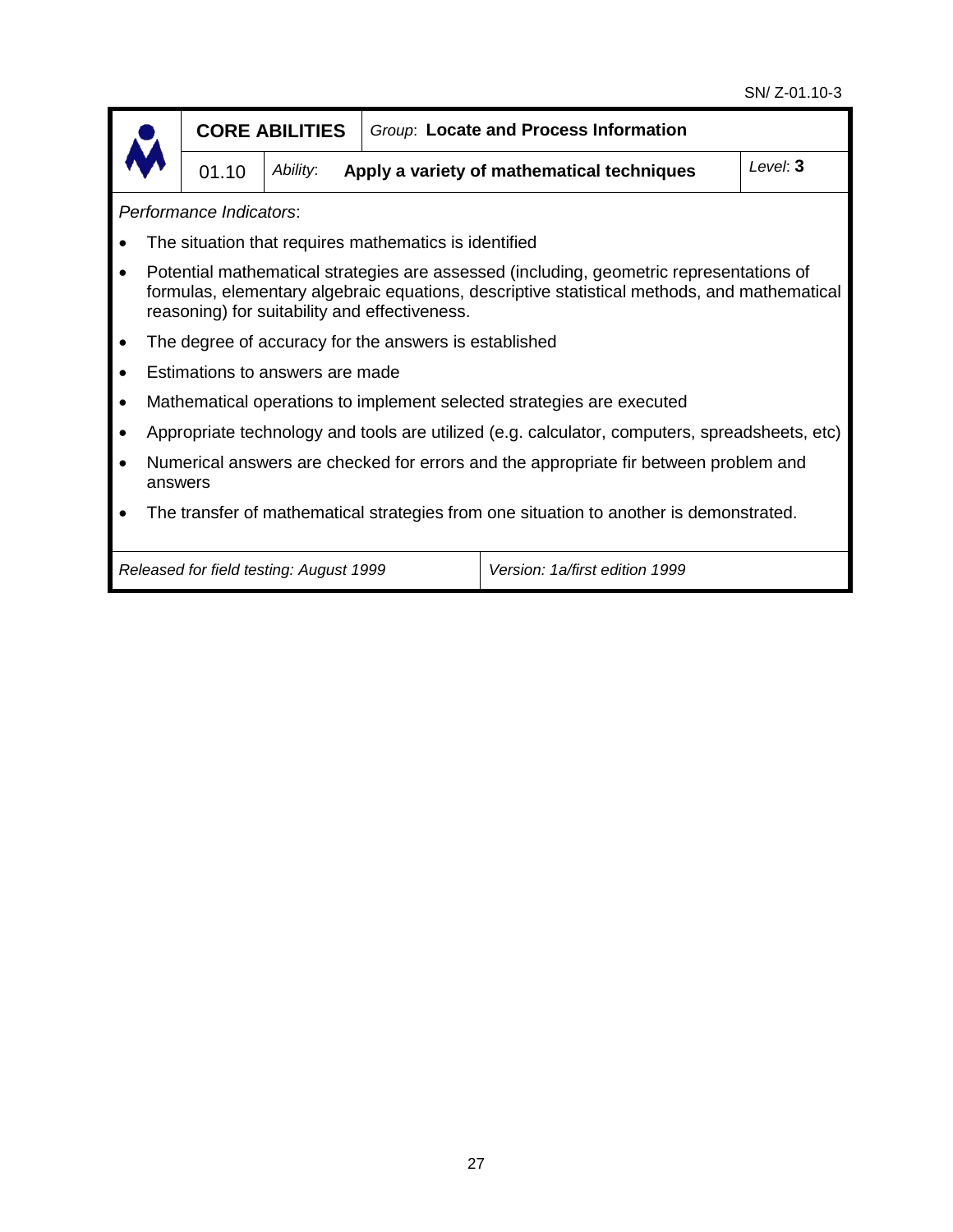|           |                                                                                                        | <b>CORE ABILITIES</b>                   |                                                            | Group: Locate and Process Information                                                       |          |  |  |  |  |
|-----------|--------------------------------------------------------------------------------------------------------|-----------------------------------------|------------------------------------------------------------|---------------------------------------------------------------------------------------------|----------|--|--|--|--|
|           | 01.11                                                                                                  | Ability:                                |                                                            | Apply thinking skills and creativity                                                        | Level: 3 |  |  |  |  |
|           | Performance Indicators:                                                                                |                                         |                                                            |                                                                                             |          |  |  |  |  |
|           |                                                                                                        |                                         | The subject under discussions is clearly identified        |                                                                                             |          |  |  |  |  |
| $\bullet$ |                                                                                                        |                                         | Distinctions between facts and opinion are established     |                                                                                             |          |  |  |  |  |
| $\bullet$ |                                                                                                        |                                         |                                                            | Inferences and relations to other sources of information are recognized                     |          |  |  |  |  |
| $\bullet$ |                                                                                                        |                                         | A variety of sources is utilized to synthesize information |                                                                                             |          |  |  |  |  |
| $\bullet$ | problem solving                                                                                        |                                         |                                                            | Rules or principles underlying relationships between objects are identified and applied to  |          |  |  |  |  |
| $\bullet$ | are identified                                                                                         |                                         |                                                            | Alternative solutions, processes or decisions are formulated and its potential consequences |          |  |  |  |  |
|           | Viewpoints/arguments are supported with reasons and evidence and feedback form others<br>is considered |                                         |                                                            |                                                                                             |          |  |  |  |  |
| $\bullet$ |                                                                                                        |                                         |                                                            | The transfer of thinking strategies from one situation to another is demonstrated           |          |  |  |  |  |
|           | Behaviour is consistent with the ethical standards within ad occupation or profession                  |                                         |                                                            |                                                                                             |          |  |  |  |  |
|           |                                                                                                        |                                         |                                                            |                                                                                             |          |  |  |  |  |
|           |                                                                                                        | Released for field testing: August 1999 |                                                            | Version: 1a/first edition 1999                                                              |          |  |  |  |  |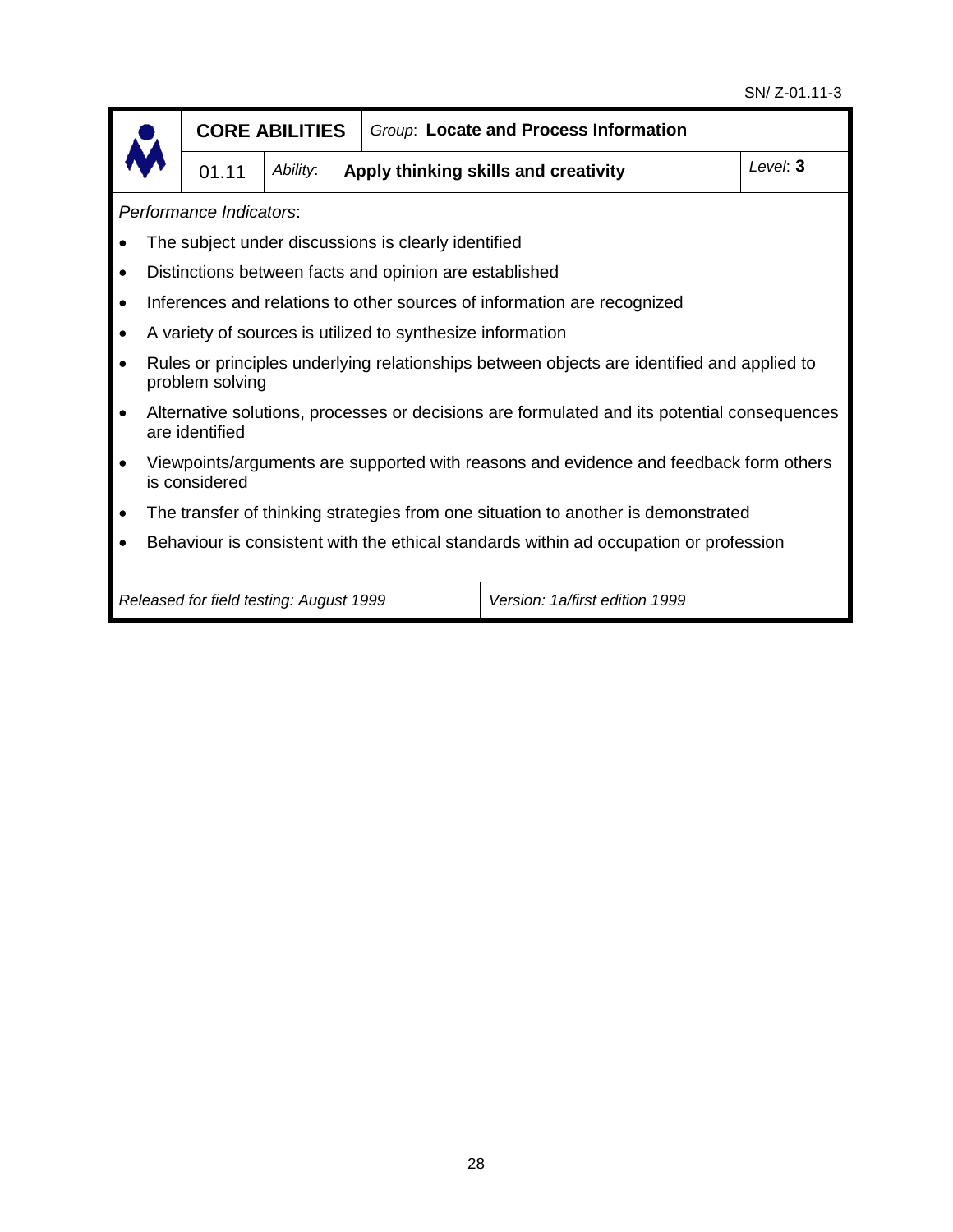|                                | <b>CORE ABILITIES</b>                                                                                                                                                                                           |  | Group: Exchange Communicate Information                                                       |          |  |  |  |
|--------------------------------|-----------------------------------------------------------------------------------------------------------------------------------------------------------------------------------------------------------------|--|-----------------------------------------------------------------------------------------------|----------|--|--|--|
| <b>IM</b><br>02.01<br>Ability: |                                                                                                                                                                                                                 |  | Interpret and follow manuals, instructions, and<br><b>Standard Operation Procedures (SOP)</b> | Level: 1 |  |  |  |
|                                | Performance Indicators:                                                                                                                                                                                         |  |                                                                                               |          |  |  |  |
|                                | The purpose of information is identified                                                                                                                                                                        |  |                                                                                               |          |  |  |  |
|                                | The source is identified and required information is obtained (e.g. people, text, drawings,<br>المراسمين بالمستحدث وماستوا المالون وسائمها والمستحدث المستوسط والمستحدث والمالقات والمستحدث والمستحدث والمستقام |  |                                                                                               |          |  |  |  |

- charts, maps, pictures, database, electronic and non-electronic libraries and networks, videos, etc.)
- Strategic for reading, listening observing effectively are demonstrated (note taking, asking for clarification, looking up unfamiliar terms, etc.)
- Understanding of the instructions is demonstrated through appropriate actions or applications.

*Released for field testing: August 1999 Version: 1a/first edition 1999*

SN/ Z-02.02-1

|           |  |                         | <b>CORE ABILITIES</b>                   |                                                      | Group: Exchange Communicate Information                                                    |          |
|-----------|--|-------------------------|-----------------------------------------|------------------------------------------------------|--------------------------------------------------------------------------------------------|----------|
|           |  | 02.02                   | Ability:                                | procedures                                           | Follow telephone / telecommunication                                                       | Level: 1 |
|           |  | Performance Indicators: |                                         |                                                      |                                                                                            |          |
|           |  |                         |                                         | The purpose of the telecommunications is established |                                                                                            |          |
|           |  | voice-mail)             |                                         |                                                      | The appropriate medium of telecommunication is selected (e.g.telephone, fax, e-mail,       |          |
| $\bullet$ |  |                         |                                         |                                                      | The contact particular are identified (e.g. name, company, telephone /fax etc) and updated |          |
| $\bullet$ |  |                         |                                         | features, call forwarding, fax polling, etc.)        | Skills in the operation of telecommunication equipment is demonstrated (e.g. special       |          |
|           |  |                         |                                         | Calls are received and screened / forwarded          |                                                                                            |          |
| $\bullet$ |  |                         |                                         | Established telephone etiquette is adhered to        |                                                                                            |          |
| $\bullet$ |  |                         |                                         |                                                      | Effective listening and speaking skills are demonstrated using acceptable language         |          |
| ٠         |  |                         |                                         |                                                      | Information exchanged is clear and accurate with necessary details and clarification       |          |
| ٠         |  |                         |                                         |                                                      | Message are recorded and forwarded according to established procedure                      |          |
|           |  |                         | Released for field testing: August 1999 |                                                      | Version: 1a/first edition 1999                                                             |          |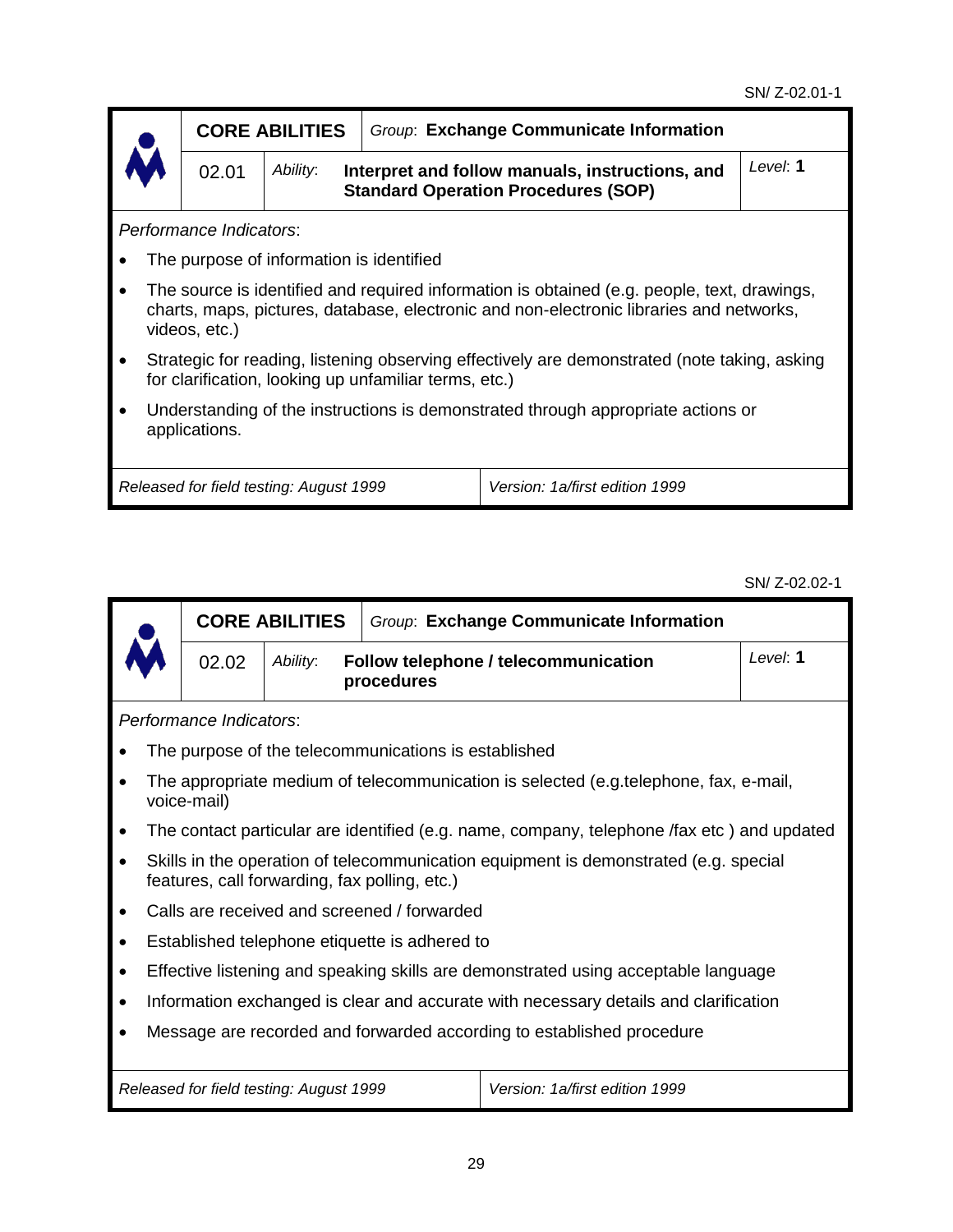#### SN/ Z-02.03-1

|                         |                                                                                                                | <b>CORE ABILITIES</b>                   |                                                          | Group: Exchange Communicate Information                                                     |          |  |  |  |  |
|-------------------------|----------------------------------------------------------------------------------------------------------------|-----------------------------------------|----------------------------------------------------------|---------------------------------------------------------------------------------------------|----------|--|--|--|--|
|                         | 02.03                                                                                                          | Ability:                                | <b>Communicate clearly</b>                               |                                                                                             | Level: 1 |  |  |  |  |
| Performance Indicators: |                                                                                                                |                                         |                                                          |                                                                                             |          |  |  |  |  |
|                         |                                                                                                                |                                         |                                                          | Thoughts and information are expressed clearly and concisely                                |          |  |  |  |  |
| ٠                       |                                                                                                                |                                         |                                                          | The choice of words /jargon is adjusted to meet the needs of others                         |          |  |  |  |  |
| $\bullet$               |                                                                                                                |                                         | Effective listening skills and feed back is demonstrated |                                                                                             |          |  |  |  |  |
| $\bullet$               | body language)                                                                                                 |                                         |                                                          | The impact of non-vertical communication and cultural diversity is taken into account (e.g. |          |  |  |  |  |
| $\bullet$               | Options to overcome language difference or difficulties are utilized (e.g. using of signs,<br>sketching, etc.) |                                         |                                                          |                                                                                             |          |  |  |  |  |
|                         | Appropriate recording methods are utilized (note taking, recording devices)                                    |                                         |                                                          |                                                                                             |          |  |  |  |  |
|                         |                                                                                                                |                                         |                                                          |                                                                                             |          |  |  |  |  |
|                         |                                                                                                                | Released for field testing: August 1999 |                                                          | Version: 1a/first edition 1999                                                              |          |  |  |  |  |

SN/ Z-02.04-1

| <b>CORE ABILITIES</b>                        |                                         | Group: Exchange / Communicate Information    |                                                                                        |  |  |  |
|----------------------------------------------|-----------------------------------------|----------------------------------------------|----------------------------------------------------------------------------------------|--|--|--|
| Ability:<br>02.04                            |                                         | standard forms                               | Level: 1<br>Prepare brief reports and checklist using                                  |  |  |  |
| Performance Indicators:                      |                                         |                                              |                                                                                        |  |  |  |
|                                              | The purpose is established              |                                              |                                                                                        |  |  |  |
|                                              |                                         |                                              | The appropriate format / standard from is selected according to established procedures |  |  |  |
|                                              |                                         |                                              | The necessary information / data is identified, verified and assembled                 |  |  |  |
|                                              | Appropriate language / jargon is used   |                                              |                                                                                        |  |  |  |
|                                              |                                         | The information is checked before submission |                                                                                        |  |  |  |
| Established deadlines for submission are met |                                         |                                              |                                                                                        |  |  |  |
|                                              |                                         |                                              |                                                                                        |  |  |  |
|                                              | Released for field testing: August 1999 |                                              | Version: 1a/first edition 1999                                                         |  |  |  |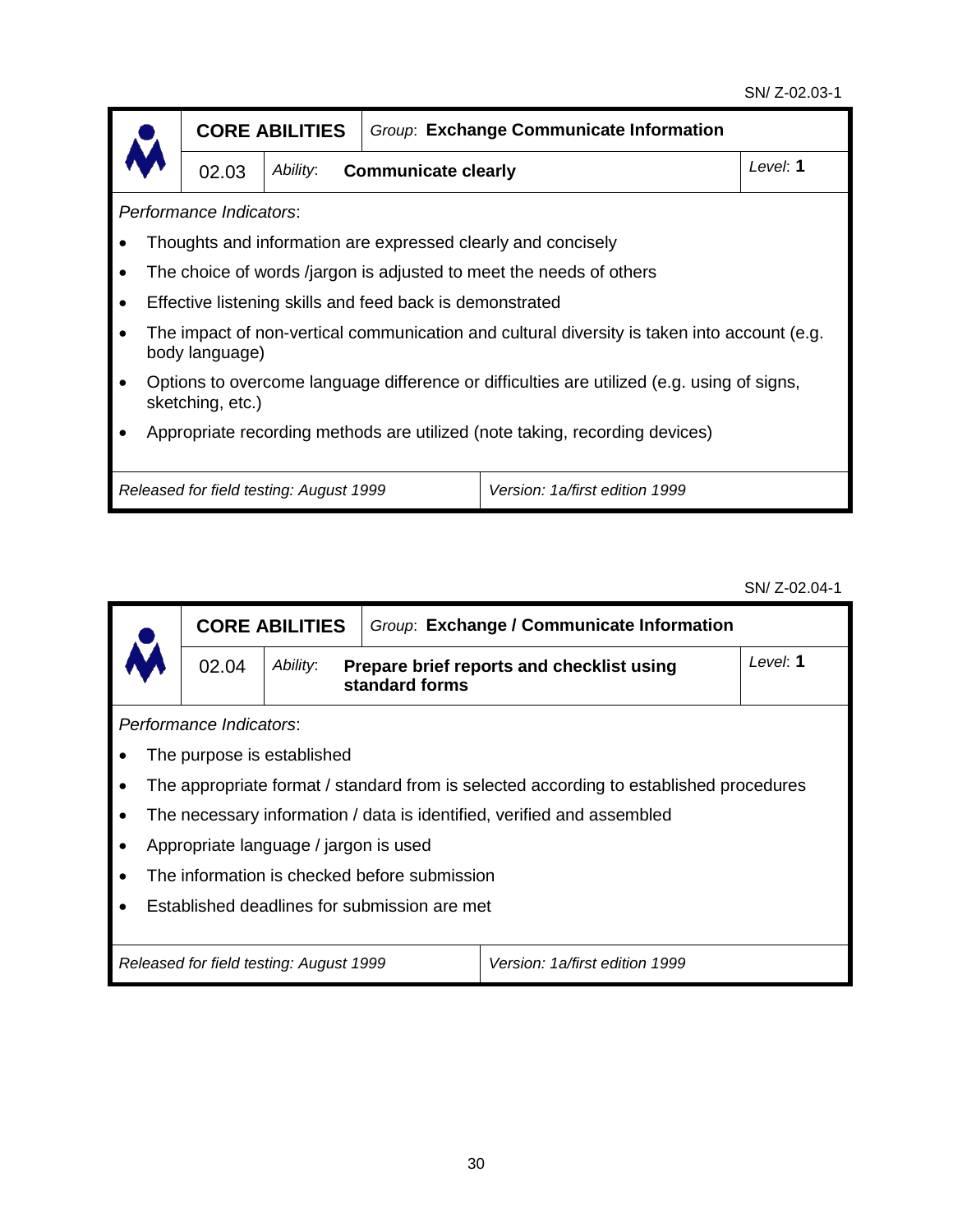|           | <b>CORE ABILITIES</b>                                                                                                                               |                                                                      | Group: Exchange / Communicate Information             |                                                                                            |          |  |  |
|-----------|-----------------------------------------------------------------------------------------------------------------------------------------------------|----------------------------------------------------------------------|-------------------------------------------------------|--------------------------------------------------------------------------------------------|----------|--|--|
|           | 02.05                                                                                                                                               | Ability:<br>Read / Interpret flowcharts and pictorial<br>information |                                                       |                                                                                            | Level: 1 |  |  |
|           | Performance Indicators:                                                                                                                             |                                                                      |                                                       |                                                                                            |          |  |  |
|           |                                                                                                                                                     |                                                                      | The purpose of the graphic information is established |                                                                                            |          |  |  |
|           | dictionaries, legends, etc.)                                                                                                                        |                                                                      |                                                       | The meaning of symbols and signs is understood and clarified (e.g. making inquiries, using |          |  |  |
| $\bullet$ | Strategies to read and observe effectively are demonstrated (note-taking, asking for<br>clarification, looking up unfamiliar terms / symbols, etc.) |                                                                      |                                                       |                                                                                            |          |  |  |
|           | Understanding of the graphic instructions is demonstrated through appropriate actions and<br>feed back.                                             |                                                                      |                                                       |                                                                                            |          |  |  |
|           |                                                                                                                                                     | Released for field testing: August 1999                              |                                                       | Version: 1a/first edition 1999                                                             |          |  |  |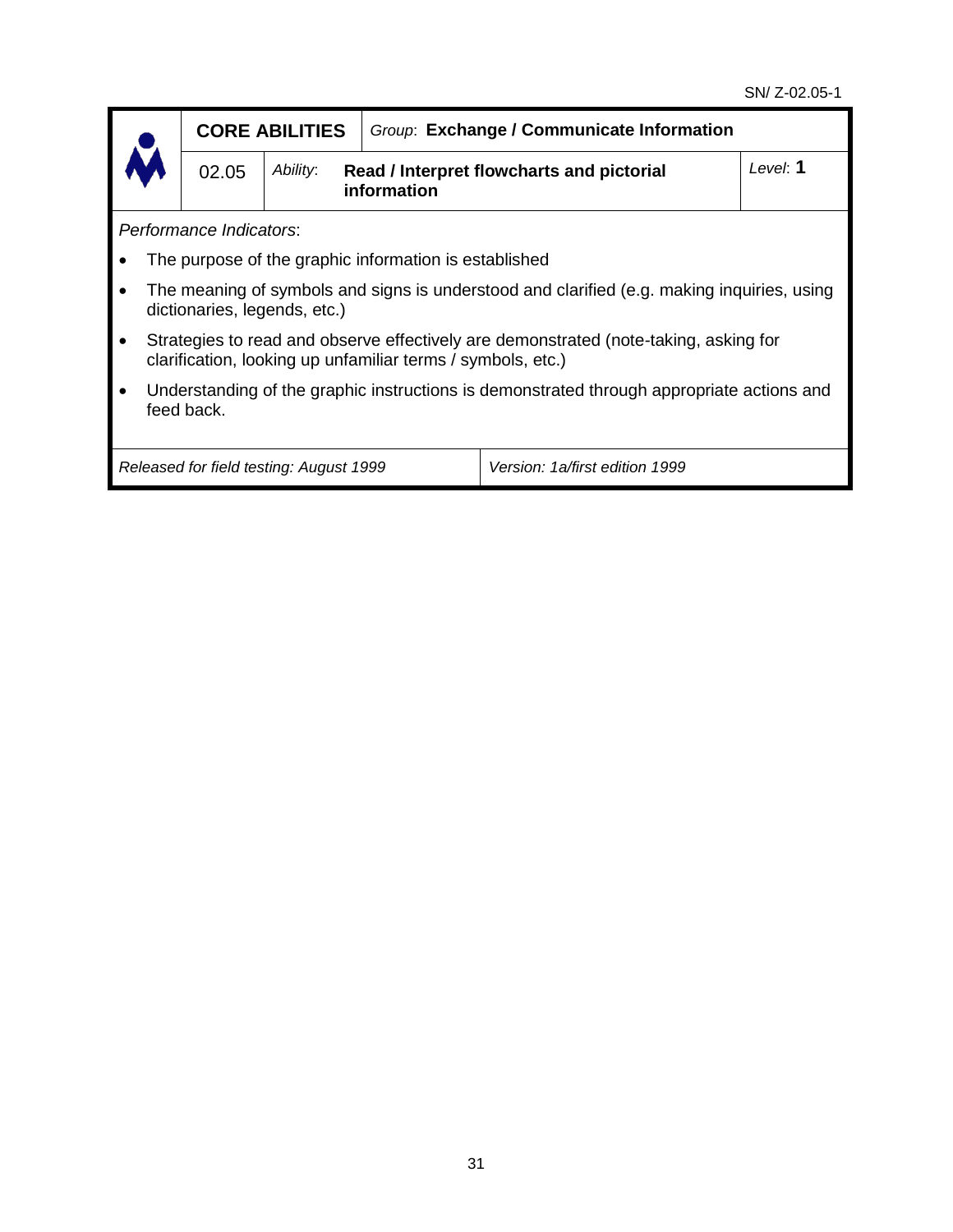|                                                                           | <b>CORE ABILITIES</b>                                                                             |                                            | Group: Exchange / Communicate Information |  |          |  |  |
|---------------------------------------------------------------------------|---------------------------------------------------------------------------------------------------|--------------------------------------------|-------------------------------------------|--|----------|--|--|
|                                                                           | 02.06                                                                                             | Ability:<br><b>Write memos and letters</b> |                                           |  | Level: 2 |  |  |
| Performance Indicators:                                                   |                                                                                                   |                                            |                                           |  |          |  |  |
|                                                                           | The purpose of communication is established                                                       |                                            |                                           |  |          |  |  |
| $\bullet$                                                                 | Information sources are identified (e.g. notes, data, etc)                                        |                                            |                                           |  |          |  |  |
|                                                                           | Addressee is identified                                                                           |                                            |                                           |  |          |  |  |
| $\bullet$                                                                 | Ideas and information are gathered, organized and compiled                                        |                                            |                                           |  |          |  |  |
| $\bullet$                                                                 | Format is established (handwritten, typed, word processing)                                       |                                            |                                           |  |          |  |  |
|                                                                           | Appropriate writing tools are utilized. (e.g. word processor)                                     |                                            |                                           |  |          |  |  |
|                                                                           | A clear and concise language and tone is used                                                     |                                            |                                           |  |          |  |  |
|                                                                           | Standard rules of language and structure (jargon, grammar, spelling, punctuation) are<br>applied. |                                            |                                           |  |          |  |  |
| $\bullet$                                                                 | The information is checked before submission                                                      |                                            |                                           |  |          |  |  |
|                                                                           | File copies are produced and filed                                                                |                                            |                                           |  |          |  |  |
| Established deadlines for submissions are met.                            |                                                                                                   |                                            |                                           |  |          |  |  |
| Version: 1a/first edition 1999<br>Released for field testing: August 1999 |                                                                                                   |                                            |                                           |  |          |  |  |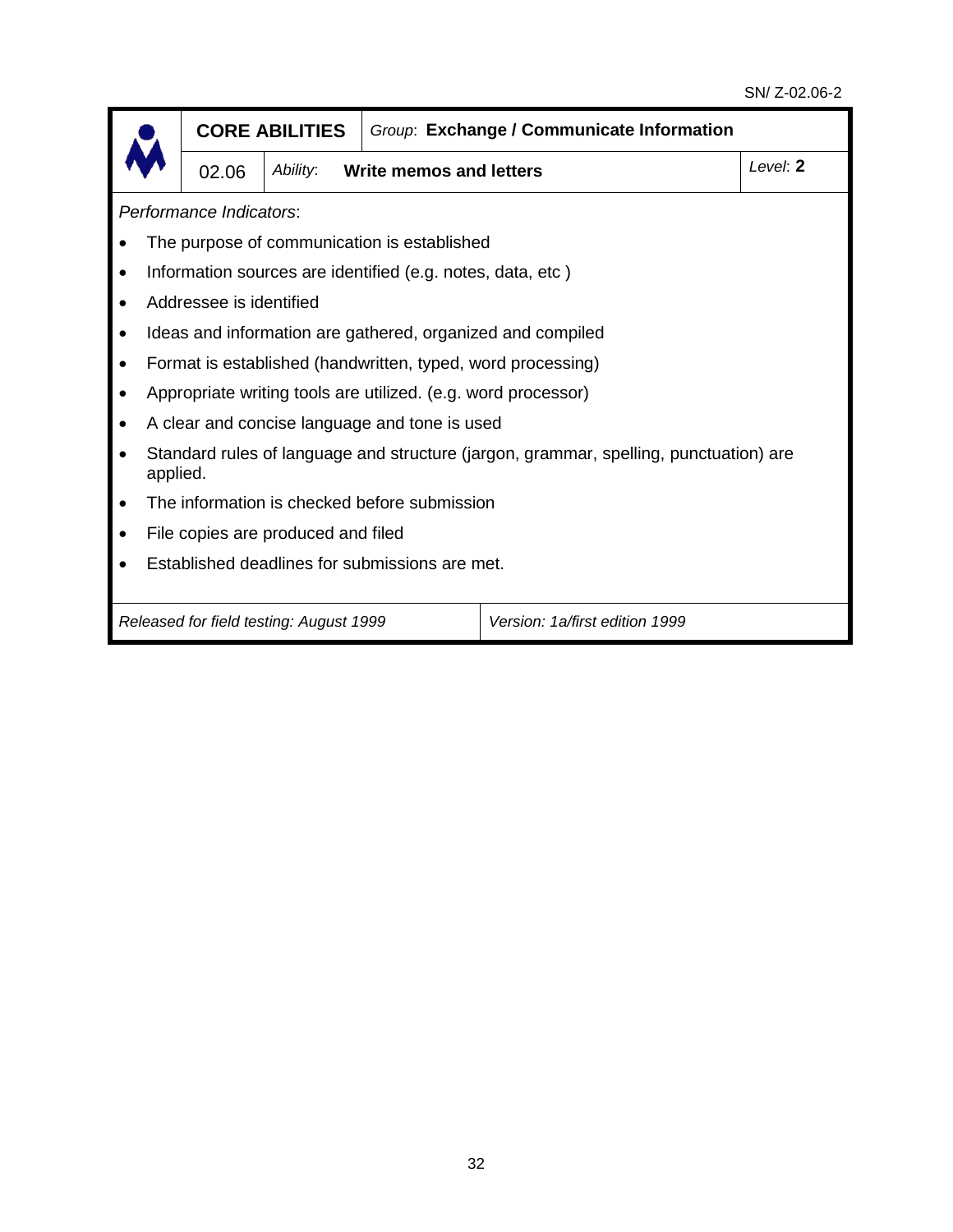**exchange information**

*Performance Indicators*:

- The source operation of computer hardware and LAN/ Intranet application software is demonstrated
- The information requirements are established
- Access is established according to established procedures (addressee ID, password, ID, access rights)
- Information is transmitted and received
- Date safely precautions and virus-protection (e.g. firewall, etc) are adhered to
- Information is stored in an adequate format
- Ethical principles in LAN use are demonstrated

*Released for field testing: August 1999 Version: 1a/first edition 1999*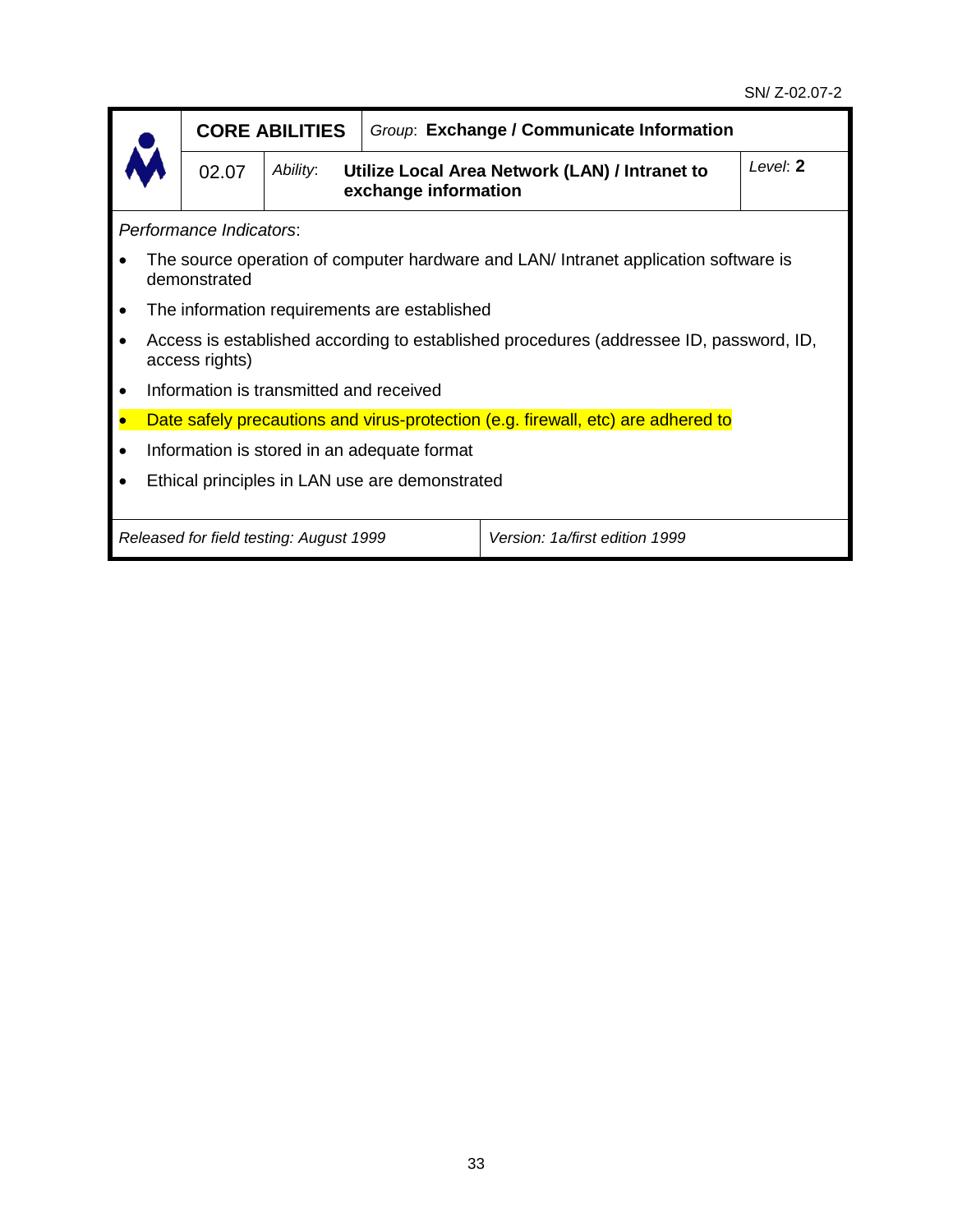|                                                                           | <b>CORE ABILITIES</b>                                                                                                       |          | Group: Exchange / Communicate Information |                                           |          |  |  |
|---------------------------------------------------------------------------|-----------------------------------------------------------------------------------------------------------------------------|----------|-------------------------------------------|-------------------------------------------|----------|--|--|
|                                                                           | 02.08                                                                                                                       | Ability: |                                           | Prepare pictorial and graphic information | Level: 2 |  |  |
|                                                                           | Performance Indicators:                                                                                                     |          |                                           |                                           |          |  |  |
|                                                                           | The purpose is established                                                                                                  |          |                                           |                                           |          |  |  |
|                                                                           | Information sources are identified (e.g. notes, date, observation, etc.)                                                    |          |                                           |                                           |          |  |  |
|                                                                           | Original ideas and information are gathered, organised, compiled and verified                                               |          |                                           |                                           |          |  |  |
|                                                                           | Appropriate graphic format is selected according to the purpose and suitability for the<br>reader (complexity, familiarity) |          |                                           |                                           |          |  |  |
| $etc.$ )                                                                  | Appropriate tools and technology are utilized (e.g. computer graphics applications software,                                |          |                                           |                                           |          |  |  |
|                                                                           | Standard rules of graphic language and structure (symbols, icons, etc.) are applied                                         |          |                                           |                                           |          |  |  |
|                                                                           | The graphic information is checked for consistency of meaning with the original before<br>submission                        |          |                                           |                                           |          |  |  |
|                                                                           | File copies are produced and filed                                                                                          |          |                                           |                                           |          |  |  |
|                                                                           | Established deadlines for submission are met.                                                                               |          |                                           |                                           |          |  |  |
| Released for field testing: August 1999<br>Version: 1a/first edition 1999 |                                                                                                                             |          |                                           |                                           |          |  |  |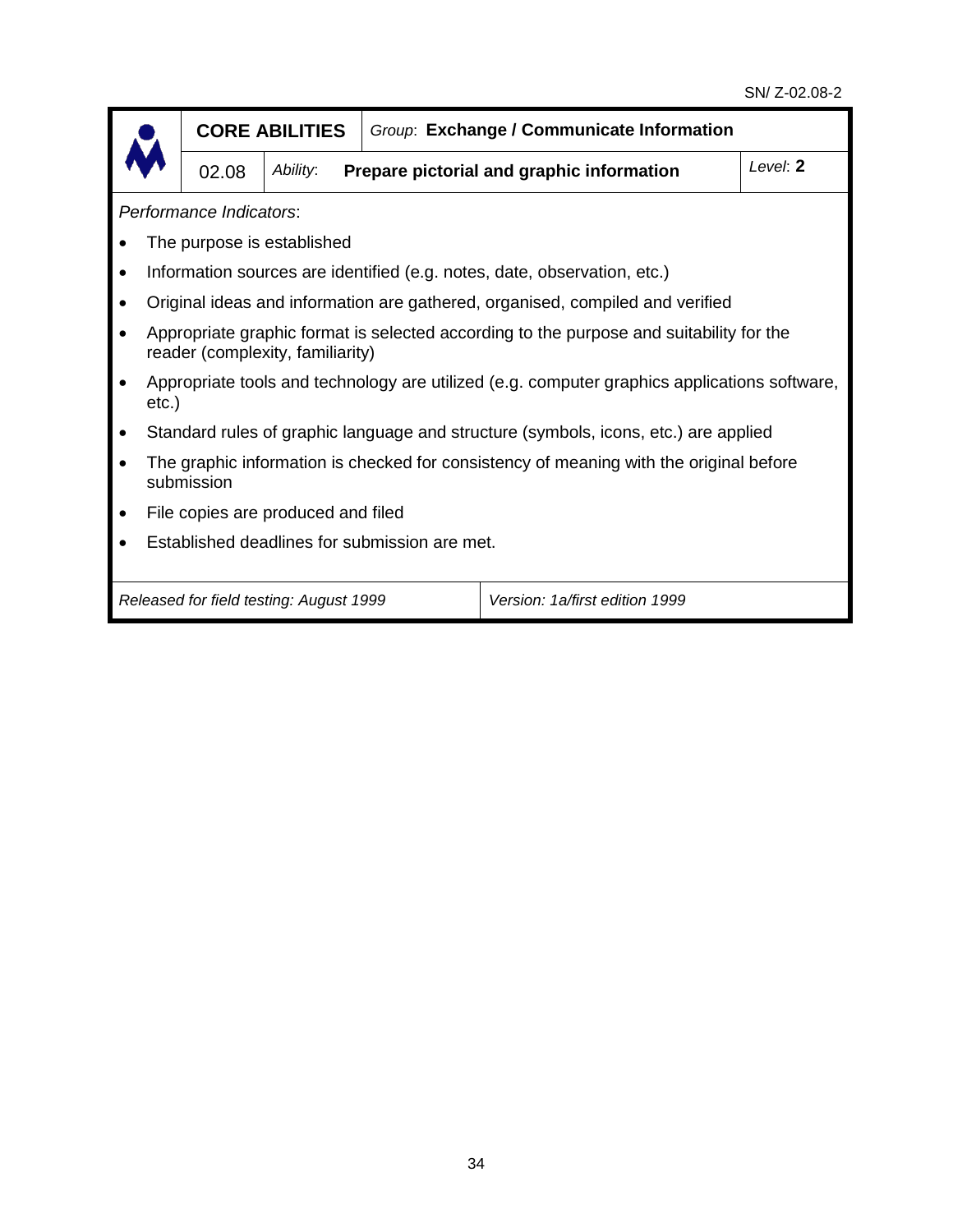|                                                                                                             | <b>CORE ABILITIES</b>                                                                                                     |                                       | Group: Exchange / Communicate Information |  |          |  |  |
|-------------------------------------------------------------------------------------------------------------|---------------------------------------------------------------------------------------------------------------------------|---------------------------------------|-------------------------------------------|--|----------|--|--|
|                                                                                                             | 02.09                                                                                                                     | Ability:<br><b>Prepare flowcharts</b> |                                           |  | Level: 3 |  |  |
|                                                                                                             | Performance Indicators:                                                                                                   |                                       |                                           |  |          |  |  |
|                                                                                                             | The purpose is established                                                                                                |                                       |                                           |  |          |  |  |
|                                                                                                             | Information sources are identified (e.g. process data, observations, etc.)                                                |                                       |                                           |  |          |  |  |
|                                                                                                             | Original ideas and information are gathered, organized, compiled and verified                                             |                                       |                                           |  |          |  |  |
|                                                                                                             | Appropriate flowchart format is selected according to the purpose and suitable to the reader<br>(complexity, familiarity) |                                       |                                           |  |          |  |  |
|                                                                                                             | Appropriate tools and technology are utilized (e.g. computer flowchart applications software<br>$etc.$ )                  |                                       |                                           |  |          |  |  |
|                                                                                                             | Standard rules of flowchart language and structure (symbols, icons, etc.) are applied.                                    |                                       |                                           |  |          |  |  |
| The flowchart information is checked for consistency of meaning with the original idea<br>before submission |                                                                                                                           |                                       |                                           |  |          |  |  |
|                                                                                                             | File copies are produced and filed                                                                                        |                                       |                                           |  |          |  |  |
|                                                                                                             | Established deadlines for submission are met.                                                                             |                                       |                                           |  |          |  |  |
|                                                                                                             |                                                                                                                           |                                       |                                           |  |          |  |  |
| Released for field testing: August 1999<br>Version: 1a/first edition 1999                                   |                                                                                                                           |                                       |                                           |  |          |  |  |
|                                                                                                             |                                                                                                                           |                                       |                                           |  |          |  |  |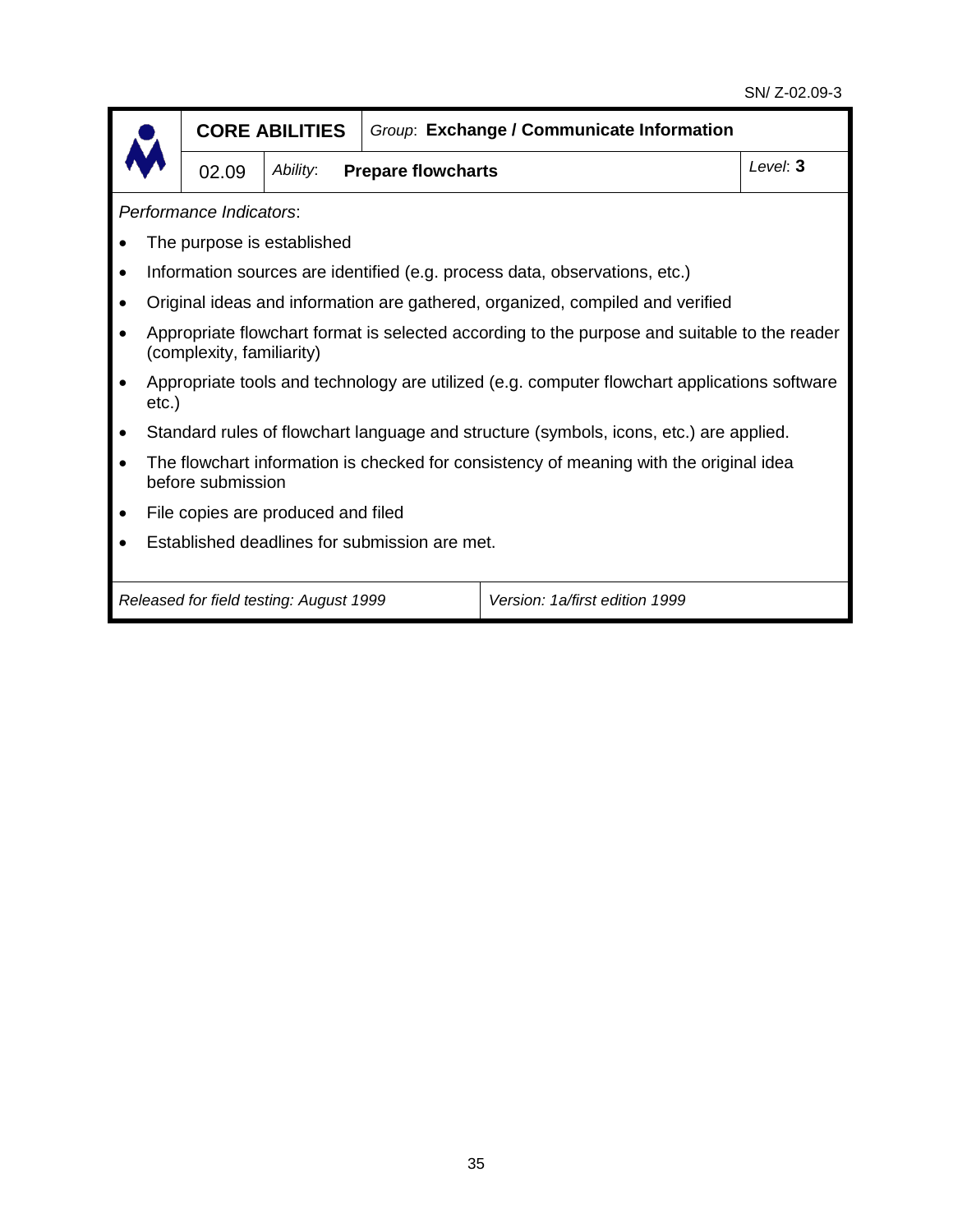|         | <b>CORE ABILITIES</b>                                                                                                            |                                         |                                               | Group: Exchange / Communicate Information                                                 |          |  |  |  |
|---------|----------------------------------------------------------------------------------------------------------------------------------|-----------------------------------------|-----------------------------------------------|-------------------------------------------------------------------------------------------|----------|--|--|--|
|         | 02.10                                                                                                                            | Ability:                                |                                               | <b>Prepare reports and instructions</b>                                                   | Level: 3 |  |  |  |
|         | Performance Indicators:                                                                                                          |                                         |                                               |                                                                                           |          |  |  |  |
|         |                                                                                                                                  | The purpose is established              |                                               |                                                                                           |          |  |  |  |
|         |                                                                                                                                  |                                         |                                               | Information sources are identified (e.g. notes, technical data, abservations, etc.)       |          |  |  |  |
|         |                                                                                                                                  |                                         |                                               | Original ideas and information are gathered, organized, compiled and verified.            |          |  |  |  |
|         | Appropriate language and format is selected according to the purpose and suitability for the<br>reader (complexity, familiarity) |                                         |                                               |                                                                                           |          |  |  |  |
|         | Appropriate tools and technology are utilized (e.g. computer word processor, graphics<br>applications software, scanners, etc.)  |                                         |                                               |                                                                                           |          |  |  |  |
|         |                                                                                                                                  |                                         | A clear and concise language and tone is used |                                                                                           |          |  |  |  |
| applied |                                                                                                                                  |                                         |                                               | Standard rules of language and structure (jargon, grammer, spelling, punctuation) are     |          |  |  |  |
|         |                                                                                                                                  | (maps, drawings pictures, charts, etc.) |                                               | Complex structures are re-framed using visual, numerical and symbolic representations     |          |  |  |  |
|         |                                                                                                                                  |                                         |                                               | The information is checked for consistency of meaning with the original before submission |          |  |  |  |
|         |                                                                                                                                  | File copies are produced and filed      |                                               |                                                                                           |          |  |  |  |
|         |                                                                                                                                  |                                         | Established deadlines for submission are met  |                                                                                           |          |  |  |  |
|         |                                                                                                                                  |                                         |                                               |                                                                                           |          |  |  |  |
|         |                                                                                                                                  | Released for field testing: August 1999 |                                               | Version: 1a/first edition 1999                                                            |          |  |  |  |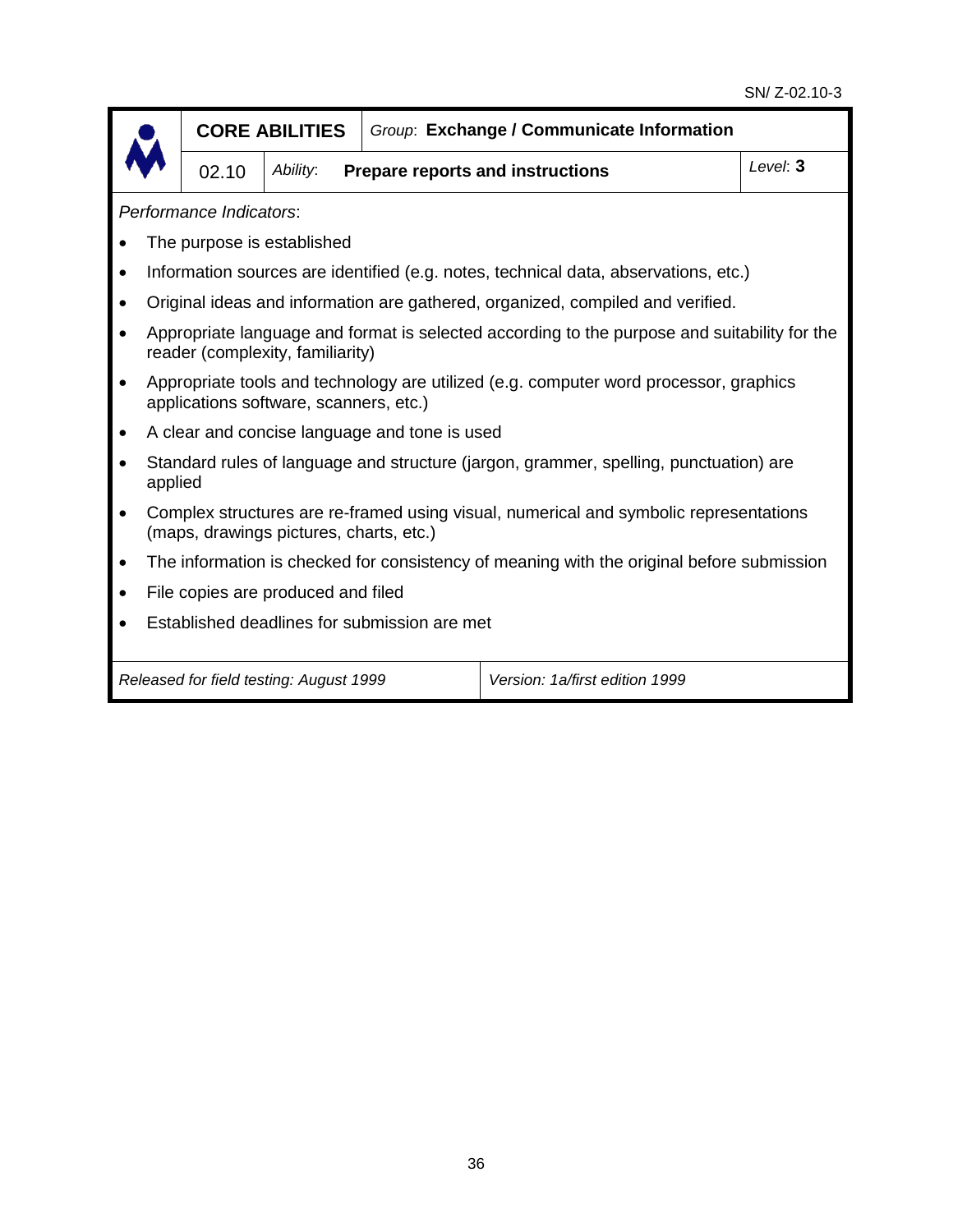|                                                                                                                                                          | <b>CORE ABILITIES</b>             |  | Group: Exchange / Communicate Information                                                  |          |  |  |  |  |
|----------------------------------------------------------------------------------------------------------------------------------------------------------|-----------------------------------|--|--------------------------------------------------------------------------------------------|----------|--|--|--|--|
| 02.11                                                                                                                                                    | Ability:                          |  | Canvey information and ideas to people                                                     | Level: 3 |  |  |  |  |
| Performance Indicators:                                                                                                                                  |                                   |  |                                                                                            |          |  |  |  |  |
|                                                                                                                                                          | The purpose is established        |  |                                                                                            |          |  |  |  |  |
|                                                                                                                                                          |                                   |  | Individual and cultural differences are recognized and taken into account                  |          |  |  |  |  |
| Information and ideas are presented in a concise, organized way, with clearly stated<br>objectives and conclusions                                       |                                   |  |                                                                                            |          |  |  |  |  |
|                                                                                                                                                          | expressed in terms suited to them |  | Information and ideas are presented in a way which meets the needs of other and is         |          |  |  |  |  |
|                                                                                                                                                          |                                   |  | Messages are easily understood through use of plain, clear language suited to the receiver |          |  |  |  |  |
| Complex concepts or arguments are presented effectively through organization of material<br>(e.g. visuals) and choice of language suited to the receiver |                                   |  |                                                                                            |          |  |  |  |  |
|                                                                                                                                                          |                                   |  | People are given the opportunity to seek clarification thorough questions and answers      |          |  |  |  |  |
| Receivers are encouraged to provide feedback.                                                                                                            |                                   |  |                                                                                            |          |  |  |  |  |
| Released for field testing: August 1999<br>Version: 1a/first edition 1999                                                                                |                                   |  |                                                                                            |          |  |  |  |  |

SN/ Z-03.01-1

|                                                                           | <b>CORE ABILITIES</b>                                           |          |                                                           | Group: Work and Interact with People                                                        |          |  |  |
|---------------------------------------------------------------------------|-----------------------------------------------------------------|----------|-----------------------------------------------------------|---------------------------------------------------------------------------------------------|----------|--|--|
|                                                                           | 03.01                                                           | Ability: |                                                           | Apply cultural requirement to the workplace                                                 | Level: 1 |  |  |
| Performance Indicators:                                                   |                                                                 |          |                                                           |                                                                                             |          |  |  |
|                                                                           | The beliefs and customs of various ethnic groups are recognized |          |                                                           |                                                                                             |          |  |  |
|                                                                           |                                                                 |          |                                                           | An understanding and respect for the sensitivities in various cultural groups is maintained |          |  |  |
|                                                                           |                                                                 |          | Effect of cultural differences within teams is considered |                                                                                             |          |  |  |
|                                                                           |                                                                 |          | Cultural, ethnic and gender sensitivity is demonstrated   |                                                                                             |          |  |  |
|                                                                           |                                                                 |          |                                                           | Behaviour that reduce tension, social isolation and prejudice are exhibited                 |          |  |  |
|                                                                           |                                                                 |          |                                                           |                                                                                             |          |  |  |
| Version: 1a/first edition 1999<br>Released for field testing: August 1999 |                                                                 |          |                                                           |                                                                                             |          |  |  |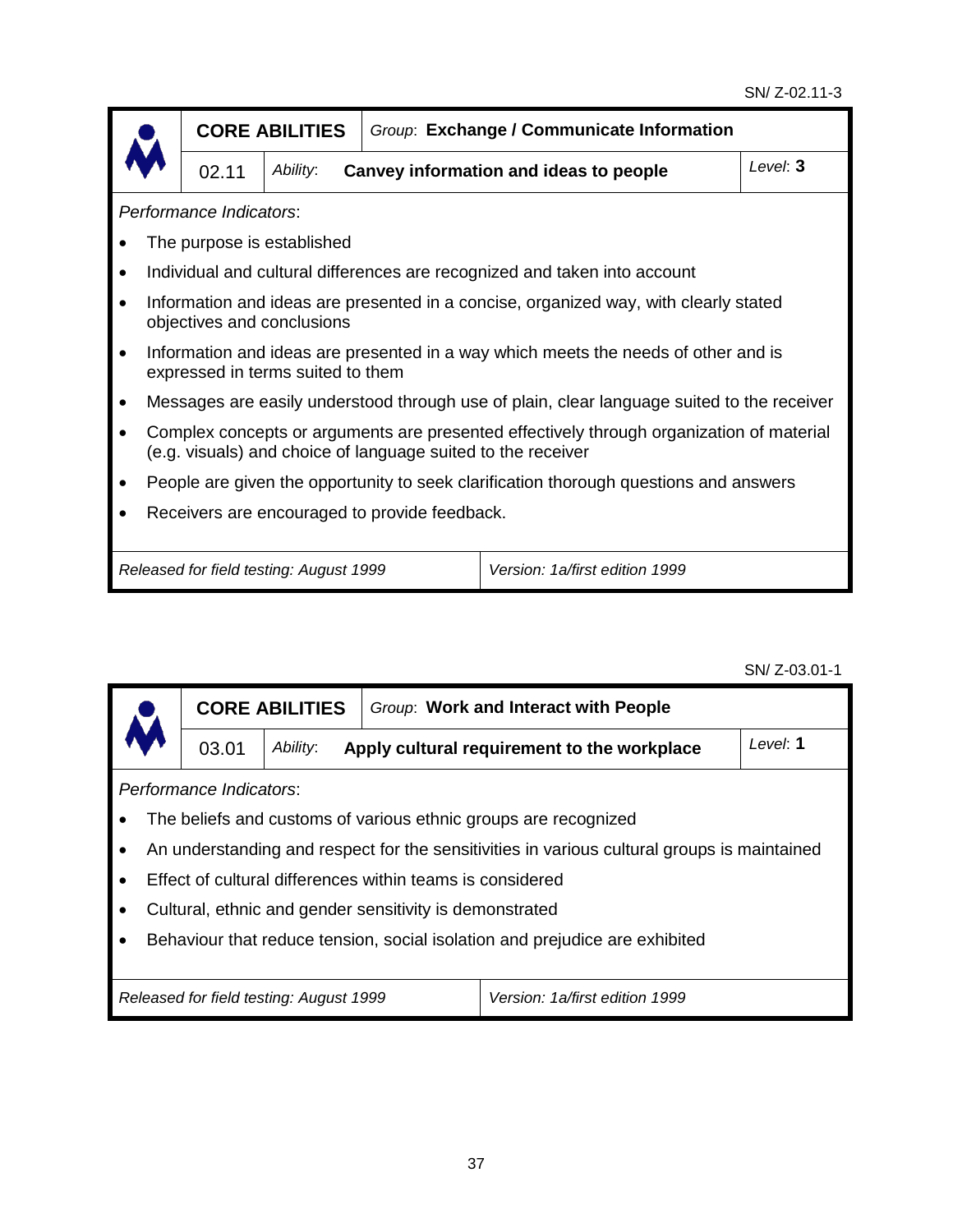|                                                                           | <b>CORE ABILITIES</b> |                                                  | Group: Work and Interact with People                                                  |          |  |  |  |
|---------------------------------------------------------------------------|-----------------------|--------------------------------------------------|---------------------------------------------------------------------------------------|----------|--|--|--|
| 03.02                                                                     | Ability:<br>practices |                                                  | Demonstrate integrity and apply ethical                                               | Level: 1 |  |  |  |
| Performance Indicators:                                                   |                       |                                                  |                                                                                       |          |  |  |  |
| An understanding of the concept of honest and integrity is demonstrated   |                       |                                                  |                                                                                       |          |  |  |  |
| honoured                                                                  |                       |                                                  | Commitments to and personal undertakings with clients and colleagues are consistently |          |  |  |  |
|                                                                           |                       |                                                  | Official information is used in a way which maintains confidentiality                 |          |  |  |  |
|                                                                           |                       | Privacy principles are adopted and complied with |                                                                                       |          |  |  |  |
|                                                                           |                       |                                                  | Established standards and codes of practise are adhered to                            |          |  |  |  |
|                                                                           |                       |                                                  |                                                                                       |          |  |  |  |
| Version: 1a/first edition 1999<br>Released for field testing: August 1999 |                       |                                                  |                                                                                       |          |  |  |  |

SN/ Z-03.03-1

|                                                                           | <b>CORE ABILITIES</b>                                                                                                       |          |      | Group: Work and Interact with People                          |          |  |  |  |
|---------------------------------------------------------------------------|-----------------------------------------------------------------------------------------------------------------------------|----------|------|---------------------------------------------------------------|----------|--|--|--|
|                                                                           | 03.03                                                                                                                       | Ability: | area | Accept responsibility for own work and work                   | Level: 1 |  |  |  |
|                                                                           | Performance Indicators:                                                                                                     |          |      |                                                               |          |  |  |  |
|                                                                           | The work area is kept clean and safe according to set standards and policies                                                |          |      |                                                               |          |  |  |  |
|                                                                           |                                                                                                                             |          |      | Tasks are completed to the standard expected in the workplace |          |  |  |  |
| $\bullet$                                                                 | Work is self monitored according to requirements for job quality, timelines, resources use<br>and protection of environment |          |      |                                                               |          |  |  |  |
|                                                                           | Appropriate work site locations, facilities and equipment are used to complete assigned<br>tasks                            |          |      |                                                               |          |  |  |  |
| Version: 1a/first edition 1999<br>Released for field testing: August 1999 |                                                                                                                             |          |      |                                                               |          |  |  |  |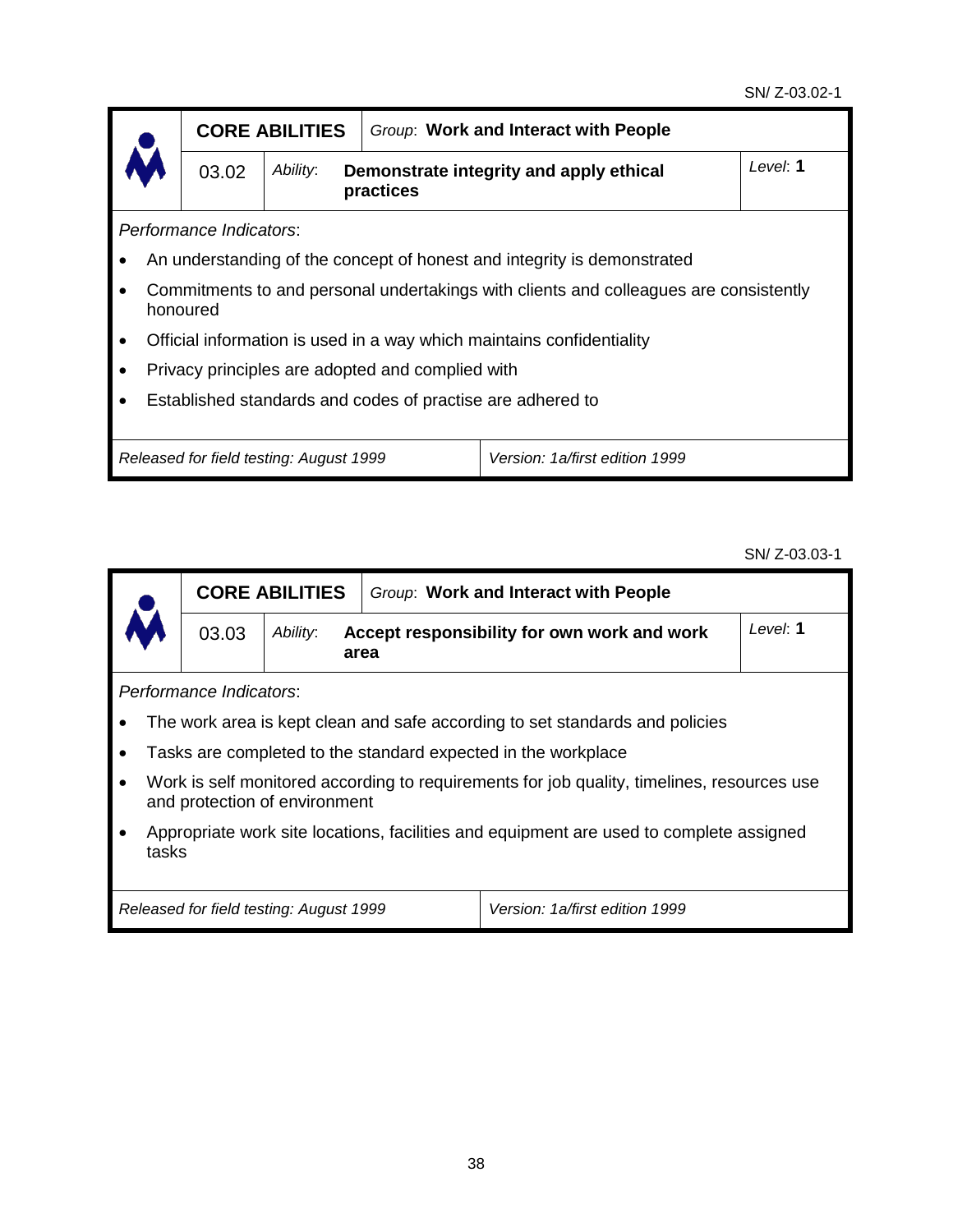|                                                                                             |                                                                                          | <b>CORE ABILITIES</b> | Group: Work and Interact with People                                |          |  |  |  |
|---------------------------------------------------------------------------------------------|------------------------------------------------------------------------------------------|-----------------------|---------------------------------------------------------------------|----------|--|--|--|
| $\lambda$                                                                                   | 03.04                                                                                    | Ability:              | Seek and act constructively upon feedback<br>about work performance | Level: 1 |  |  |  |
| Performance Indicators:                                                                     |                                                                                          |                       |                                                                     |          |  |  |  |
| Work performance is discussed on a regular bass with supervisor / team members<br>$\bullet$ |                                                                                          |                       |                                                                     |          |  |  |  |
| Constructive criticism is accepted<br>$\bullet$                                             |                                                                                          |                       |                                                                     |          |  |  |  |
| $\bullet$                                                                                   | Strategies for improvement, agreed at feedback meetings with supervisors and others, are |                       |                                                                     |          |  |  |  |

- implemented within a determined time frame
- Suggestions for areas of self development are sought from supervisors, staff members and clients

*Released for field testing: August 1999 Version: 1a/first edition 1999*

SN/ Z-03.05-1

|                                                                                                                                                  | <b>CORE ABILITIES</b>                                                                                                     |          | Group: Work and Interact with People |                                |          |  |  |  |
|--------------------------------------------------------------------------------------------------------------------------------------------------|---------------------------------------------------------------------------------------------------------------------------|----------|--------------------------------------|--------------------------------|----------|--|--|--|
|                                                                                                                                                  | 03.05                                                                                                                     | Ability: | Demonstrate safety skills            |                                | Level: 1 |  |  |  |
| Performance Indicators:                                                                                                                          |                                                                                                                           |          |                                      |                                |          |  |  |  |
|                                                                                                                                                  | Work is performed in accord with Occupational Health and Safety policies and rules                                        |          |                                      |                                |          |  |  |  |
|                                                                                                                                                  | Hazardous chemicals and goods are used, moved, stored and disposed of in accord with<br><b>OH &amp; S</b> policies/ rules |          |                                      |                                |          |  |  |  |
|                                                                                                                                                  | Apparent hazards are reported to supervisor and/or safety officer in a timely and<br>appropriate way                      |          |                                      |                                |          |  |  |  |
| Emergency and evacuation procedures are known and workplace can be evacuated with<br>$\bullet$<br>due regard to safety of people and environment |                                                                                                                           |          |                                      |                                |          |  |  |  |
|                                                                                                                                                  | Released for field testing: August 1999                                                                                   |          |                                      | Version: 1a/first edition 1999 |          |  |  |  |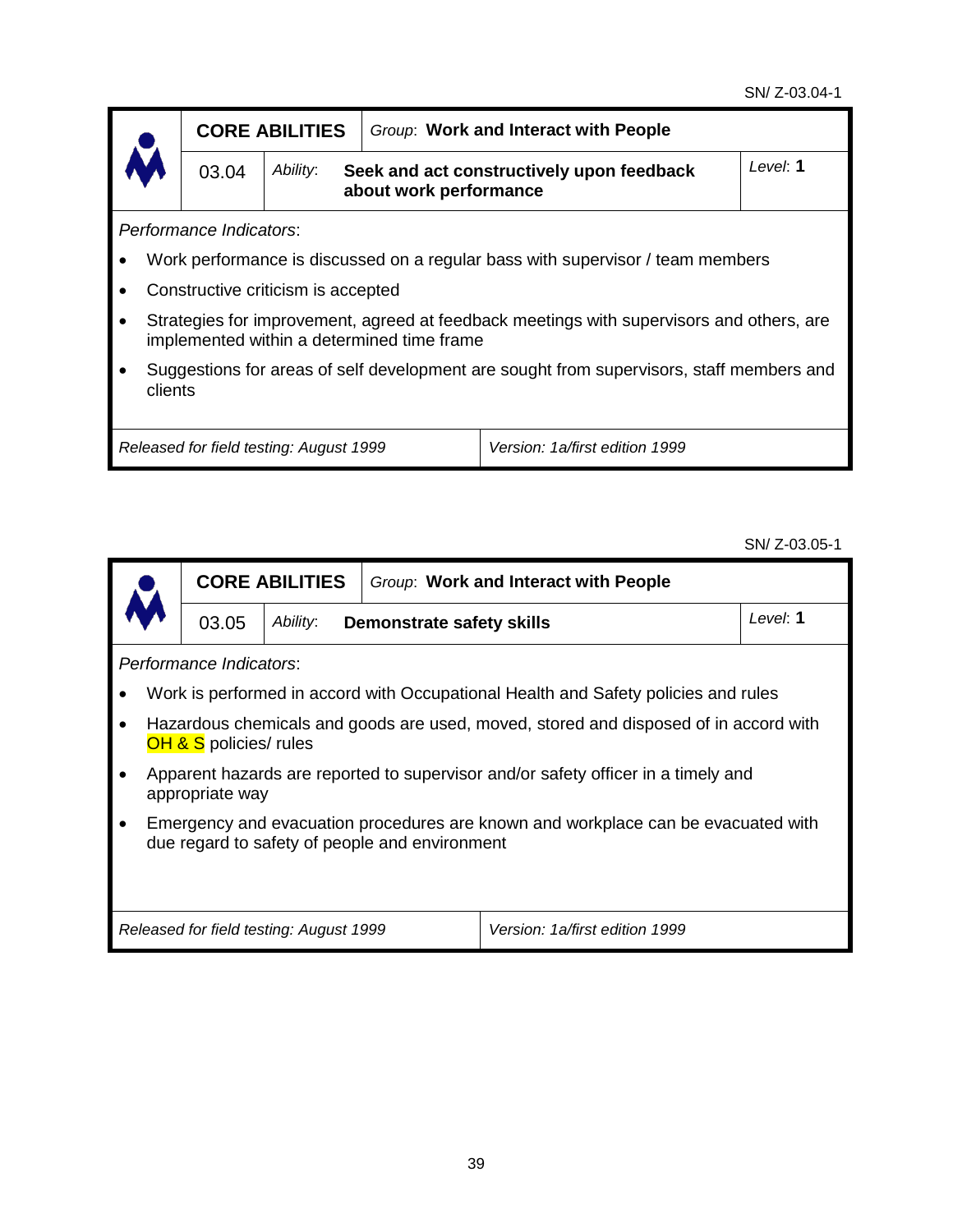|                                                                                                                        | <b>CORE ABILITIES</b>   |                                                            | Group: Work and Interact with People               |                                                                           |  |  |  |  |
|------------------------------------------------------------------------------------------------------------------------|-------------------------|------------------------------------------------------------|----------------------------------------------------|---------------------------------------------------------------------------|--|--|--|--|
|                                                                                                                        | 03.06                   | Ability:<br>Respond appropriately to people and situations | Level: 1                                           |                                                                           |  |  |  |  |
|                                                                                                                        | Performance Indicators: |                                                            |                                                    |                                                                           |  |  |  |  |
|                                                                                                                        |                         |                                                            |                                                    | Individual and cultural differences are recognized and taken into account |  |  |  |  |
|                                                                                                                        |                         |                                                            | Responses are adjusted to meet the needs of others |                                                                           |  |  |  |  |
| Issues and ideas are raised and addressed assertively when interacting with others both<br>individually and in a group |                         |                                                            |                                                    |                                                                           |  |  |  |  |
| Inquiries are referred to other sources when it is appropriate                                                         |                         |                                                            |                                                    |                                                                           |  |  |  |  |
| Released for field testing: August 1999<br>Version: 1a/first edition 1999                                              |                         |                                                            |                                                    |                                                                           |  |  |  |  |

SN/ Z-03.07-1

|   |                                                                                                                        | <b>CORE ABILITIES</b> |                                                       | Group: Work and interact with people |          |  |  |  |
|---|------------------------------------------------------------------------------------------------------------------------|-----------------------|-------------------------------------------------------|--------------------------------------|----------|--|--|--|
|   | 03.07                                                                                                                  | Ability:              | <b>Resolve interpersonal conflicts</b>                |                                      | Level: 1 |  |  |  |
|   | Performance Indicators:                                                                                                |                       |                                                       |                                      |          |  |  |  |
| ٠ | The nature of the conflict and parties involved are identified                                                         |                       |                                                       |                                      |          |  |  |  |
| ٠ |                                                                                                                        |                       | An attempt is made to maintain communication          |                                      |          |  |  |  |
|   | Problems are clarified                                                                                                 |                       |                                                       |                                      |          |  |  |  |
| ٠ |                                                                                                                        |                       | Possible solution are examined, discussed or proposed |                                      |          |  |  |  |
|   |                                                                                                                        |                       | Reasonable compromises are offered / reached          |                                      |          |  |  |  |
| ٠ |                                                                                                                        |                       | A win-win situation is sought to resolve disputes     |                                      |          |  |  |  |
| ٠ | The impact of assertive, aggressive and passive behaviour is identified n the prevention<br>and de-fusing of conflicts |                       |                                                       |                                      |          |  |  |  |
|   | A mediator is involved to interact in deadlock situations when necessary                                               |                       |                                                       |                                      |          |  |  |  |
|   | Version: 1a/first edition 1999<br>Released for field testing: August 1999                                              |                       |                                                       |                                      |          |  |  |  |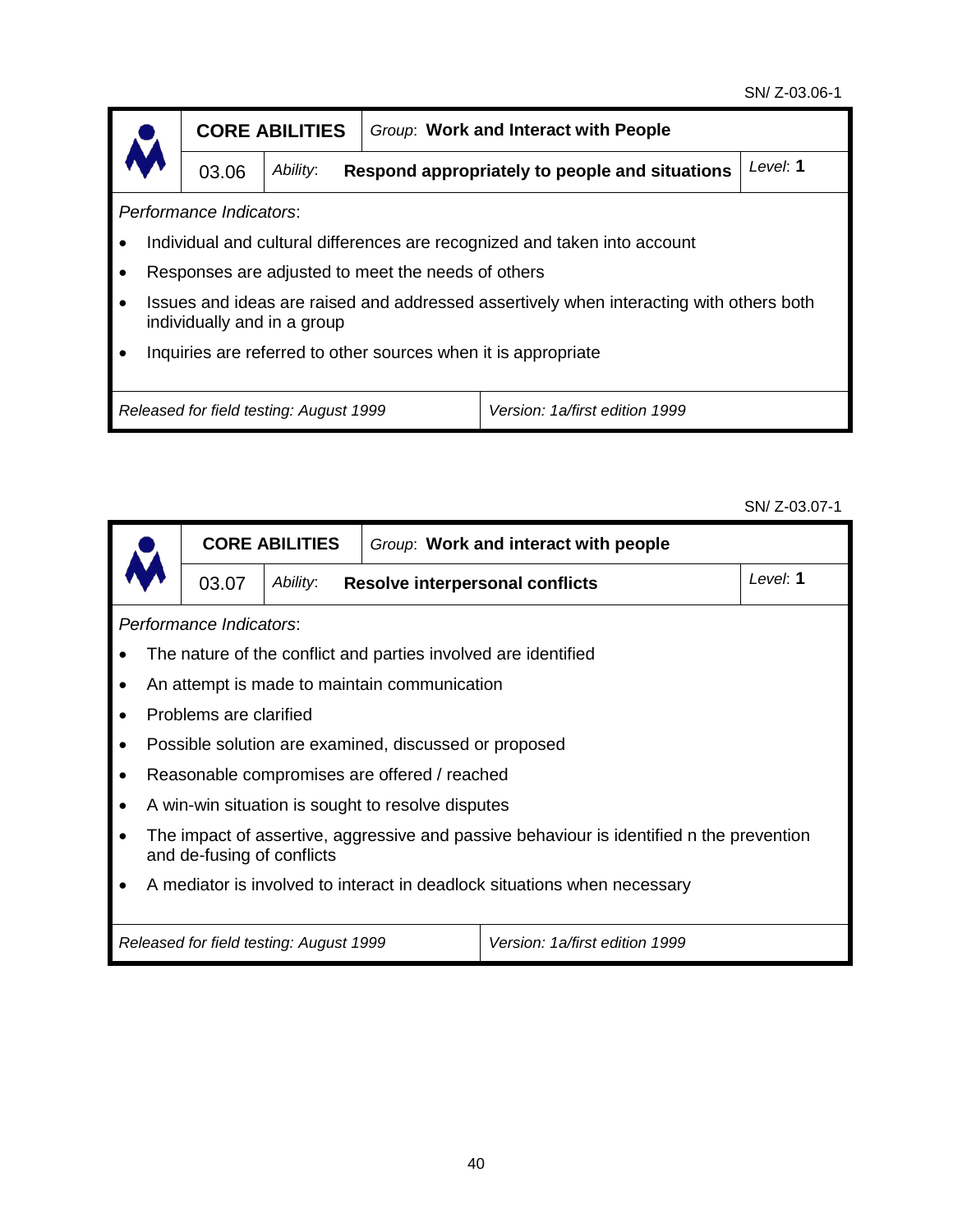|                                                                                                                    | <b>CORE ABILITIES</b>                                               |          | Group: Work and Interact with People                                              |  |  |  |
|--------------------------------------------------------------------------------------------------------------------|---------------------------------------------------------------------|----------|-----------------------------------------------------------------------------------|--|--|--|
| 03.08                                                                                                              | Ability:<br>Develop and maintain a cooperation within<br>work group | Level: 2 |                                                                                   |  |  |  |
| Performance Indicators:                                                                                            |                                                                     |          |                                                                                   |  |  |  |
|                                                                                                                    |                                                                     |          | An understanding of the contributions of others to the work group is demonstrated |  |  |  |
|                                                                                                                    |                                                                     |          | Assistance is offered to others in the work group when appropriate                |  |  |  |
|                                                                                                                    |                                                                     |          | Assistance is accepted when offered by other team members                         |  |  |  |
| An understanding of individual and cultural differences when working with others in the<br>work group is displayed |                                                                     |          |                                                                                   |  |  |  |
|                                                                                                                    |                                                                     |          | Constructive suggestions are made in meetings of the work group                   |  |  |  |
|                                                                                                                    |                                                                     |          | Issues are raised and pursued assertively within the work group                   |  |  |  |
| The requirements and views of others in the work group are considered when solving<br>problems                     |                                                                     |          |                                                                                   |  |  |  |
|                                                                                                                    |                                                                     |          | An understanding of how work group decisions are made is demonstrated             |  |  |  |
| Others are informed of developments affecting their work functions                                                 |                                                                     |          |                                                                                   |  |  |  |
| Version: 1a/first edition 1999<br>Released for field testing: August 1999                                          |                                                                     |          |                                                                                   |  |  |  |

SN/ Z-03.09-3

| <b>CORE ABILITIES</b>                                                                                                                                                                       |                                                              | Group: Work and Interact with People               |                                                                                 |          |  |  |  |
|---------------------------------------------------------------------------------------------------------------------------------------------------------------------------------------------|--------------------------------------------------------------|----------------------------------------------------|---------------------------------------------------------------------------------|----------|--|--|--|
| 03.09                                                                                                                                                                                       | Ability:<br>Manage and improve performance of<br>individuals |                                                    |                                                                                 | Level: 3 |  |  |  |
| Performance Indicators:                                                                                                                                                                     |                                                              |                                                    |                                                                                 |          |  |  |  |
| Regular, constructive feedback on each staff member's performance is given through both<br>formal both formal and informal processes, based on mutually agreed performance<br>expectations. |                                                              |                                                    |                                                                                 |          |  |  |  |
|                                                                                                                                                                                             |                                                              | accordance with relevant guidelines and procedures | Performance problems are addressed in a fair, constructive and timely manner in |          |  |  |  |
| Strategies for the improvement of performance are discussed and implemented (e.g.<br>training activities)                                                                                   |                                                              |                                                    |                                                                                 |          |  |  |  |
| Released for field testing: August 1999<br>Version: 1a/first edition 1999                                                                                                                   |                                                              |                                                    |                                                                                 |          |  |  |  |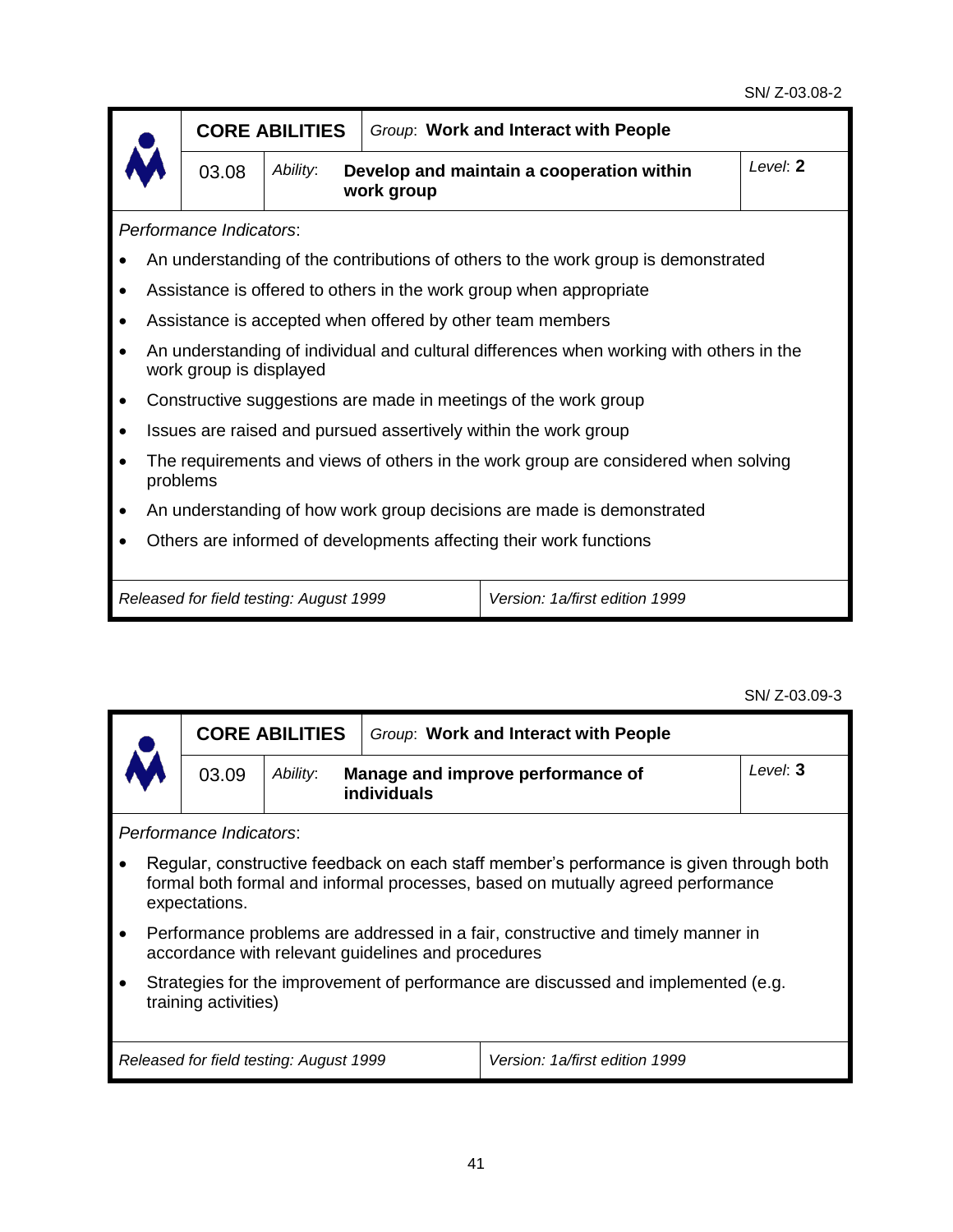#### SN/ Z-03.10-3



**CORE ABILITIES** *Group*: **Work and Interact with People** 03.10 *Ability*: **Provide consultations and counselling** *Level*: **3**

*Performance Indicators*:

- Personal and cultural differences are taken into account when dealing with staff
- Day-to-day supervision and guidance of staff is undertaken in accordance with principles of equity and non-discrimination using counselling practices
- Counselling skills are used in formal and informal counselling sessions in accordance with organizational policies
- Standard of professional and ethical behaviour for employees are set by the example of their superiors
- Work contributions or suggestions from staff are continually sought and encouraged.

|  | Released for field testing: August 1999 |  |
|--|-----------------------------------------|--|

*Released for field testing: August 1999 Version: 1a/first edition 1999*

SN/ Z-03.11-3

|                                                                       |                                                                                                                                       | <b>CORE ABILITIES</b>                                              | Group: Work and Interact with People |                                                                                                                                                                             |  |  |
|-----------------------------------------------------------------------|---------------------------------------------------------------------------------------------------------------------------------------|--------------------------------------------------------------------|--------------------------------------|-----------------------------------------------------------------------------------------------------------------------------------------------------------------------------|--|--|
|                                                                       | 03.11                                                                                                                                 | Ability:<br>Monitor and evaluate performance of human<br>resources |                                      | Level: 3                                                                                                                                                                    |  |  |
|                                                                       | Performance Indicators:                                                                                                               |                                                                    |                                      |                                                                                                                                                                             |  |  |
|                                                                       |                                                                                                                                       |                                                                    |                                      | Performance standards and expectations are established and explained to staff                                                                                               |  |  |
|                                                                       |                                                                                                                                       |                                                                    |                                      | Regular, constructive feedback on each staff member's performance is given through both<br>formal and informal processes, based on mutually agreed performance expectations |  |  |
|                                                                       | informal processes                                                                                                                    |                                                                    |                                      | Constructive feedback on group / team performance is given through both formal and                                                                                          |  |  |
|                                                                       | Performance problems are addressed in a fair, constructive and timely manner in<br>accordance with relevant guidelines and procedures |                                                                    |                                      |                                                                                                                                                                             |  |  |
|                                                                       | Records of performance evaluation / performance appraisal are updated according to<br>established procedures                          |                                                                    |                                      |                                                                                                                                                                             |  |  |
| Proposal to upgrade performance are discussed with candidates or team |                                                                                                                                       |                                                                    |                                      |                                                                                                                                                                             |  |  |
|                                                                       |                                                                                                                                       | Released for field testing: August 1999                            |                                      | Version: 1a/first edition 1999                                                                                                                                              |  |  |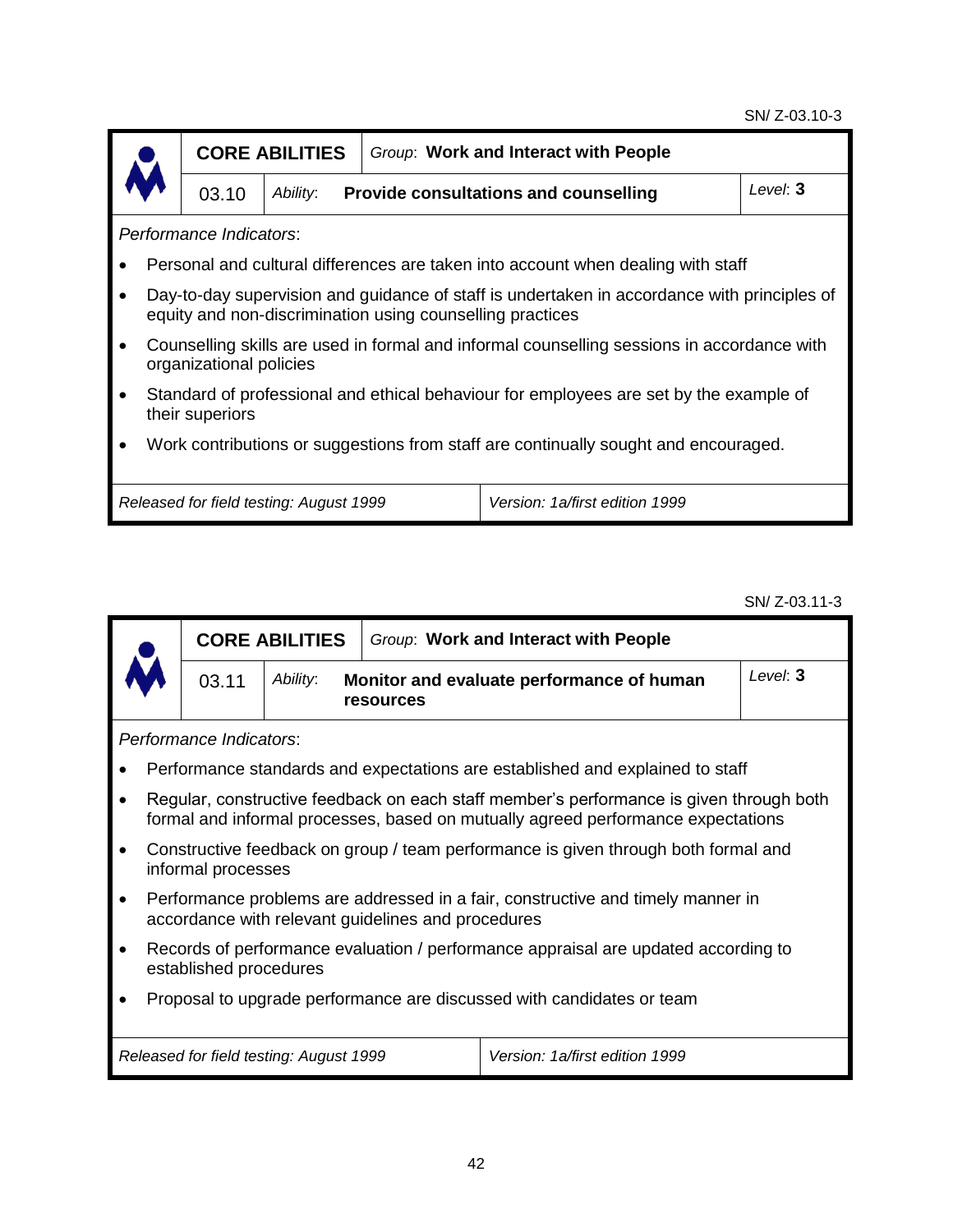#### SN/ Z-03.12-3



**CORE ABILITIES** *Group*: **Work and Interact with People**

03.12 *Ability*: **Provide coaching / on-the-job training** *Level*: **3**

*Performance Indicators*:

- Training needs of the staff in the area are identified, assessed and recorded
- On-the-job training is provided to the requirement standard
- The application of information concerning the job and it's relevance to task is explained and conveyed to relevant parties
- Learning opportunities are provided to allow staff to develop relevant skills
- Staff are encouraged to attend training courses and to take up other development opportunities
- Work group goals are met by the provision of technical supervision or guidance
- Training is used as a means of resolving problems in the work area

*Released for field testing: August 1999 Version: 1a/first edition 1999*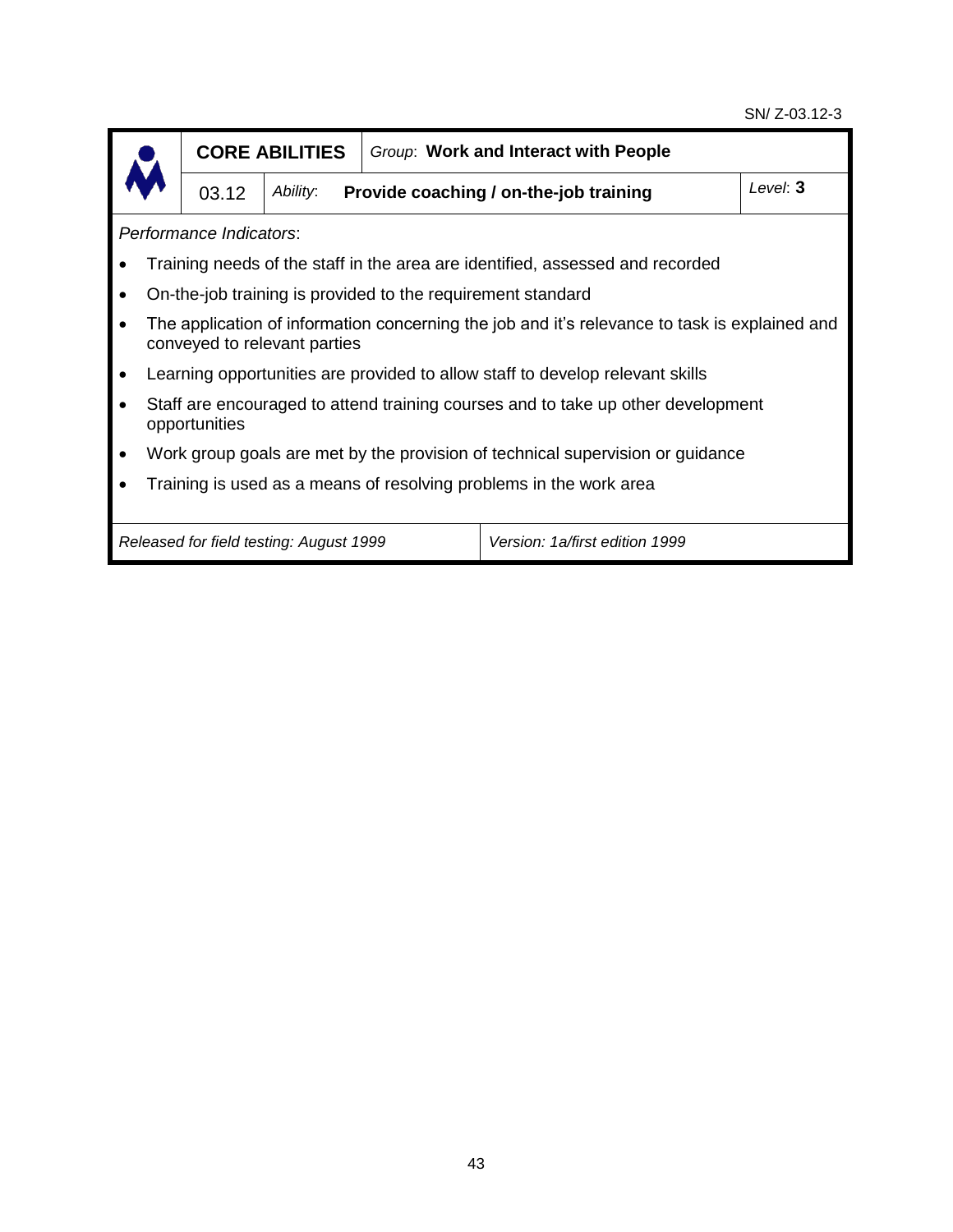|                                                                                                      |                                                                                                        | <b>CORE ABILITIES</b>                                                  |                                                     | Group: Work and Interact with People                                                       |          |  |
|------------------------------------------------------------------------------------------------------|--------------------------------------------------------------------------------------------------------|------------------------------------------------------------------------|-----------------------------------------------------|--------------------------------------------------------------------------------------------|----------|--|
|                                                                                                      | 03.13                                                                                                  | Ability:<br>Develop and maintain team harmony and<br>resolve conflicts |                                                     |                                                                                            | Level: 3 |  |
|                                                                                                      | Performance Indicators:                                                                                |                                                                        |                                                     |                                                                                            |          |  |
|                                                                                                      |                                                                                                        |                                                                        |                                                     | Team goals are established according to company policies and procedures                    |          |  |
| $\bullet$                                                                                            |                                                                                                        |                                                                        |                                                     | Hierarchy and operating procedures are established and understood by team members          |          |  |
|                                                                                                      |                                                                                                        |                                                                        |                                                     | Co-operation in the workplace is actively fostered through appropriate work allocation     |          |  |
|                                                                                                      |                                                                                                        |                                                                        | The appreciation of all achievement is demonstrated |                                                                                            |          |  |
|                                                                                                      |                                                                                                        |                                                                        |                                                     | Team members are encouraged to share information, ideas and opinions                       |          |  |
|                                                                                                      |                                                                                                        |                                                                        | minimum disruption to work group function           | Conflict is identified (e.g. assertive, aggressive or passive behaviour) and resolved with |          |  |
|                                                                                                      | Cultural differences are taken into account when dealing with conflicts in a cross cultural<br>setting |                                                                        |                                                     |                                                                                            |          |  |
| Active participation of team members in team building and problem solving activities is<br>fostered. |                                                                                                        |                                                                        |                                                     |                                                                                            |          |  |
|                                                                                                      | Released for field testing: August 1999<br>Version: 1a/first edition 1999                              |                                                                        |                                                     |                                                                                            |          |  |

SN/ Z-03.14-3

|  |                                                                                                               |       | <b>CORE ABILITIES</b>                                        |                                                          | Group: Work and Interact with People                                              |          |  |  |
|--|---------------------------------------------------------------------------------------------------------------|-------|--------------------------------------------------------------|----------------------------------------------------------|-----------------------------------------------------------------------------------|----------|--|--|
|  |                                                                                                               | 03.14 | Ability:<br><b>Facilitate and coordinate teams and ideas</b> |                                                          |                                                                                   | Level: 3 |  |  |
|  | Performance Indicators:                                                                                       |       |                                                              |                                                          |                                                                                   |          |  |  |
|  |                                                                                                               |       |                                                              | Goals and politics are established and explained to team |                                                                                   |          |  |  |
|  |                                                                                                               |       |                                                              |                                                          | Positions and areas of responsibility are established and logically justified     |          |  |  |
|  |                                                                                                               |       |                                                              |                                                          | Credibility and leadership is established through competence and integrity        |          |  |  |
|  |                                                                                                               |       |                                                              |                                                          | Work contributions or suggestions from staff are sought and encouraged            |          |  |  |
|  |                                                                                                               |       |                                                              |                                                          | Suggestions are accepted, or rejected in a constructive manner                    |          |  |  |
|  |                                                                                                               |       |                                                              |                                                          | Work flow and practices are established, utilizing the skills of the team members |          |  |  |
|  | Staff are provided with support guidance and supervision necessary to perform work safely<br>and successfully |       |                                                              |                                                          |                                                                                   |          |  |  |
|  | Conflict between staff members is addressed in accordance to personnel practices.                             |       |                                                              |                                                          |                                                                                   |          |  |  |
|  |                                                                                                               |       | Released for field testing: August 1999                      |                                                          | Version: 1a/first edition 1999                                                    |          |  |  |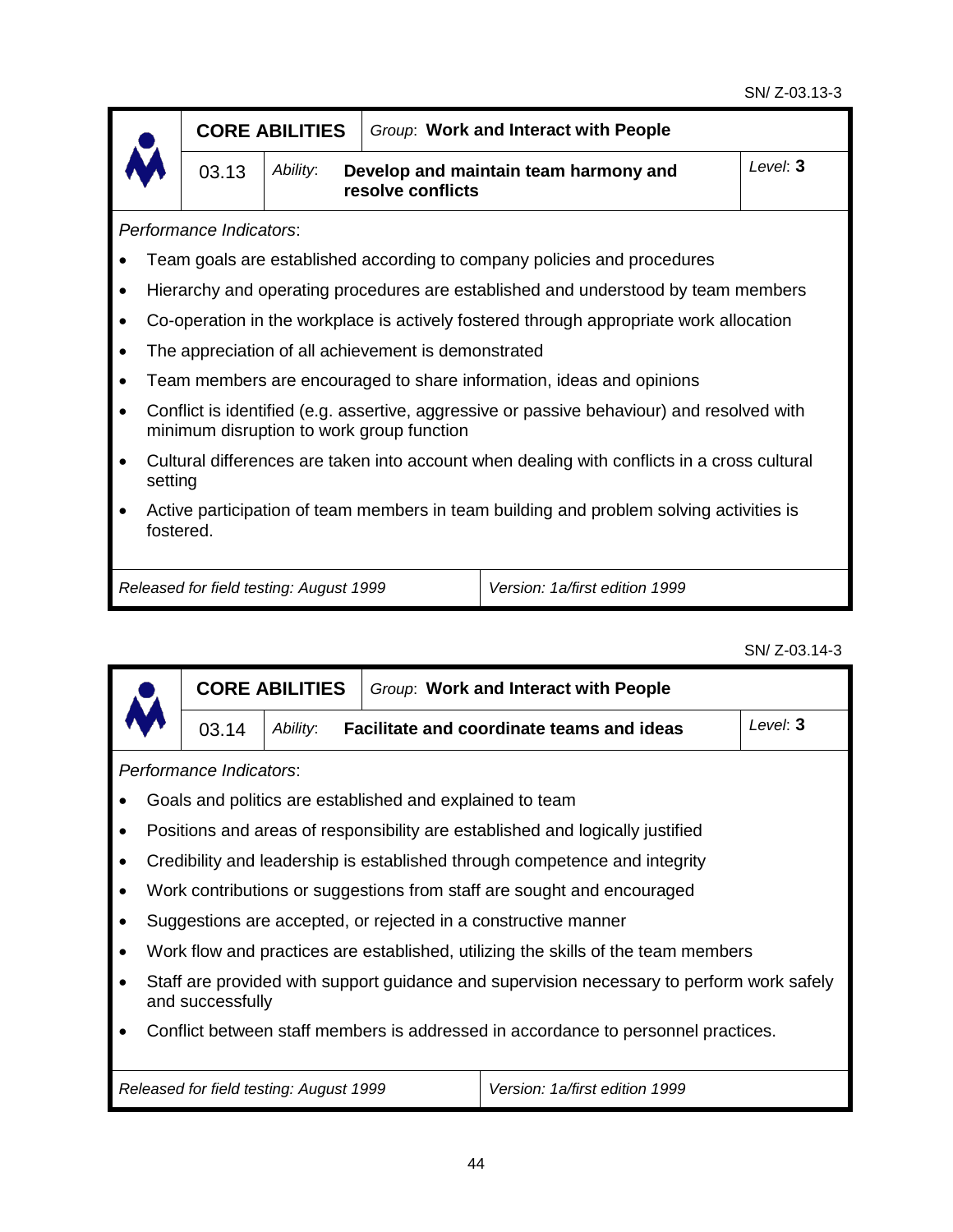|  |                                                                                               | <b>CORE ABILITIES</b>      | Group: Work and Interact with People |                                                                                                                                                             |          |  |  |  |
|--|-----------------------------------------------------------------------------------------------|----------------------------|--------------------------------------|-------------------------------------------------------------------------------------------------------------------------------------------------------------|----------|--|--|--|
|  | 03.15                                                                                         | Ability:                   |                                      | Liase to achieve identified outcomes                                                                                                                        | Level: 3 |  |  |  |
|  | Performance Indicators:                                                                       |                            |                                      |                                                                                                                                                             |          |  |  |  |
|  |                                                                                               | The purpose is established |                                      |                                                                                                                                                             |          |  |  |  |
|  |                                                                                               |                            |                                      | Contact (peers, bosses, subordinates, clients period contractors, and/or suppliers) are<br>identified for formal and informal liase in relation to the work |          |  |  |  |
|  | maintained                                                                                    |                            |                                      | Informal communication channels within and outside the organization are developed and                                                                       |          |  |  |  |
|  | suited to the receiver                                                                        |                            |                                      | Spoken and written message are easily understood through use of plain, clear language                                                                       |          |  |  |  |
|  |                                                                                               |                            |                                      | Complex concepts or arguments are presented affectively through the organization of<br>material and choice of language which is suited to the receiver      |          |  |  |  |
|  | Issues are negotiated with key parties in a way which works towards an established<br>outcome |                            |                                      |                                                                                                                                                             |          |  |  |  |
|  | Outcomes are recorded                                                                         |                            |                                      |                                                                                                                                                             |          |  |  |  |
|  |                                                                                               |                            |                                      |                                                                                                                                                             |          |  |  |  |
|  | Released for field testing: August 1999<br>Version: 1a/first edition 1999                     |                            |                                      |                                                                                                                                                             |          |  |  |  |

SN/ Z-03.16-3

| <b>CORE ABILITIES</b><br>03.16 |                                                                                                              |                         |                                           | Group: Work and Interact with People                                                  |  |  |  |
|--------------------------------|--------------------------------------------------------------------------------------------------------------|-------------------------|-------------------------------------------|---------------------------------------------------------------------------------------|--|--|--|
|                                |                                                                                                              | Ability:                | Identify and assess client/customer needs |                                                                                       |  |  |  |
|                                |                                                                                                              | Performance Indicators: |                                           |                                                                                       |  |  |  |
|                                | Client needs and expectations are defined and checked with the client to ensure they are<br>accurate         |                         |                                           |                                                                                       |  |  |  |
| $\bullet$                      |                                                                                                              |                         |                                           | Client needs are assessed against product or service provider's capacity to meet them |  |  |  |
| $\bullet$                      | Feedback from client is sought in regard to his level of satisfaction with services/products<br>provided     |                         |                                           |                                                                                       |  |  |  |
|                                | Problems are resolved without disruption to work and/or brought to the client's attention<br>where necessary |                         |                                           |                                                                                       |  |  |  |
|                                | Clients are advised of actions to be taken to facilities the completion of work                              |                         |                                           |                                                                                       |  |  |  |

*Released for field testing: August 1999 Version: 1a/first edition 1999*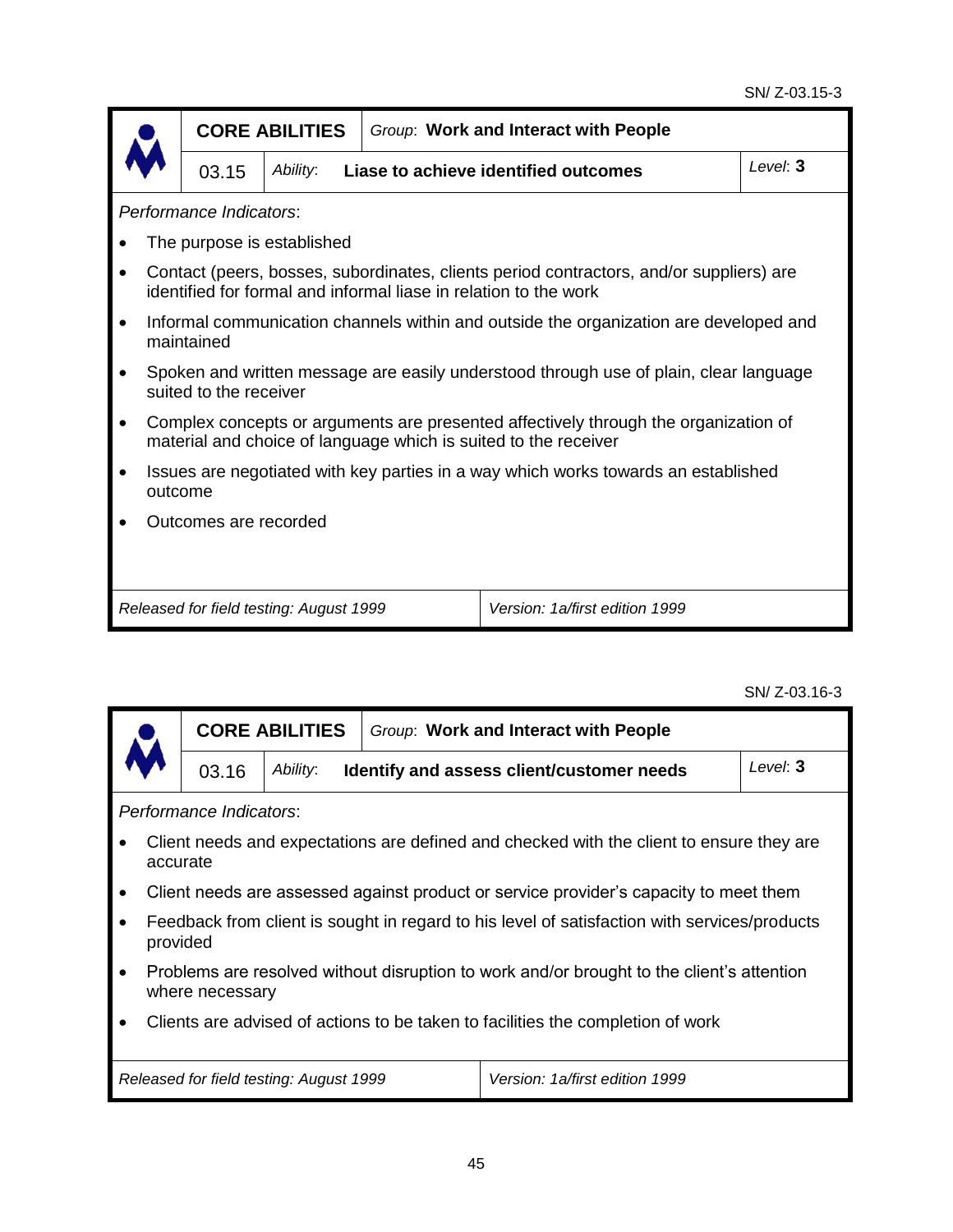

| 03.17 | Ability: | Identify staff training needs and facilitate<br>access to training | Level: 3 |
|-------|----------|--------------------------------------------------------------------|----------|
|       |          |                                                                    |          |

*Performance Indicators*:

- Job profiles are established and discussed with staff
- Competency development requirements are assessed in accordance with established staff development plans
- Training needs of staff are identified and discussed with relevant staff members
- Training strategies are developed and discussed with parties concerned
- Training needs are referred to training providers (on-the-job and off-the-job training)
- On-the-job training provided to the required standard
- Staff are encouraged to attend training courses and to take advantage of other development opportunities
- Training is recommended/coordinated in accordance with identified needs, organizational policy and work flow requirements
- Application of new skills and knowledge in the workplace is encouraged and supported
- The effectiveness of training measures is monitored and recorded

*Released for field testing: August 1999 Version: 1a/first edition 1999*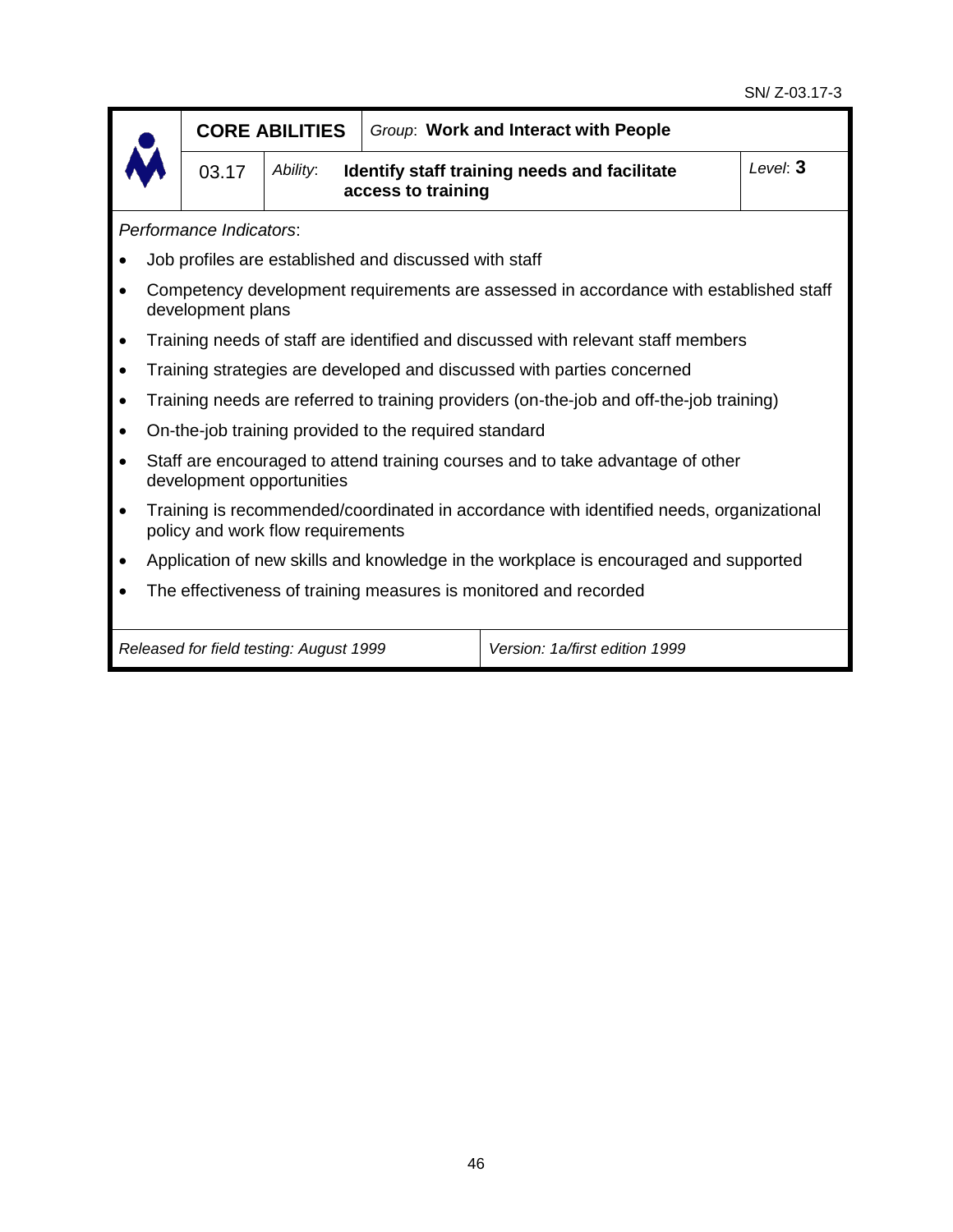|                                                                                                                                               | <b>CORE ABILITIES</b>                   | Group: Plan and organize Work Activities           |                                                                                  |          |  |  |  |
|-----------------------------------------------------------------------------------------------------------------------------------------------|-----------------------------------------|----------------------------------------------------|----------------------------------------------------------------------------------|----------|--|--|--|
| 04.01                                                                                                                                         | Ability:                                | Organize own work activities                       |                                                                                  | Level: 2 |  |  |  |
| Performance Indicators:                                                                                                                       |                                         |                                                    |                                                                                  |          |  |  |  |
|                                                                                                                                               | The nature of work is assessed          |                                                    |                                                                                  |          |  |  |  |
|                                                                                                                                               |                                         | The desired outcome and constraints are determined |                                                                                  |          |  |  |  |
|                                                                                                                                               |                                         | The appropriate technology or method is identified |                                                                                  |          |  |  |  |
|                                                                                                                                               |                                         |                                                    | Priorities are set before the work commences in consultation with others         |          |  |  |  |
|                                                                                                                                               |                                         |                                                    | Effective time management techniques are used to meet priorities on time         |          |  |  |  |
|                                                                                                                                               |                                         |                                                    | Work deadlines are established and work is completed within a specified time     |          |  |  |  |
|                                                                                                                                               |                                         |                                                    | Priorities/deadlines are reviewed regularly and work altered according to review |          |  |  |  |
| Responsibility for judgments and decisions is exercised in accordance with the established<br>level of accountability (*advanced levels only) |                                         |                                                    |                                                                                  |          |  |  |  |
| Professional and technical standards of excellence are adhered to                                                                             |                                         |                                                    |                                                                                  |          |  |  |  |
|                                                                                                                                               | Released for field testing: August 1999 |                                                    | Version: 1a/first edition 1999                                                   |          |  |  |  |

|                                                | <b>CORE ABILITIES</b>                               | Group: Plan and organize Work Activities |                                                                                       |  |  |  |  |
|------------------------------------------------|-----------------------------------------------------|------------------------------------------|---------------------------------------------------------------------------------------|--|--|--|--|
| 04.02                                          | Ability:<br>Set and revise own objectives and goals |                                          | Level: 2                                                                              |  |  |  |  |
| Performance Indicators:                        |                                                     |                                          |                                                                                       |  |  |  |  |
|                                                |                                                     |                                          | Reasonable/realistic work result or client needs are identified                       |  |  |  |  |
|                                                |                                                     |                                          | Objectives/action plans are stated as measurable targets with clear time frames       |  |  |  |  |
|                                                |                                                     |                                          | The efficient usage of resources (e.g. money, space, technology, time) is established |  |  |  |  |
|                                                |                                                     |                                          | The work performance and usage of resources is determined                             |  |  |  |  |
|                                                | Areas for improvement are identified                |                                          |                                                                                       |  |  |  |  |
|                                                |                                                     |                                          | Personal training needs to achieve goals are discussed with supervisors               |  |  |  |  |
| Action is taken to revise goals and objectives |                                                     |                                          |                                                                                       |  |  |  |  |
|                                                |                                                     |                                          |                                                                                       |  |  |  |  |
|                                                | Released for field testing: August 1999             |                                          | Version: 1a/first edition 1999                                                        |  |  |  |  |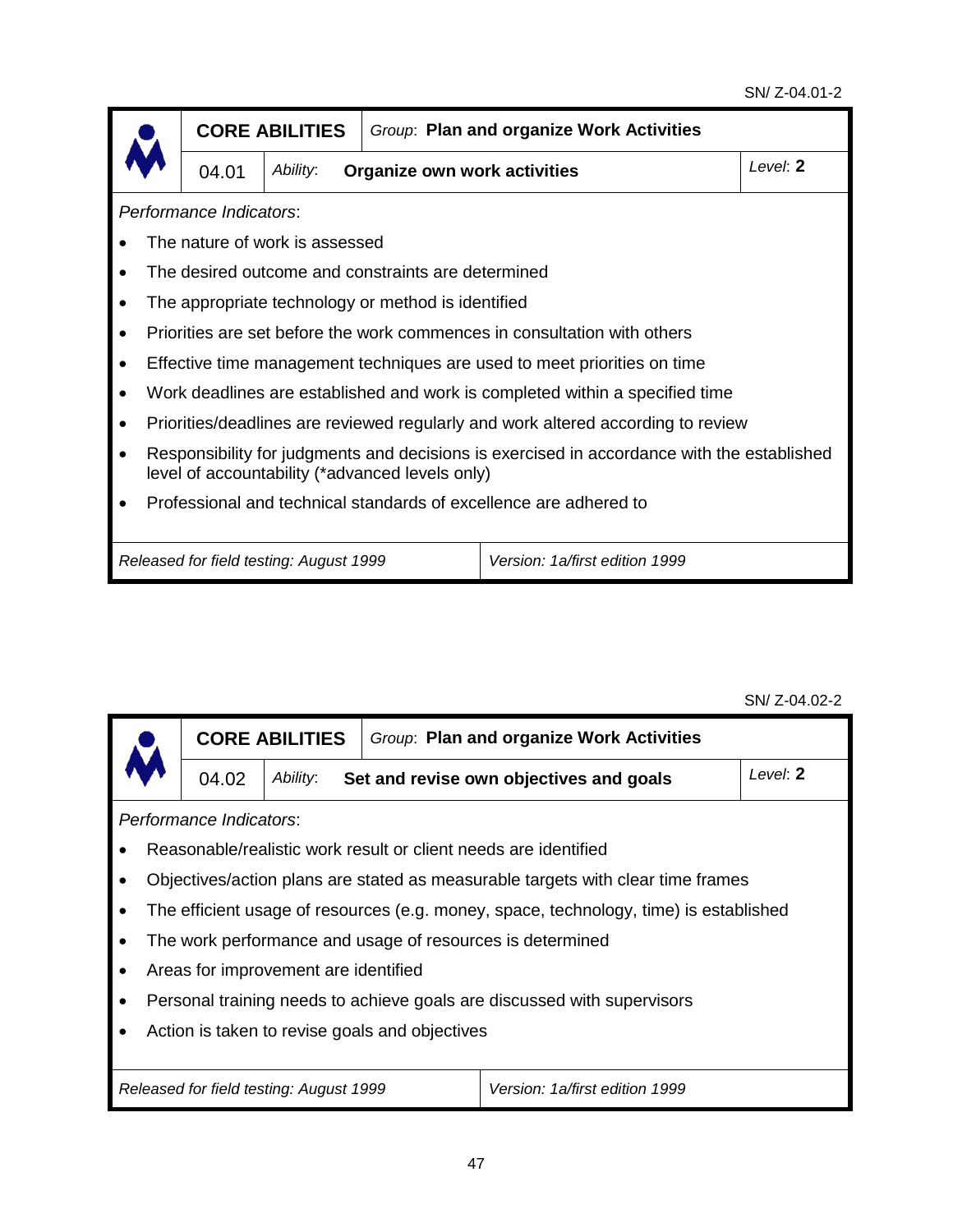|                                                                                                                                                 |                         | <b>CORE ABILITIES</b>                           |                                              | Group: Plan and organize Work Activities                                                 |  |  |
|-------------------------------------------------------------------------------------------------------------------------------------------------|-------------------------|-------------------------------------------------|----------------------------------------------|------------------------------------------------------------------------------------------|--|--|
|                                                                                                                                                 | 04.03                   | Organize and maintain own workplace<br>Ability: |                                              | Level: 2                                                                                 |  |  |
|                                                                                                                                                 | Performance Indicators: |                                                 |                                              |                                                                                          |  |  |
|                                                                                                                                                 | environment.            |                                                 |                                              | Work place and equipment are adjusted to suit the ergonomic requirement of the work      |  |  |
|                                                                                                                                                 | operating guidelines    |                                                 |                                              | Equipment is used safely in accordance with occupational health and safety standards and |  |  |
|                                                                                                                                                 | officer/supervisor      |                                                 |                                              | Faulty/defective equipment and/or tools are identified and reported to issuing           |  |  |
|                                                                                                                                                 |                         |                                                 | Good house-keeping standards are established |                                                                                          |  |  |
| Maintenance is carried out in accordance with standard workplace operating procedures<br>and/or in accordance with manufacturers specifications |                         |                                                 |                                              |                                                                                          |  |  |
|                                                                                                                                                 |                         | Released for field testing: August 1999         |                                              | Version: 1a/first edition 1999                                                           |  |  |

## SN/ Z-04.04-2

|                                                                                                     |                         | <b>CORE ABILITIES</b>                        | Group: Plan and organize Work Activities        |                                                                                                |  |  |  |  |
|-----------------------------------------------------------------------------------------------------|-------------------------|----------------------------------------------|-------------------------------------------------|------------------------------------------------------------------------------------------------|--|--|--|--|
|                                                                                                     | 04.04                   | Ability:<br>Apply problem solving strategies |                                                 | Level: 2                                                                                       |  |  |  |  |
|                                                                                                     | Performance Indicators: |                                              |                                                 |                                                                                                |  |  |  |  |
|                                                                                                     | should be)              |                                              |                                                 | Problems as such are identified (i.e. identifying a discrepancy between what is and what       |  |  |  |  |
|                                                                                                     |                         |                                              | Possible reasons for the problem are identified |                                                                                                |  |  |  |  |
|                                                                                                     | problems                |                                              |                                                 | Inductive or deductive reasoning is applied to identify the cause of and possible solutions to |  |  |  |  |
|                                                                                                     |                         |                                              |                                                 | Alternatives and their consequences in relation to the problem are identified                  |  |  |  |  |
|                                                                                                     |                         |                                              |                                                 | Possible solutions to the problem are explored using a variety of resources                    |  |  |  |  |
|                                                                                                     |                         |                                              |                                                 | Advantages and disadvantages of each solution are determined                                   |  |  |  |  |
|                                                                                                     |                         |                                              | Appropriate action is determined and discussed  |                                                                                                |  |  |  |  |
| Appropriate action is implemented and its results are evaluated and shared with relevant<br>parties |                         |                                              |                                                 |                                                                                                |  |  |  |  |
|                                                                                                     |                         | Released for field testing: August 1999      |                                                 | Version: 1a/first edition 1999                                                                 |  |  |  |  |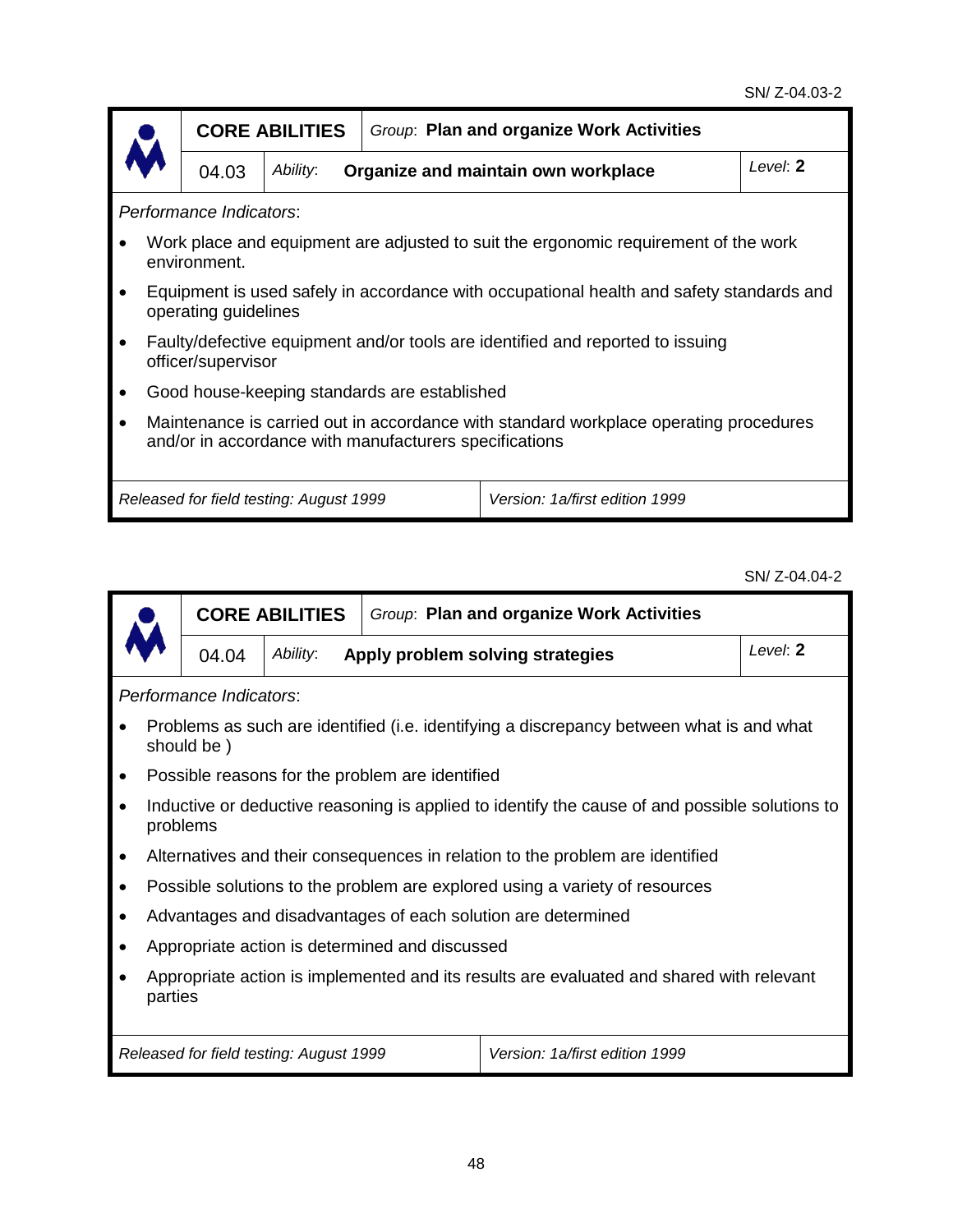|                                                                                                       |                         | <b>CORE ABILITIES</b> |                                                       | Group: Plan and organize Work Activities                                           |          |  |  |  |
|-------------------------------------------------------------------------------------------------------|-------------------------|-----------------------|-------------------------------------------------------|------------------------------------------------------------------------------------|----------|--|--|--|
|                                                                                                       | 04.05                   | Ability:              |                                                       | Demonstrate initiative and flexibility                                             | Level: 2 |  |  |  |
|                                                                                                       | Performance Indicators: |                       |                                                       |                                                                                    |          |  |  |  |
|                                                                                                       | The task is identified  |                       |                                                       |                                                                                    |          |  |  |  |
|                                                                                                       |                         |                       |                                                       | Problems or challenges requiring changes in procedures or processes are identified |          |  |  |  |
|                                                                                                       |                         |                       | Alternative work methods are identified and suggested |                                                                                    |          |  |  |  |
|                                                                                                       |                         |                       | Willingness to take on new tasks is demonstrated      |                                                                                    |          |  |  |  |
|                                                                                                       |                         |                       | Work practices are modified to adapt to change        |                                                                                    |          |  |  |  |
|                                                                                                       |                         |                       |                                                       | Possible options are taken into account when following instructions                |          |  |  |  |
|                                                                                                       |                         |                       |                                                       | Suggestions for improving work practices are communicated to others                |          |  |  |  |
| Problems in carrying out instructions or completing work are identified and communicated<br>to others |                         |                       |                                                       |                                                                                    |          |  |  |  |
| Version: 1a/first edition 1999<br>Released for field testing: August 1999                             |                         |                       |                                                       |                                                                                    |          |  |  |  |

SN/ Z-04.06-3

|                         |                                                                                                                     | <b>CORE ABILITIES</b>                   | Group: Plan and organize Work Activities   |                                                                                            |          |  |  |  |
|-------------------------|---------------------------------------------------------------------------------------------------------------------|-----------------------------------------|--------------------------------------------|--------------------------------------------------------------------------------------------|----------|--|--|--|
|                         | 04.06                                                                                                               | Ability:                                | Allocate work                              |                                                                                            | Level: 3 |  |  |  |
| Performance Indicators: |                                                                                                                     |                                         |                                            |                                                                                            |          |  |  |  |
|                         |                                                                                                                     |                                         | Individual work assignments are identified |                                                                                            |          |  |  |  |
| $\bullet$               |                                                                                                                     |                                         |                                            | Work is allocated so that it can be completed within a specified time and budget           |          |  |  |  |
|                         |                                                                                                                     |                                         |                                            | The requirements to achieve specified quality standards are determined (e.g. ISO 9000)     |          |  |  |  |
| staff                   |                                                                                                                     |                                         |                                            | Instructions are communicated taking into account the individual differences and skills of |          |  |  |  |
| $\bullet$               | Feedback and advices is provided to staff about tasks, work methods and performance<br>standards (time and quality) |                                         |                                            |                                                                                            |          |  |  |  |
|                         |                                                                                                                     | Released for field testing: August 1999 |                                            | Version: 1a/first edition 1999                                                             |          |  |  |  |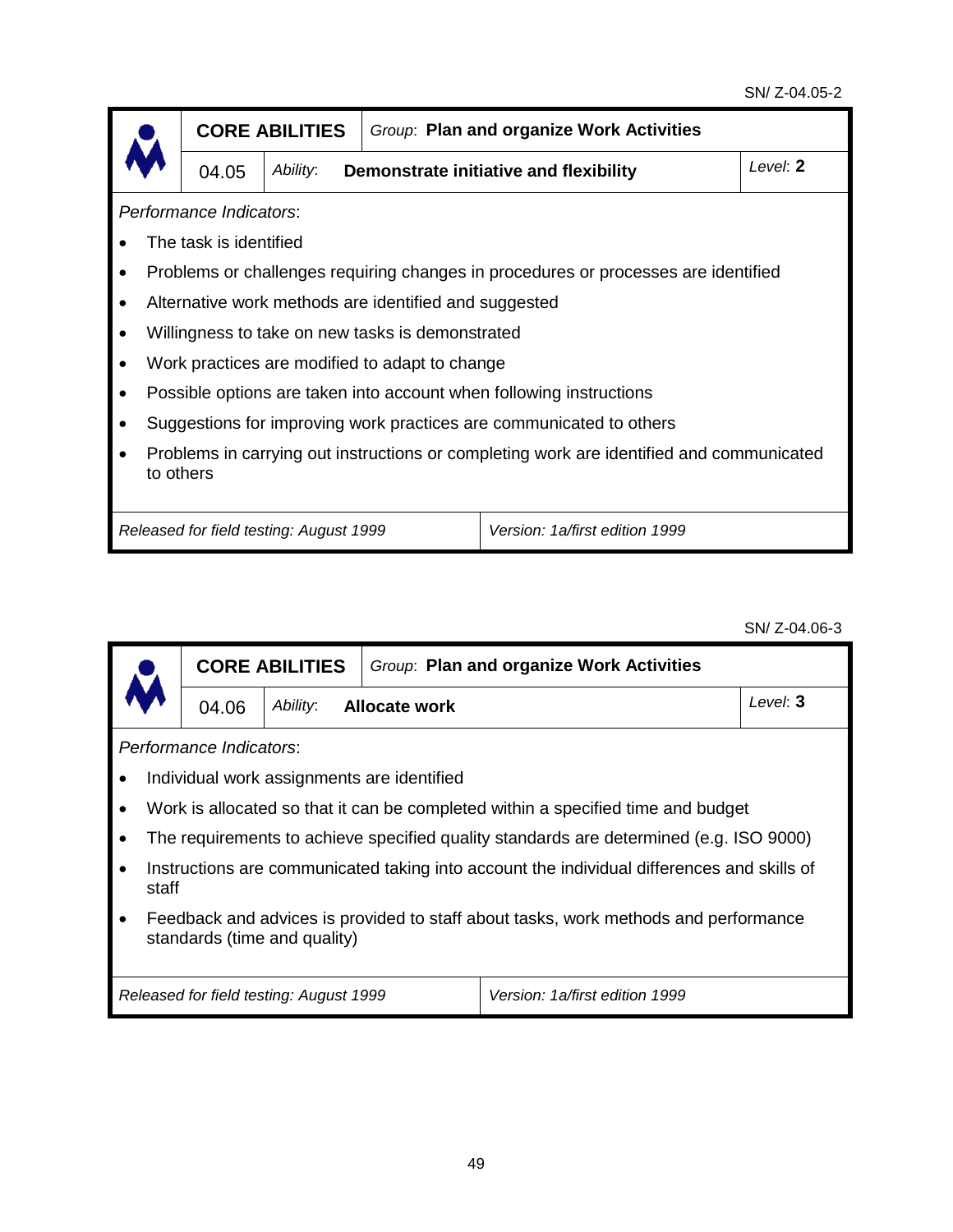|                                                                                     |                                                                                                                                   | Group: Plan and organize Work Activities<br><b>CORE ABILITIES</b> |                                                                   |                                                                                        |  |  |  |  |  |
|-------------------------------------------------------------------------------------|-----------------------------------------------------------------------------------------------------------------------------------|-------------------------------------------------------------------|-------------------------------------------------------------------|----------------------------------------------------------------------------------------|--|--|--|--|--|
|                                                                                     | 04.07                                                                                                                             | Ability:                                                          | Negotiate acceptance and support for<br>objectives and strategies | Level: 3                                                                               |  |  |  |  |  |
|                                                                                     | Performance Indicators:                                                                                                           |                                                                   |                                                                   |                                                                                        |  |  |  |  |  |
|                                                                                     |                                                                                                                                   | Objectives and strategies are drafted                             |                                                                   |                                                                                        |  |  |  |  |  |
|                                                                                     |                                                                                                                                   | Parties concerned are identified                                  |                                                                   |                                                                                        |  |  |  |  |  |
|                                                                                     |                                                                                                                                   |                                                                   |                                                                   | Tasks, roles, and responsibility of the parties involved are drafted                   |  |  |  |  |  |
|                                                                                     |                                                                                                                                   |                                                                   |                                                                   | Parties are informed and invited/involved in the planning and implementation processes |  |  |  |  |  |
|                                                                                     | Plans are presented in a format appropriate to the audience and in a way which gains their<br>support (create win-win situations) |                                                                   |                                                                   |                                                                                        |  |  |  |  |  |
|                                                                                     | Reasonable compromises are negotiated                                                                                             |                                                                   |                                                                   |                                                                                        |  |  |  |  |  |
| The results / decisions are incorporated into the planning / implementation process |                                                                                                                                   |                                                                   |                                                                   |                                                                                        |  |  |  |  |  |
|                                                                                     | Version: 1a/first edition 1999<br>Released for field testing: August 1999                                                         |                                                                   |                                                                   |                                                                                        |  |  |  |  |  |

SN/ Z-04.08-4

|                                                                |                                                                                                        | <b>CORE ABILITIES</b>                   | Group: Plan and organize Work Activities      |                                                                                               |          |  |  |  |  |  |
|----------------------------------------------------------------|--------------------------------------------------------------------------------------------------------|-----------------------------------------|-----------------------------------------------|-----------------------------------------------------------------------------------------------|----------|--|--|--|--|--|
|                                                                | 04.08                                                                                                  | Ability:                                |                                               | Develop and negotiate staffing plans                                                          | Level: 4 |  |  |  |  |  |
|                                                                | Performance Indicators:                                                                                |                                         |                                               |                                                                                               |          |  |  |  |  |  |
|                                                                | The nature and complexity of the work is identified                                                    |                                         |                                               |                                                                                               |          |  |  |  |  |  |
| $\bullet$                                                      |                                                                                                        |                                         |                                               | Particular competency requirements for staff members are identified                           |          |  |  |  |  |  |
| ٠                                                              | Employees' skills knowledge and experience are all considered when matching staff<br>members to tasks  |                                         |                                               |                                                                                               |          |  |  |  |  |  |
| ٠                                                              |                                                                                                        |                                         | Staff training and development are considered |                                                                                               |          |  |  |  |  |  |
| $\bullet$                                                      | department, etc.)                                                                                      |                                         |                                               | The availability of staff is discussed with the parties involved (e.g. staff, supervisors, HR |          |  |  |  |  |  |
|                                                                |                                                                                                        |                                         |                                               | Job profiles for additional staff are identified and discussed with respective parties        |          |  |  |  |  |  |
|                                                                | Occupational Health and Safety matters and hazards that may arise on the job are taken<br>into account |                                         |                                               |                                                                                               |          |  |  |  |  |  |
| Staffing plans are generated and forwarded to parties involved |                                                                                                        |                                         |                                               |                                                                                               |          |  |  |  |  |  |
|                                                                |                                                                                                        | Released for field testing: August 1999 |                                               | Version: 1a/first edition 1999                                                                |          |  |  |  |  |  |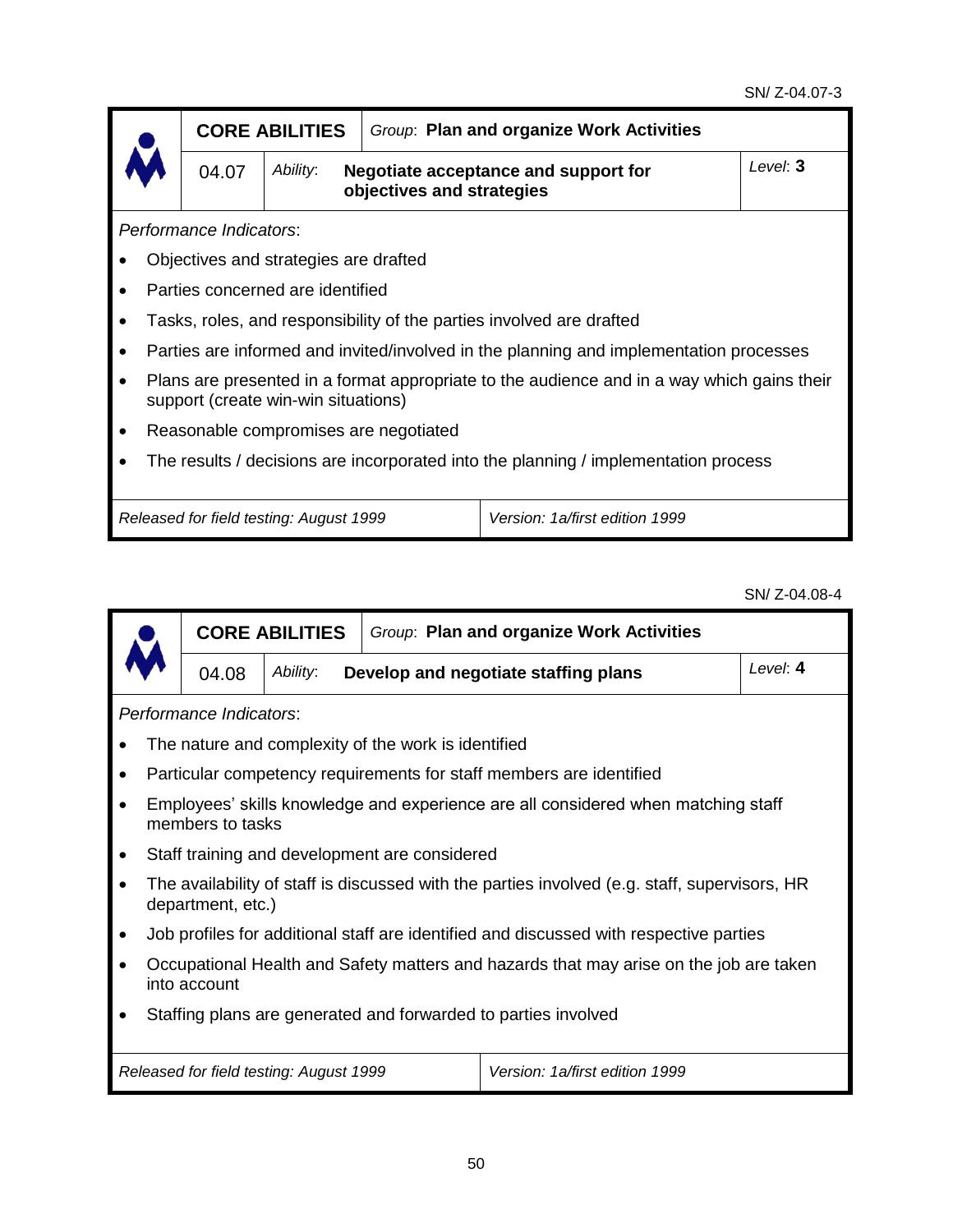|                         |                                                                                                                    | <b>CORE ABILITIES</b>                   | Group: Plan and organize Work Activities         |                                                                                                                                                           |  |  |  |  |
|-------------------------|--------------------------------------------------------------------------------------------------------------------|-----------------------------------------|--------------------------------------------------|-----------------------------------------------------------------------------------------------------------------------------------------------------------|--|--|--|--|
|                         | Level: 4<br>Ability:<br>Prepare project / work plans<br>04.09                                                      |                                         |                                                  |                                                                                                                                                           |  |  |  |  |
| Performance Indicators: |                                                                                                                    |                                         |                                                  |                                                                                                                                                           |  |  |  |  |
|                         |                                                                                                                    |                                         |                                                  | Plans are developed which are consistent with and linked to the company's objectives                                                                      |  |  |  |  |
|                         |                                                                                                                    |                                         |                                                  | A time line for work to progress is established which identified the methods to be employed<br>and milestones against which progress can later be checked |  |  |  |  |
|                         | planning process                                                                                                   |                                         |                                                  | Relevant personnel, including other supervisors and staff, are consulted as part of the                                                                   |  |  |  |  |
|                         |                                                                                                                    |                                         |                                                  | Plans are developed in accordance with accepted organization practice and procedures<br>(e.g. use technology, computers and software, database systems)   |  |  |  |  |
|                         |                                                                                                                    |                                         | Materials, services and equipment are identified |                                                                                                                                                           |  |  |  |  |
|                         |                                                                                                                    |                                         |                                                  | Plans reflect an optimum use of available resources over a designated time frame                                                                          |  |  |  |  |
|                         |                                                                                                                    |                                         |                                                  | Plans and evaluations are communicated to others within the organization as necessary                                                                     |  |  |  |  |
|                         |                                                                                                                    |                                         |                                                  | Plans are prepared in accordance with relevant legislation, standards and guidelines                                                                      |  |  |  |  |
|                         | Occupational Health and Safety matters and any special hazards (e.g. environmental<br>impact, etc.) are identified |                                         |                                                  |                                                                                                                                                           |  |  |  |  |
|                         |                                                                                                                    | Released for field testing: August 1999 |                                                  | Version: 1a/first edition 1999                                                                                                                            |  |  |  |  |

SN/ Z-04.10-4

|                                                                                | <b>CORE ABILITIES</b>                                                                                                                           |  |                                                 |                                                                                              |          |  |  |  |  |
|--------------------------------------------------------------------------------|-------------------------------------------------------------------------------------------------------------------------------------------------|--|-------------------------------------------------|----------------------------------------------------------------------------------------------|----------|--|--|--|--|
| Ability:<br>04.10                                                              |                                                                                                                                                 |  | Utilize science and technology to achieve goals |                                                                                              | Level: 4 |  |  |  |  |
|                                                                                | Performance Indicators:                                                                                                                         |  |                                                 |                                                                                              |          |  |  |  |  |
|                                                                                |                                                                                                                                                 |  |                                                 | Scientific principles in problem-solving and decision-making are identified and applied      |          |  |  |  |  |
|                                                                                | demonstrated                                                                                                                                    |  |                                                 | Appropriate application of mathematics to the collection, analysis and use of information is |          |  |  |  |  |
| $\bullet$                                                                      | Technology and equipment used to analyse, simulate, and solve problems are utilized (e.g.<br>computers, experts systems, database systems etc.) |  |                                                 |                                                                                              |          |  |  |  |  |
| Appropriate application of technology to provide services etc. is demonstrated |                                                                                                                                                 |  |                                                 |                                                                                              |          |  |  |  |  |
|                                                                                | Version: 1a/first edition 1999<br>Released for field testing: August 1999                                                                       |  |                                                 |                                                                                              |          |  |  |  |  |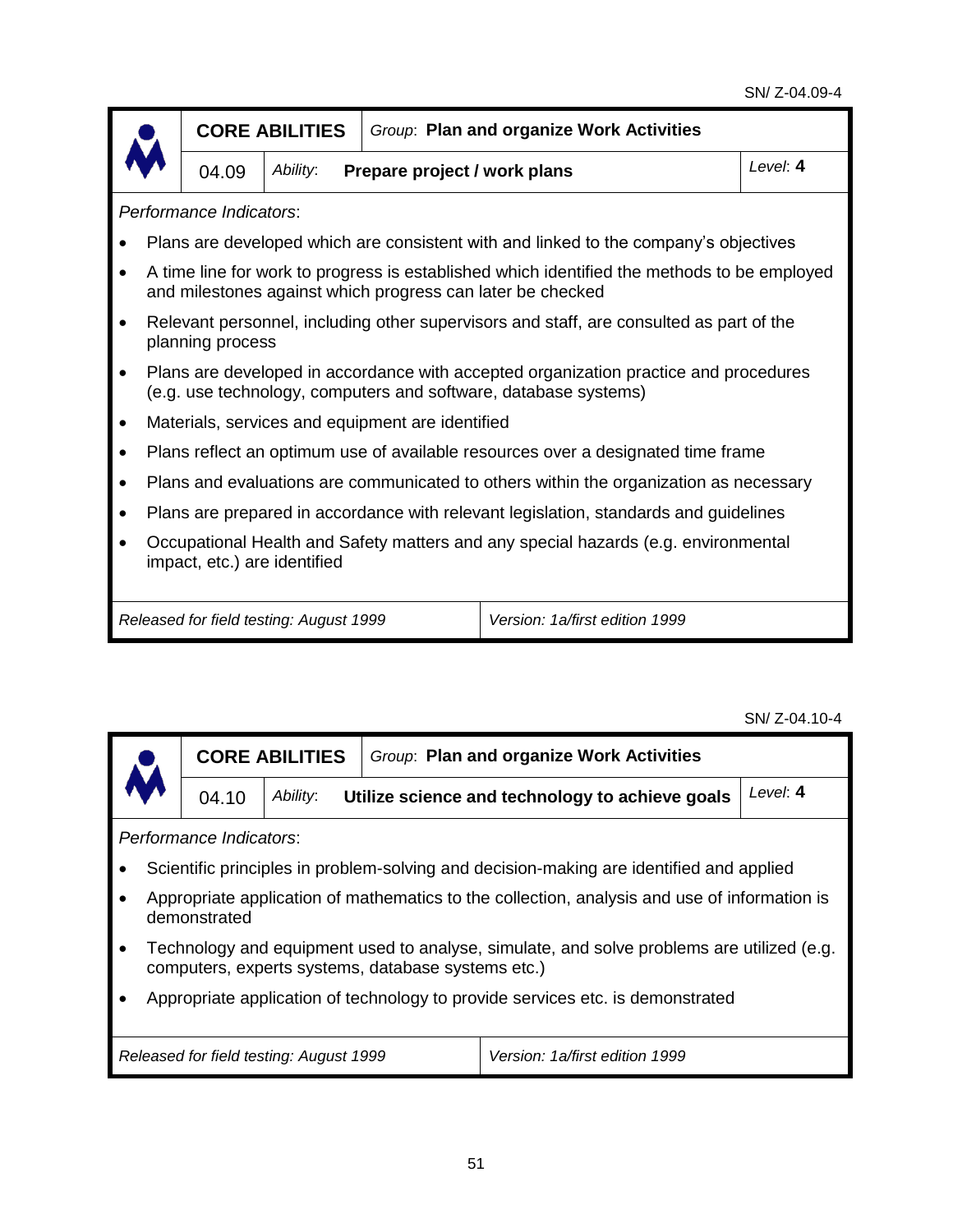|                         |                                                                                                     | <b>CORE ABILITIES</b>                   |                                                   | Group: Manage Resources                                                                     |  |  |  |  |  |
|-------------------------|-----------------------------------------------------------------------------------------------------|-----------------------------------------|---------------------------------------------------|---------------------------------------------------------------------------------------------|--|--|--|--|--|
|                         | Level: 3<br>Implement project / work plans<br>05.01<br>Ability:                                     |                                         |                                                   |                                                                                             |  |  |  |  |  |
| Performance Indicators: |                                                                                                     |                                         |                                                   |                                                                                             |  |  |  |  |  |
|                         |                                                                                                     |                                         |                                                   | Details of work plans are communicated to others within organization when required          |  |  |  |  |  |
| plan                    |                                                                                                     |                                         |                                                   | Resources are acquired, allocated and used to meet agreed project objectives, according to  |  |  |  |  |  |
|                         |                                                                                                     |                                         |                                                   | Work methods are designed and organized to meet job, client and staff requirements          |  |  |  |  |  |
|                         |                                                                                                     |                                         |                                                   | Materials and equipment are provided promptly to employees                                  |  |  |  |  |  |
|                         | and maintained                                                                                      |                                         |                                                   | Risk factors are identified and contingency plans for allocation of resources are developed |  |  |  |  |  |
|                         |                                                                                                     |                                         |                                                   | Safety equipment etc. required for work is acquired and provided to employees               |  |  |  |  |  |
|                         |                                                                                                     |                                         | Work plans are monitored according to regulations |                                                                                             |  |  |  |  |  |
|                         |                                                                                                     |                                         |                                                   | Work conforms to prior estimates and any variations have been coasted                       |  |  |  |  |  |
|                         | Monitoring result and evaluations are communicated to others within the organization as<br>required |                                         |                                                   |                                                                                             |  |  |  |  |  |
|                         |                                                                                                     | Released for field testing: August 1999 |                                                   | Version: 1a/first edition 1999                                                              |  |  |  |  |  |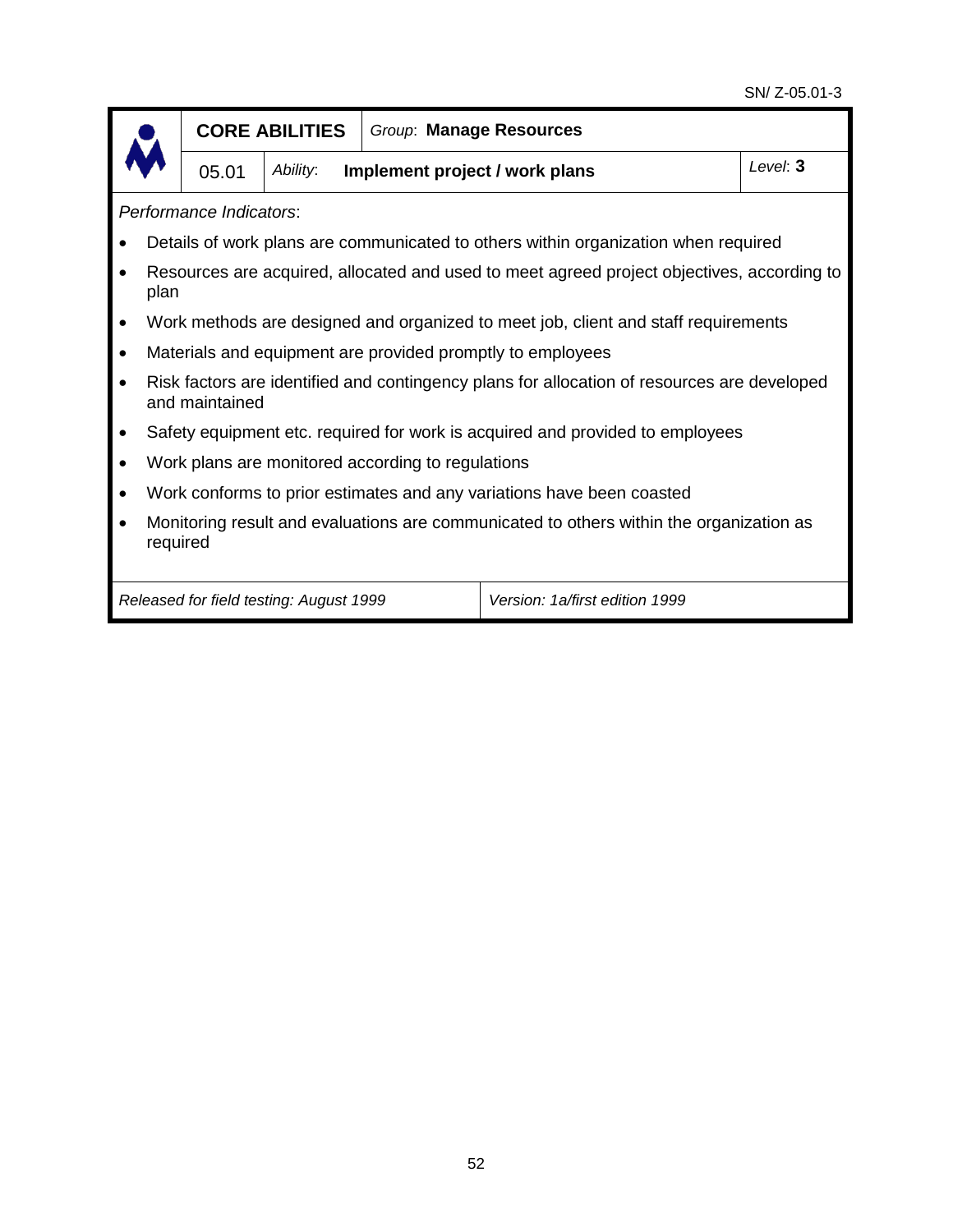|                                                                                                              |                                                                                                                         | <b>CORE ABILITIES</b>                                             | Group: Manage Resources                                    |                                                                                                                                                      |  |  |  |  |  |  |
|--------------------------------------------------------------------------------------------------------------|-------------------------------------------------------------------------------------------------------------------------|-------------------------------------------------------------------|------------------------------------------------------------|------------------------------------------------------------------------------------------------------------------------------------------------------|--|--|--|--|--|--|
|                                                                                                              | 05.02                                                                                                                   | Ability:<br>Inspect and monitor work done and / or in<br>progress | Level: 3                                                   |                                                                                                                                                      |  |  |  |  |  |  |
|                                                                                                              | Performance Indicators:                                                                                                 |                                                                   |                                                            |                                                                                                                                                      |  |  |  |  |  |  |
|                                                                                                              |                                                                                                                         | Work specifications are established                               |                                                            |                                                                                                                                                      |  |  |  |  |  |  |
|                                                                                                              |                                                                                                                         | safety, and time/budget requirements.                             |                                                            | Work is inspected in accordance with established standards in compliance with quality,                                                               |  |  |  |  |  |  |
|                                                                                                              |                                                                                                                         |                                                                   |                                                            | Work-in-progress and/or completed is checked and recorded accurately for consistency<br>with original job requirements and any subsequent variations |  |  |  |  |  |  |
|                                                                                                              |                                                                                                                         |                                                                   | Work is certified in accordance with established standards |                                                                                                                                                      |  |  |  |  |  |  |
|                                                                                                              |                                                                                                                         | and other s in the organization                                   |                                                            | Problems and variations to work are identified and promptly communicated to employees                                                                |  |  |  |  |  |  |
|                                                                                                              | Effective solutions are selected and developed to overcome problems, so that remedial<br>action is taken when necessary |                                                                   |                                                            |                                                                                                                                                      |  |  |  |  |  |  |
| Verbal and/or written reports on the progress of the work are provided to clients and other<br>when required |                                                                                                                         |                                                                   |                                                            |                                                                                                                                                      |  |  |  |  |  |  |
|                                                                                                              |                                                                                                                         | Released for field testing: August 1999                           |                                                            | Version: 1a/first edition 1999                                                                                                                       |  |  |  |  |  |  |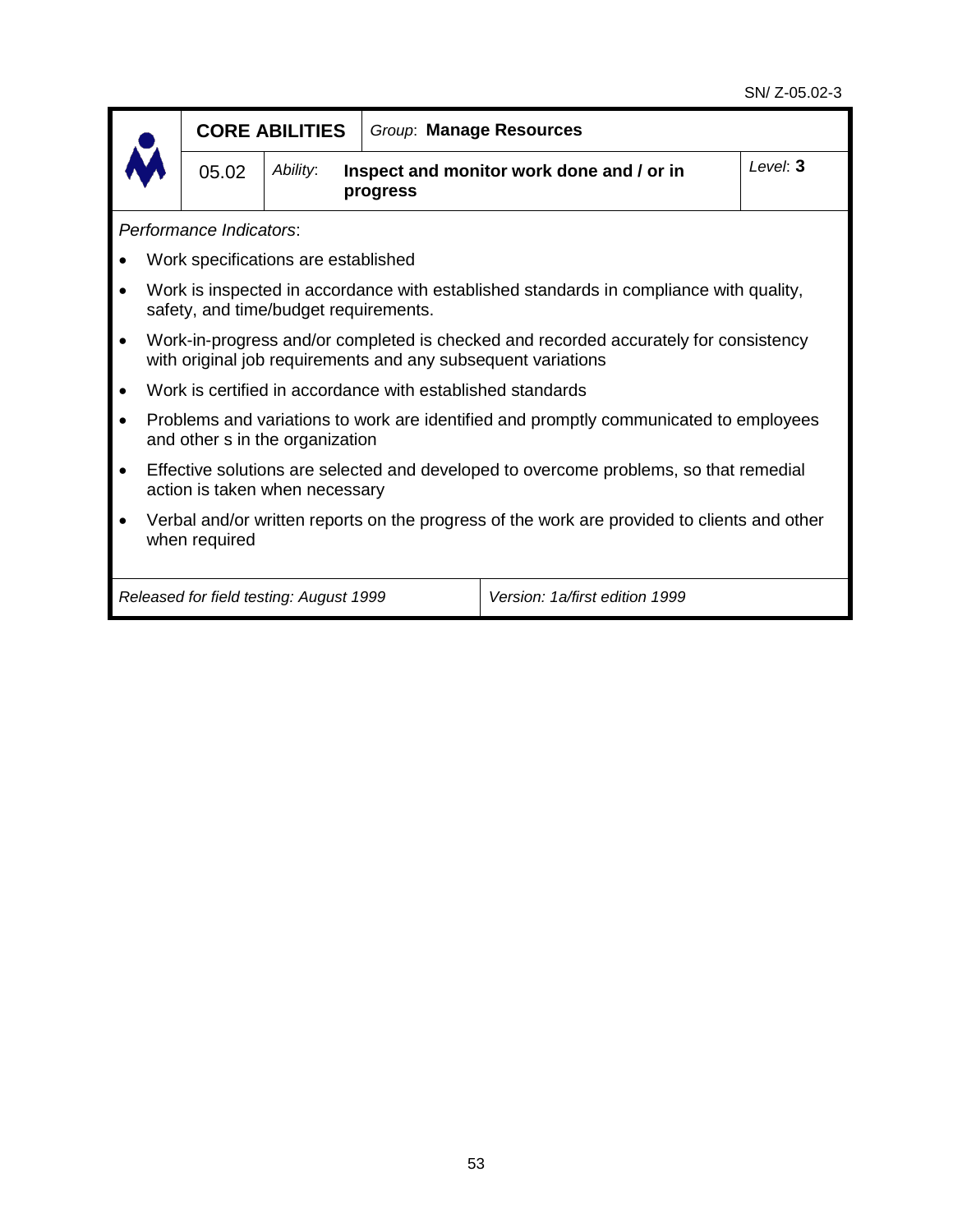|                                                                                        |                                                                                                                            | <b>CORE ABILITIES</b>                   | Group: Manage Resources                            |                                                                                       |          |  |  |  |
|----------------------------------------------------------------------------------------|----------------------------------------------------------------------------------------------------------------------------|-----------------------------------------|----------------------------------------------------|---------------------------------------------------------------------------------------|----------|--|--|--|
|                                                                                        | 05.03                                                                                                                      | Ability:                                | physical resources                                 | Allocate and record usage of financial and                                            | Level: 4 |  |  |  |
| Performance Indicators:                                                                |                                                                                                                            |                                         |                                                    |                                                                                       |          |  |  |  |
|                                                                                        |                                                                                                                            |                                         | Resources and budget are identified and verified   |                                                                                       |          |  |  |  |
|                                                                                        |                                                                                                                            |                                         |                                                    | Resources are acquired and deployed promptly in accordance with relevant guidelines   |          |  |  |  |
|                                                                                        |                                                                                                                            |                                         |                                                    | Work plans reflect an optimum use of available resources over a designated time frame |          |  |  |  |
|                                                                                        | Records of resources allocation and usage and current and are completed according to<br>relevant guidelines and procedures |                                         |                                                    |                                                                                       |          |  |  |  |
|                                                                                        | Systems which enable timely collection, management and processing of information are<br>utilized and maintained            |                                         |                                                    |                                                                                       |          |  |  |  |
|                                                                                        |                                                                                                                            |                                         |                                                    | Potential for overspending is identified and remedial action taken when required      |          |  |  |  |
|                                                                                        |                                                                                                                            |                                         | Expenditure is made within approved budget         |                                                                                       |          |  |  |  |
|                                                                                        |                                                                                                                            |                                         | Established prices are reflected on invoices/bills |                                                                                       |          |  |  |  |
|                                                                                        | procedures                                                                                                                 |                                         |                                                    | Costs associated with work are reported in accordance with organization practices and |          |  |  |  |
|                                                                                        | Established prices paid for services/product are at or below the generally accepted market<br>price                        |                                         |                                                    |                                                                                       |          |  |  |  |
| Established prices are in line with period contracts or individually negotiated prices |                                                                                                                            |                                         |                                                    |                                                                                       |          |  |  |  |
|                                                                                        |                                                                                                                            | Released for field testing: August 1999 |                                                    | Version: 1a/first edition 1999                                                        |          |  |  |  |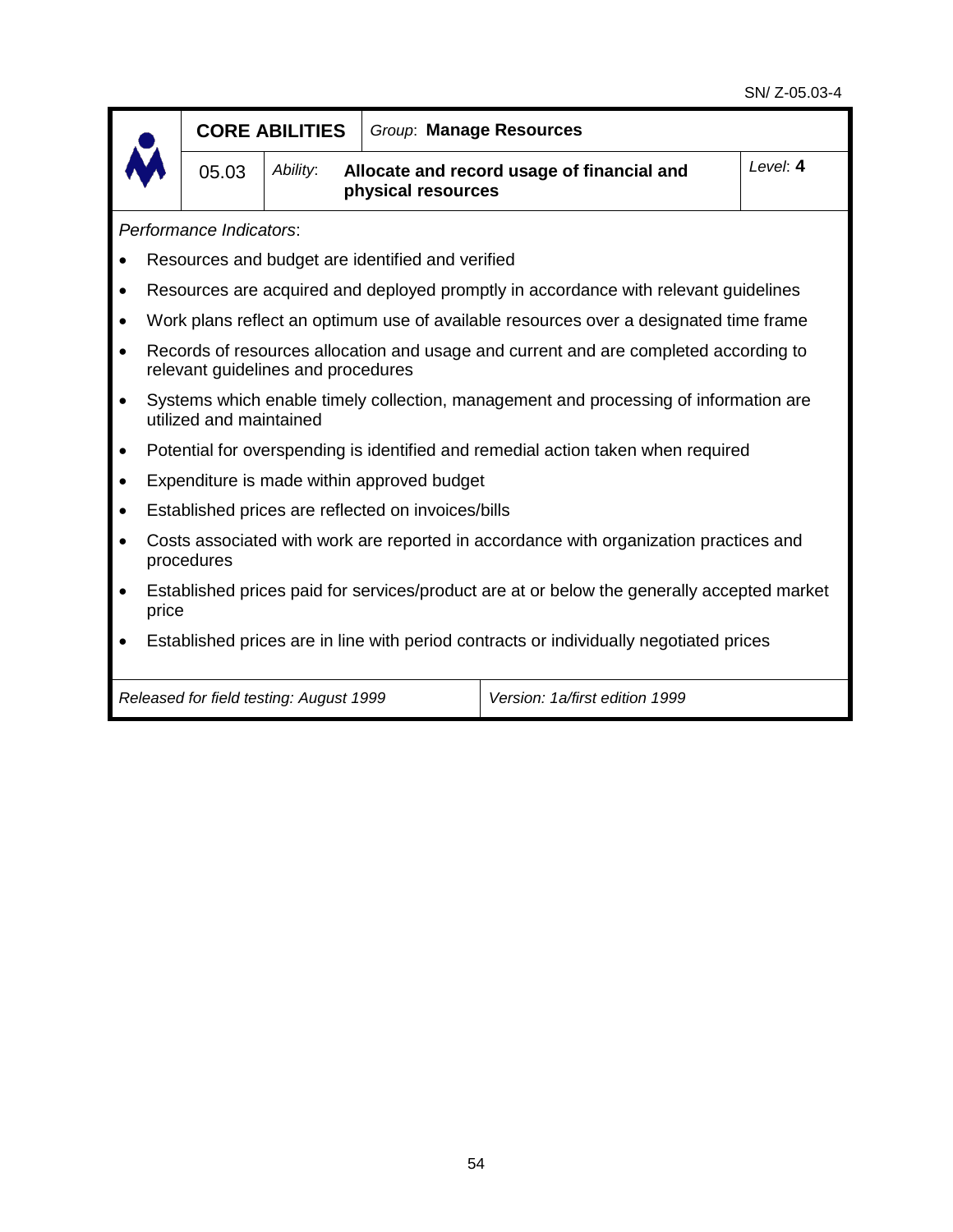|                                           |                         | <b>CORE ABILITIES</b>                   |  | Group: Manage Resources                                                                    |          |  |  |  |  |
|-------------------------------------------|-------------------------|-----------------------------------------|--|--------------------------------------------------------------------------------------------|----------|--|--|--|--|
|                                           | 05.04                   | Ability:                                |  | Delegate responsibilities and/or authority                                                 | Level: 4 |  |  |  |  |
|                                           | Performance Indicators: |                                         |  |                                                                                            |          |  |  |  |  |
|                                           |                         | Hierarchy and authority is established  |  |                                                                                            |          |  |  |  |  |
|                                           |                         |                                         |  | Areas of responsibility and authority for the respective parties are identified            |          |  |  |  |  |
|                                           |                         |                                         |  | Existence of individual and cultural differences are recognized and taken into account     |          |  |  |  |  |
|                                           |                         |                                         |  | Tasks to be delegated are defined and are within the competence of staff                   |          |  |  |  |  |
|                                           |                         |                                         |  | Training requirements are identified and access to training is provided in a timely manner |          |  |  |  |  |
|                                           |                         |                                         |  | Delegation of responsibilities is supported by appropriate authority                       |          |  |  |  |  |
|                                           |                         |                                         |  | Parties concerned with the delegation of responsibilities/ authority are informed          |          |  |  |  |  |
| A monitoring/report system is established |                         |                                         |  |                                                                                            |          |  |  |  |  |
|                                           |                         |                                         |  |                                                                                            |          |  |  |  |  |
|                                           |                         | Released for field testing: August 1999 |  | Version: 1a/first edition 1999                                                             |          |  |  |  |  |

SN/ Z-05.05-4

|                                                                                                                                                 |                                                                                                                        | <b>CORE ABILITIES</b> |                                                          | Group: Manage Resources                                                         |            |  |  |  |  |
|-------------------------------------------------------------------------------------------------------------------------------------------------|------------------------------------------------------------------------------------------------------------------------|-----------------------|----------------------------------------------------------|---------------------------------------------------------------------------------|------------|--|--|--|--|
|                                                                                                                                                 | 05.05                                                                                                                  | Ability:              |                                                          | <b>Coordinate contract and tender activities</b>                                | Level: $4$ |  |  |  |  |
| Performance Indicators:                                                                                                                         |                                                                                                                        |                       |                                                          |                                                                                 |            |  |  |  |  |
|                                                                                                                                                 | Contracts or tender are called for and approved in accordance with established guidelines<br>and standards             |                       |                                                          |                                                                                 |            |  |  |  |  |
| $\bullet$                                                                                                                                       | guidelines                                                                                                             |                       |                                                          | Tender specifications and documents are prepared in accordance with established |            |  |  |  |  |
| $\bullet$                                                                                                                                       |                                                                                                                        |                       |                                                          | Bids are received in accordance with contract and tender guidelines             |            |  |  |  |  |
|                                                                                                                                                 |                                                                                                                        |                       |                                                          | Bids are processed within specified time and budget constraints                 |            |  |  |  |  |
|                                                                                                                                                 |                                                                                                                        |                       | Applications are evaluated against agreed specifications |                                                                                 |            |  |  |  |  |
| $\bullet$                                                                                                                                       | Accepted tender is monitored and assessed against document specifications and permitted<br>variations are incorporated |                       |                                                          |                                                                                 |            |  |  |  |  |
| Contract or tender is completed within accepted tender cost and time constraints to the<br>$\bullet$<br>organization's or client's satisfaction |                                                                                                                        |                       |                                                          |                                                                                 |            |  |  |  |  |
|                                                                                                                                                 | Version: 1a/first edition 1999<br>Released for field testing: August 1999                                              |                       |                                                          |                                                                                 |            |  |  |  |  |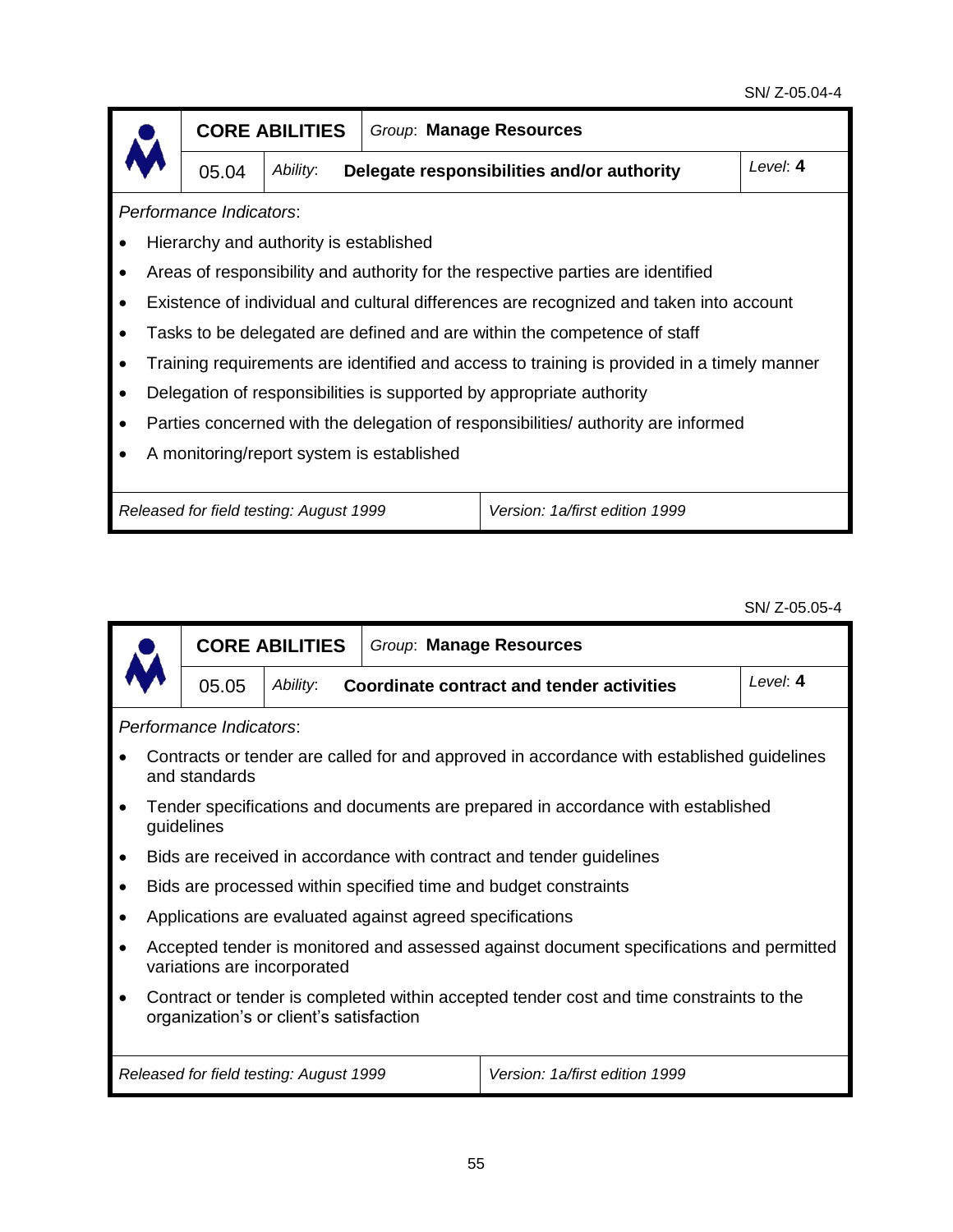#### SN/ Z-06.01-1



**CORE ABILITIES** *Group*: **Work within and with Systems**

06.01 *Ability*: **Understand systems** *Level*: **1**

*Performance Indicators*:

- Social, organizational and technological systems in the workplace are established
- The relationships between system structures and goals is recognized
- Demands from the systems/organization are recognized and responded to
- The need to operate effectively within social, organizational and technological systems is accepted and demonstrated
- The acceptance of formal and informal codes of social / organizational systems Is demonstrated

*Released for field testing: August 1999 Version: 1a/first edition 1999*

SN/ Z-06.02-1

|                   |                                                                                           | <b>CORE ABILITIES</b>                  | Group: Work within and with Systems         |                                                                             |          |  |  |  |  |
|-------------------|-------------------------------------------------------------------------------------------|----------------------------------------|---------------------------------------------|-----------------------------------------------------------------------------|----------|--|--|--|--|
| Ability:<br>06.02 |                                                                                           |                                        | Comply with and follow chain of command     |                                                                             | Level: 1 |  |  |  |  |
|                   | Performance Indicators:                                                                   |                                        |                                             |                                                                             |          |  |  |  |  |
|                   |                                                                                           |                                        |                                             | An understanding of hierarchy and authority is demonstrated                 |          |  |  |  |  |
|                   |                                                                                           |                                        |                                             | The roles and the contributions of others to the work process is identified |          |  |  |  |  |
|                   |                                                                                           |                                        |                                             | An understanding of the own role and responsibilities is demonstrated       |          |  |  |  |  |
| ٠                 |                                                                                           | Guidance is sought when it is required |                                             |                                                                             |          |  |  |  |  |
|                   |                                                                                           |                                        | The acceptance of authority is demonstrated |                                                                             |          |  |  |  |  |
|                   | Information on where to find things / people to get job done is shared with the work team |                                        |                                             |                                                                             |          |  |  |  |  |
|                   |                                                                                           |                                        |                                             |                                                                             |          |  |  |  |  |
|                   | Version: 1a/first edition 1999<br>Released for field testing: August 1999                 |                                        |                                             |                                                                             |          |  |  |  |  |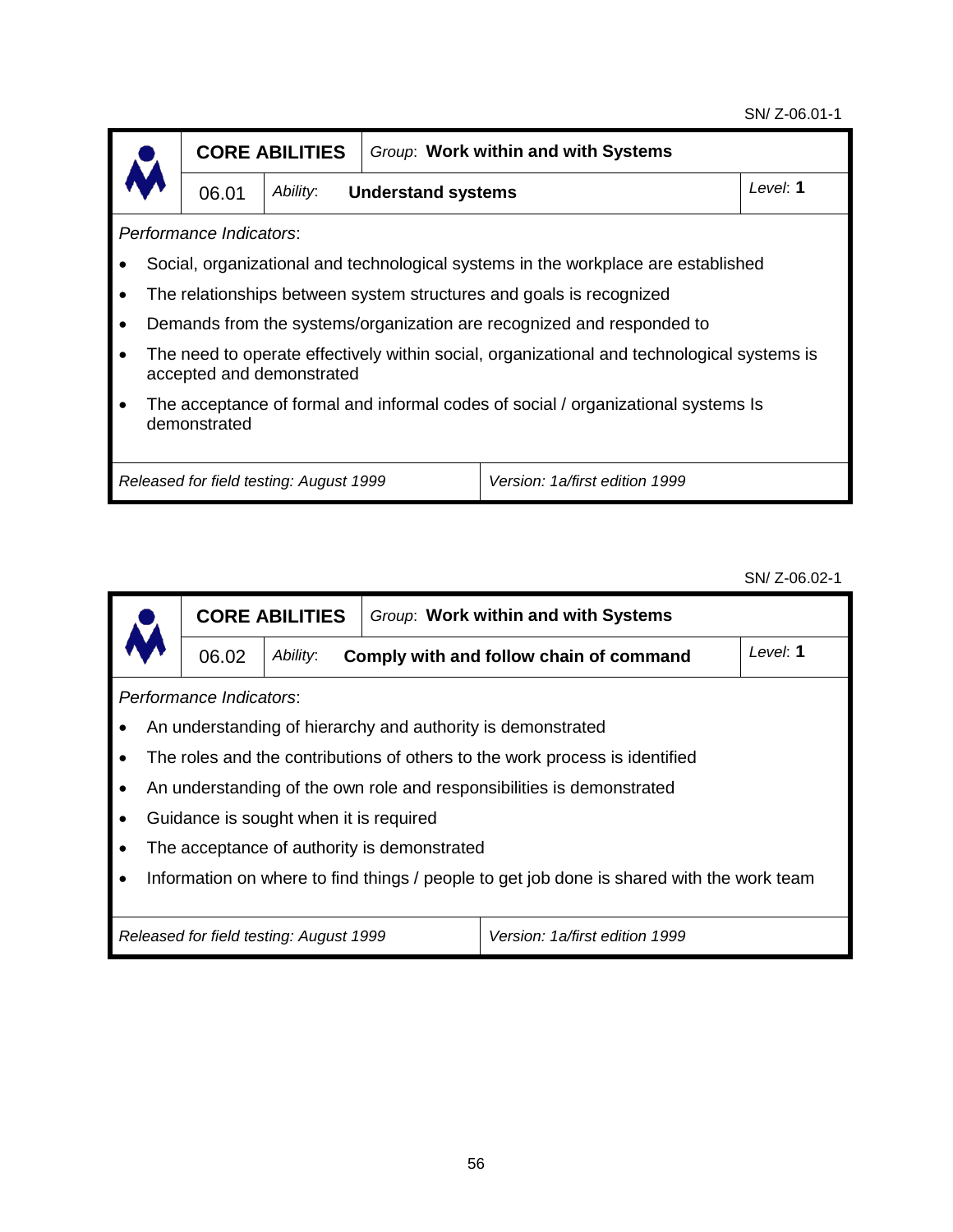|                                                                 |                                                                                                                | <b>CORE ABILITIES</b>                   | Group: Work within and with Systems             |                                                                                  |  |  |  |  |  |
|-----------------------------------------------------------------|----------------------------------------------------------------------------------------------------------------|-----------------------------------------|-------------------------------------------------|----------------------------------------------------------------------------------|--|--|--|--|--|
|                                                                 | 06.03                                                                                                          | Ability:                                | Identify and highlight problems                 | Level: 1                                                                         |  |  |  |  |  |
|                                                                 | Performance Indicators:                                                                                        |                                         |                                                 |                                                                                  |  |  |  |  |  |
|                                                                 |                                                                                                                |                                         |                                                 | An understanding of established procedures and quality standards is demonstrated |  |  |  |  |  |
|                                                                 |                                                                                                                | A monitoring system is established      |                                                 |                                                                                  |  |  |  |  |  |
|                                                                 |                                                                                                                |                                         | Procedures and system performance are monitored |                                                                                  |  |  |  |  |  |
|                                                                 |                                                                                                                |                                         |                                                 | Discrepancies between reality and expectations are recognized                    |  |  |  |  |  |
|                                                                 | Attempts are made to identify the root of the problem and to correct problems within<br>established guidelines |                                         |                                                 |                                                                                  |  |  |  |  |  |
| Appropriate personnel is informed about situations and problems |                                                                                                                |                                         |                                                 |                                                                                  |  |  |  |  |  |
|                                                                 |                                                                                                                |                                         |                                                 |                                                                                  |  |  |  |  |  |
|                                                                 |                                                                                                                | Released for field testing: August 1999 |                                                 | Version: 1a/first edition 1999                                                   |  |  |  |  |  |

SN/ Z-06.04-1

|                                                                                                            | <b>CORE ABILITIES</b>                                                        |                                                              | Group: Work within and with Systems |  |          |  |  |
|------------------------------------------------------------------------------------------------------------|------------------------------------------------------------------------------|--------------------------------------------------------------|-------------------------------------|--|----------|--|--|
|                                                                                                            | 06.04                                                                        | Ability:<br>Adapt competencies to new situations/<br>systems |                                     |  | Level: 1 |  |  |
| Performance Indicators:                                                                                    |                                                                              |                                                              |                                     |  |          |  |  |
|                                                                                                            | Current skills and knowledge or set of competencies are assessed             |                                                              |                                     |  |          |  |  |
|                                                                                                            | Situations are recognized which require adaptation of skills or competencies |                                                              |                                     |  |          |  |  |
| Competencies required for new situation or systems are identified and plans are made to<br>acquire them    |                                                                              |                                                              |                                     |  |          |  |  |
| Goals are established for broadening the scope of competencies for personal and<br>٠<br>employment purpose |                                                                              |                                                              |                                     |  |          |  |  |
|                                                                                                            | Assistance is sought to transfer competencies to new situations if necessary |                                                              |                                     |  |          |  |  |
|                                                                                                            | Version: 1a/first edition 1999<br>Released for field testing: August 1999    |                                                              |                                     |  |          |  |  |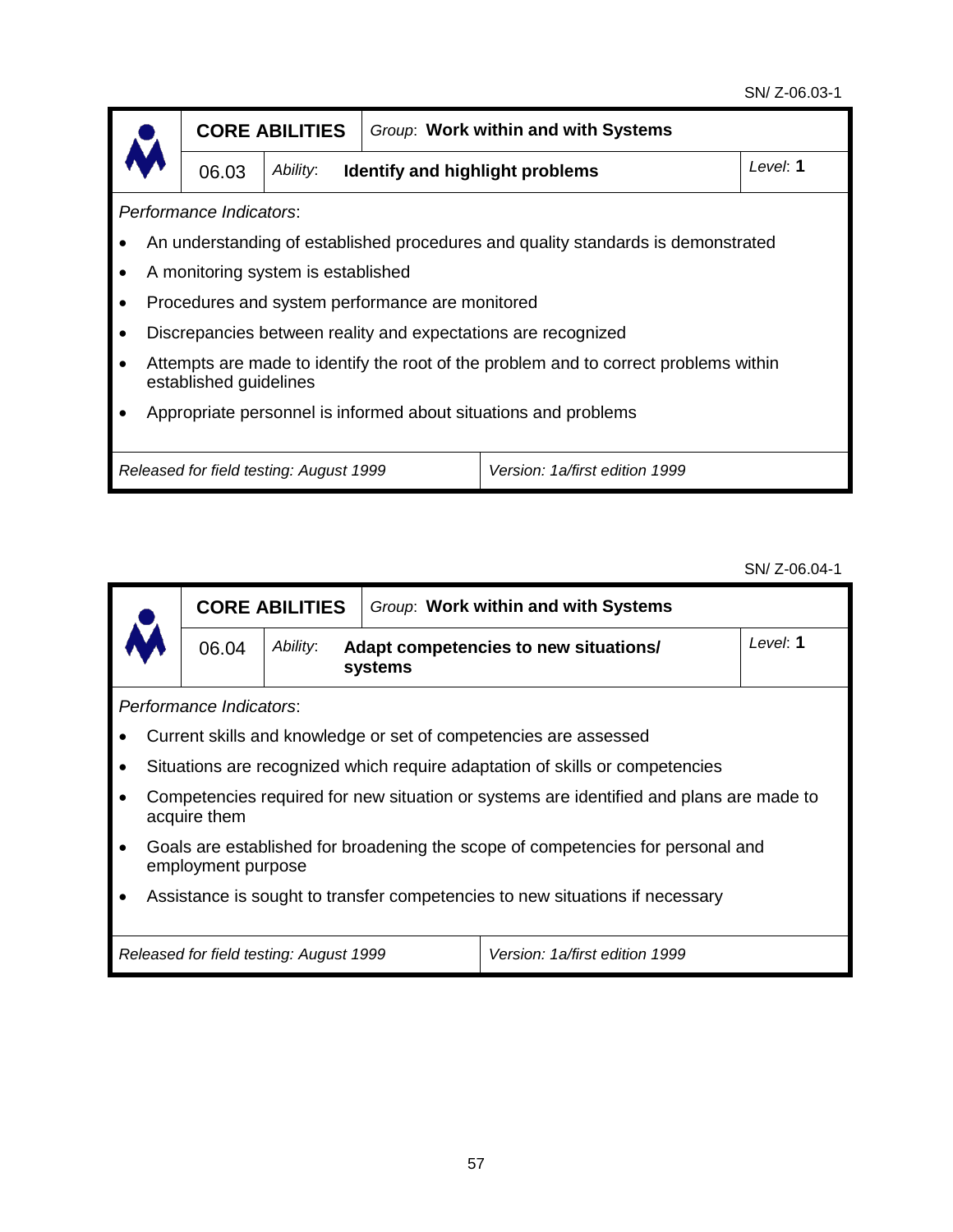|                                                                                                     |                                                                                                                                                             | <b>CORE ABILITIES</b> |                                  | Group: Work within and with Systems |          |  |  |  |
|-----------------------------------------------------------------------------------------------------|-------------------------------------------------------------------------------------------------------------------------------------------------------------|-----------------------|----------------------------------|-------------------------------------|----------|--|--|--|
|                                                                                                     | 06.05                                                                                                                                                       | Ability:              | <b>Analyse technical systems</b> |                                     | Level: 2 |  |  |  |
| Performance Indicators:                                                                             |                                                                                                                                                             |                       |                                  |                                     |          |  |  |  |
|                                                                                                     | The system is identified and investigated                                                                                                                   |                       |                                  |                                     |          |  |  |  |
|                                                                                                     | The function of different parts of machines or systems is identified                                                                                        |                       |                                  |                                     |          |  |  |  |
| Interdependencies and interactions with other machines, technologies or systems are<br>investigated |                                                                                                                                                             |                       |                                  |                                     |          |  |  |  |
| $\bullet$                                                                                           | A variety of techniques and sources are employed to collect and organize information (e.g.<br>computers, observations, manuals, charts, SOP, experts, etc.) |                       |                                  |                                     |          |  |  |  |
|                                                                                                     | Cause and effect of technical systems is analysed                                                                                                           |                       |                                  |                                     |          |  |  |  |
|                                                                                                     | Conclusions are discussed and recorded in an appropriate format (e.g. chart, drawings,<br>reports)                                                          |                       |                                  |                                     |          |  |  |  |
|                                                                                                     | Verbal and/or written reports are provided to clients and others as needed                                                                                  |                       |                                  |                                     |          |  |  |  |
|                                                                                                     | Released for field testing: August 1999<br>Version: 1a/first edition 1999                                                                                   |                       |                                  |                                     |          |  |  |  |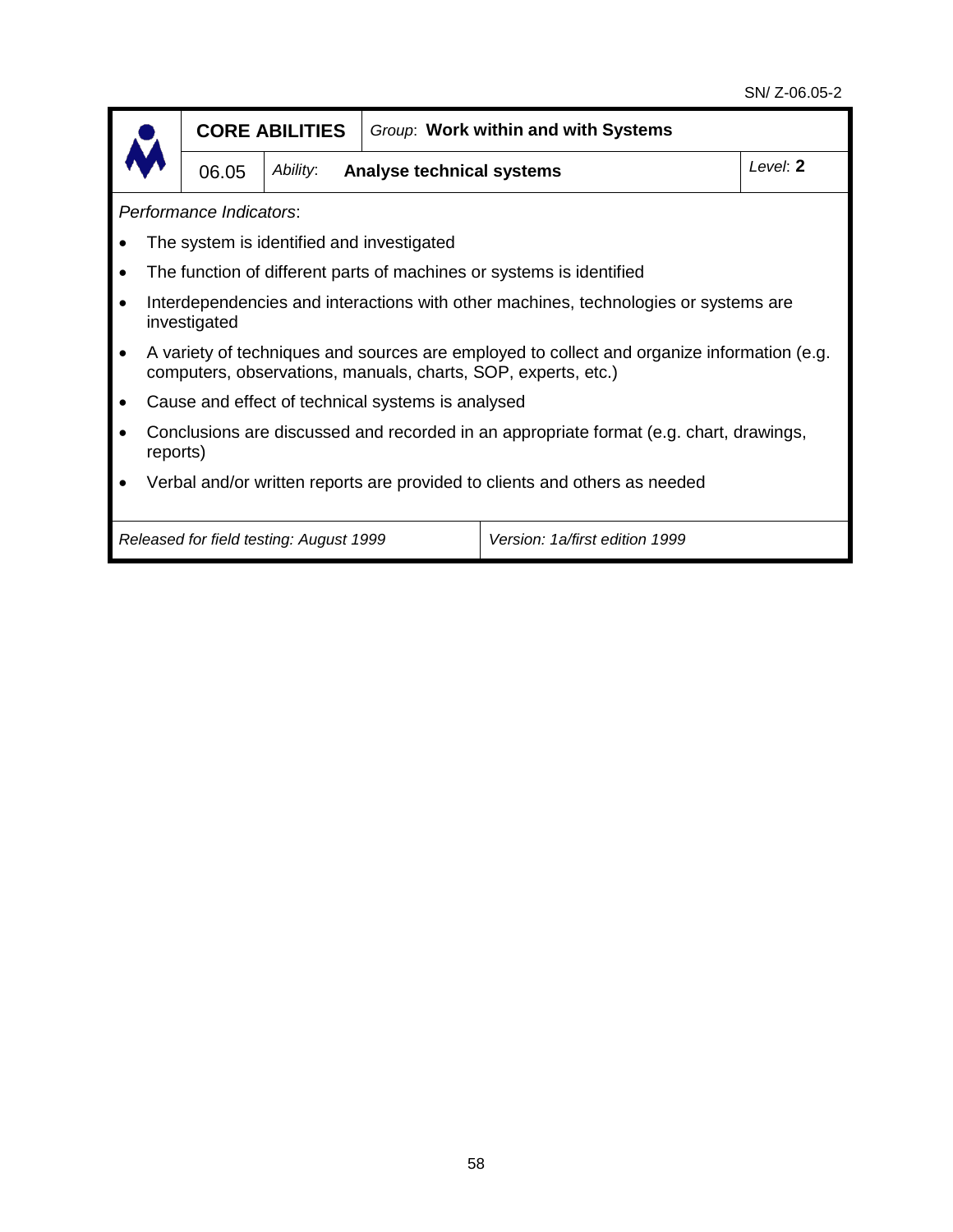|                                                                                                                                     | <b>CORE ABILITIES</b>                                                                                    |          | Group: Work within and with Systems |                                            |          |  |  |  |
|-------------------------------------------------------------------------------------------------------------------------------------|----------------------------------------------------------------------------------------------------------|----------|-------------------------------------|--------------------------------------------|----------|--|--|--|
|                                                                                                                                     | 06.06                                                                                                    | Ability: |                                     | Monitor and correct performance of systems | Level: 2 |  |  |  |
|                                                                                                                                     | Performance Indicators:                                                                                  |          |                                     |                                            |          |  |  |  |
|                                                                                                                                     | The technical system is identified and performance criteria are established                              |          |                                     |                                            |          |  |  |  |
|                                                                                                                                     | Performance criteria is interpreted and verified                                                         |          |                                     |                                            |          |  |  |  |
| Performance information is collected using appropriate methods an technology (e.g.<br>observation, instrumentation, computers, etc) |                                                                                                          |          |                                     |                                            |          |  |  |  |
|                                                                                                                                     | Information is converted into an appropriate format for comparison (e.g. charts, graphs,<br>tables, etc) |          |                                     |                                            |          |  |  |  |
| Numerical and/or logical concepts are applied to interpret data and information<br>(mathematics, statistics, etc)                   |                                                                                                          |          |                                     |                                            |          |  |  |  |
| Trends in the performance of systems are established                                                                                |                                                                                                          |          |                                     |                                            |          |  |  |  |
| Conclusions are discussed and recorded                                                                                              |                                                                                                          |          |                                     |                                            |          |  |  |  |
| Effective solutions are selected or developed to overcome problems, and remedial action is<br>taken where necessary                 |                                                                                                          |          |                                     |                                            |          |  |  |  |
| Verbal and/or written reports are provided to clients and others as needed                                                          |                                                                                                          |          |                                     |                                            |          |  |  |  |
|                                                                                                                                     | Released for field testing: August 1999<br>Version: 1a/first edition 1999                                |          |                                     |                                            |          |  |  |  |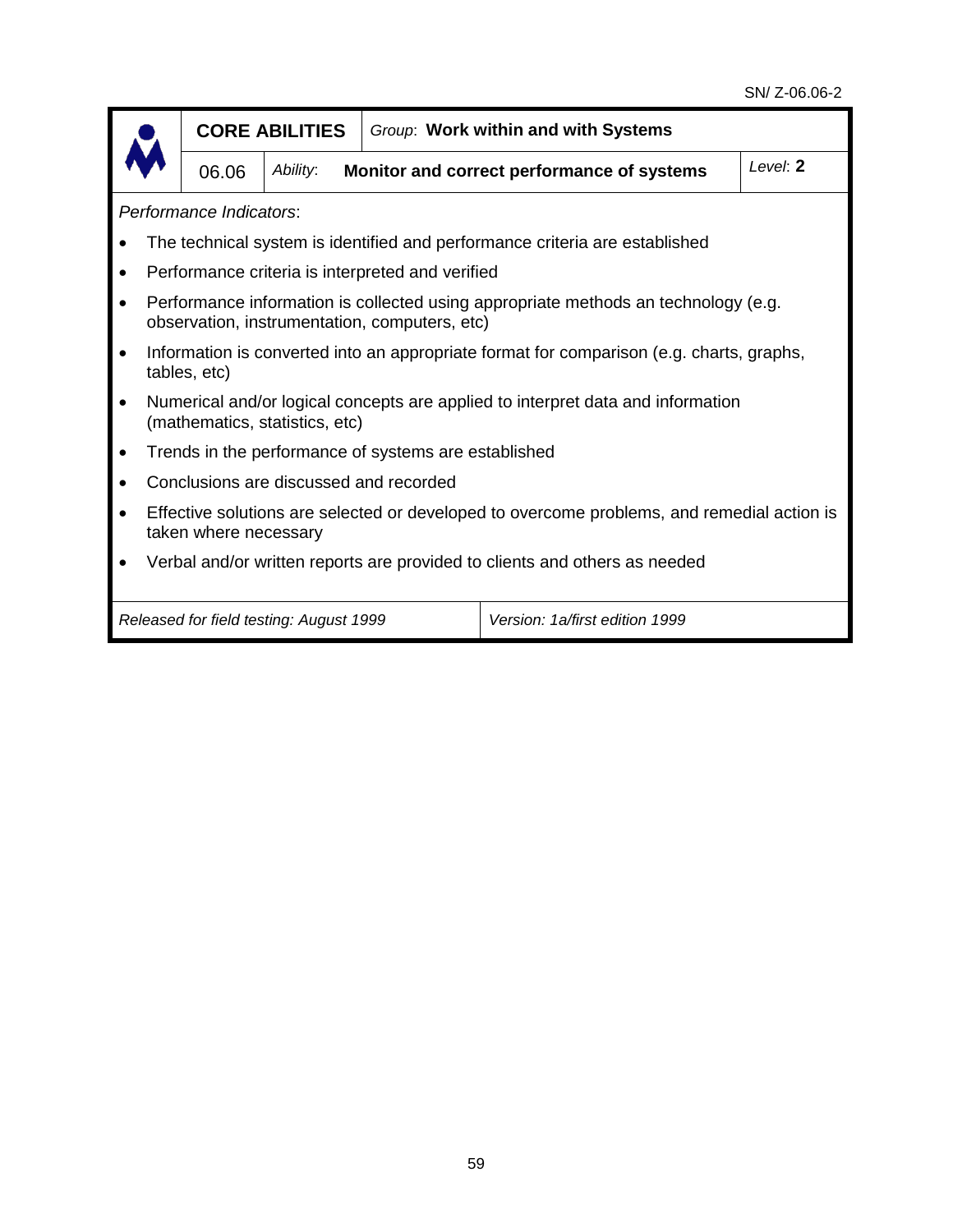|                                                                                                                                                             |                                                                           | <b>CORE ABILITIES</b>                     |          | Group: Work within and with systems |  |  |  |
|-------------------------------------------------------------------------------------------------------------------------------------------------------------|---------------------------------------------------------------------------|-------------------------------------------|----------|-------------------------------------|--|--|--|
|                                                                                                                                                             | 06.07                                                                     | Ability:<br>Develop and maintain networks | Level: 3 |                                     |  |  |  |
| Performance Indicators:                                                                                                                                     |                                                                           |                                           |          |                                     |  |  |  |
| The need and purpose for networks (personal contacts) is identified                                                                                         |                                                                           |                                           |          |                                     |  |  |  |
|                                                                                                                                                             | Mutual interests or needs are identified                                  |                                           |          |                                     |  |  |  |
| Contacts (peers, bosses, subordinates, clients, period contractors, and/or suppliers) are<br>identified for formal and informal liaison in relation to work |                                                                           |                                           |          |                                     |  |  |  |
| Informal communication channels within and outside the organization are developed and<br>maintained                                                         |                                                                           |                                           |          |                                     |  |  |  |
| Opportunities to meet and exchange information and ideas are created or utilized (formal<br>and informal settings, events, Internet, etc)                   |                                                                           |                                           |          |                                     |  |  |  |
|                                                                                                                                                             | Version: 1a/first edition 1999<br>Released for field testing: August 1999 |                                           |          |                                     |  |  |  |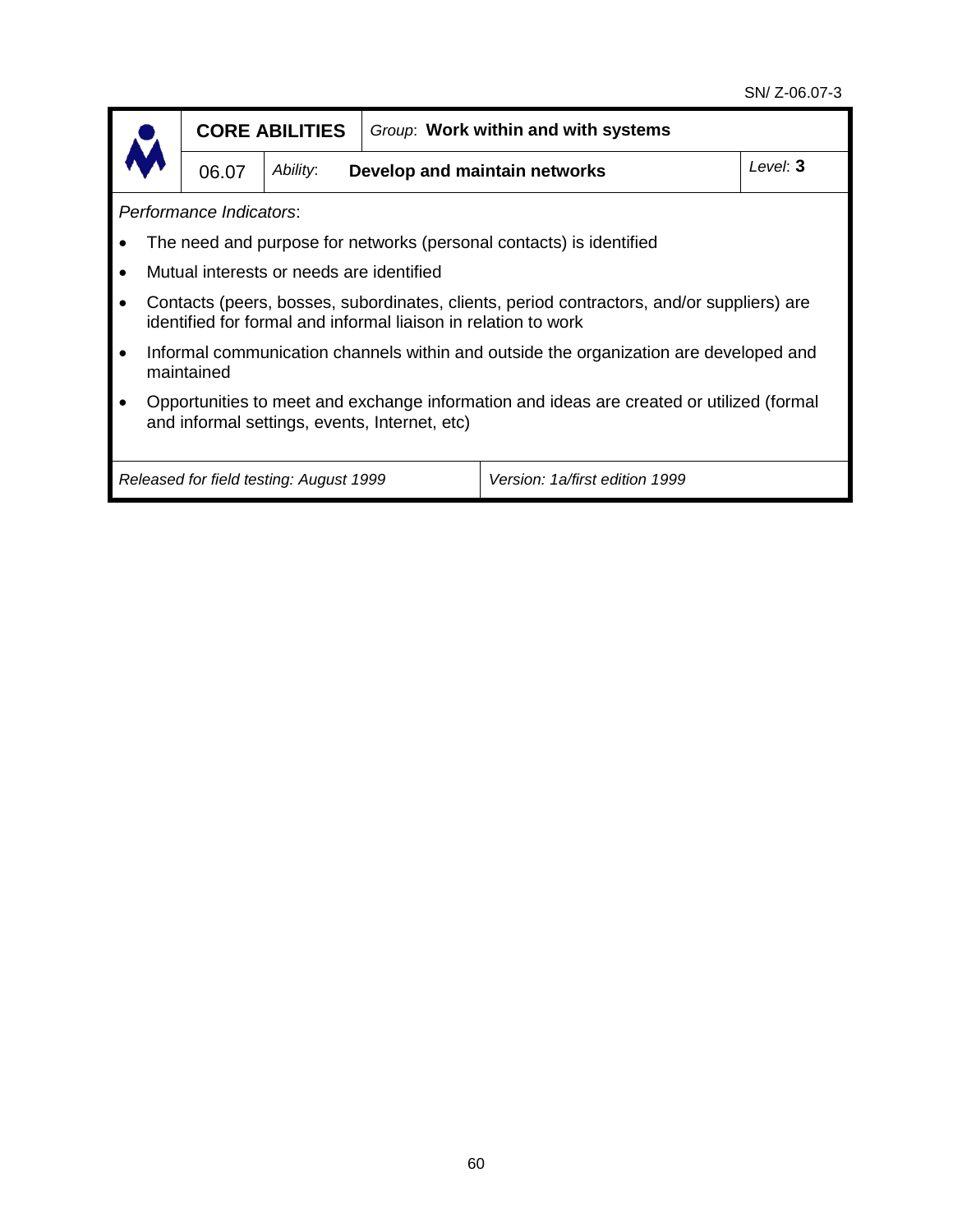|                                                                                                                                                                                        | <b>CORE ABILITIES</b>                                                                              |          | Group: Work within and with systems |                                                                                |          |  |  |  |
|----------------------------------------------------------------------------------------------------------------------------------------------------------------------------------------|----------------------------------------------------------------------------------------------------|----------|-------------------------------------|--------------------------------------------------------------------------------|----------|--|--|--|
|                                                                                                                                                                                        | 06.08                                                                                              | Ability: | the environment                     | Identify and analyse effect of technology on                                   | Level: 4 |  |  |  |
|                                                                                                                                                                                        | Performance Indicators:                                                                            |          |                                     |                                                                                |          |  |  |  |
|                                                                                                                                                                                        | The technology to be applied is identified and investigated                                        |          |                                     |                                                                                |          |  |  |  |
| Environmental protection laws and regulations are identified<br>$\bullet$                                                                                                              |                                                                                                    |          |                                     |                                                                                |          |  |  |  |
|                                                                                                                                                                                        | Restrictions for the use of specific technologies or processes are determined                      |          |                                     |                                                                                |          |  |  |  |
|                                                                                                                                                                                        |                                                                                                    |          |                                     | The effects of technology on the natural and social environment are considered |          |  |  |  |
| A variety of techniques and sources are employed to collect and organize information on<br>the effects (e.g. computers, observations, manuals, charts, SOP, experts, simulations, etc) |                                                                                                    |          |                                     |                                                                                |          |  |  |  |
|                                                                                                                                                                                        | Cause and effect of technology on natural environment is analysed                                  |          |                                     |                                                                                |          |  |  |  |
|                                                                                                                                                                                        | Cause and effect of technology on social environment is analysed                                   |          |                                     |                                                                                |          |  |  |  |
|                                                                                                                                                                                        | Any negative impact of technology or system on the environment is identified                       |          |                                     |                                                                                |          |  |  |  |
|                                                                                                                                                                                        | Alternative technologies are investigated to minimize the environmental impact                     |          |                                     |                                                                                |          |  |  |  |
|                                                                                                                                                                                        | Conclusions are discussed and recorded in an appropriate format (e.g. chart, drawings,<br>reports) |          |                                     |                                                                                |          |  |  |  |
| law.                                                                                                                                                                                   | Verbal and/or written reports are provided to respective parties as needed or required by          |          |                                     |                                                                                |          |  |  |  |
|                                                                                                                                                                                        | Version: 1a/first edition 1999<br>Released for field testing: August 1999                          |          |                                     |                                                                                |          |  |  |  |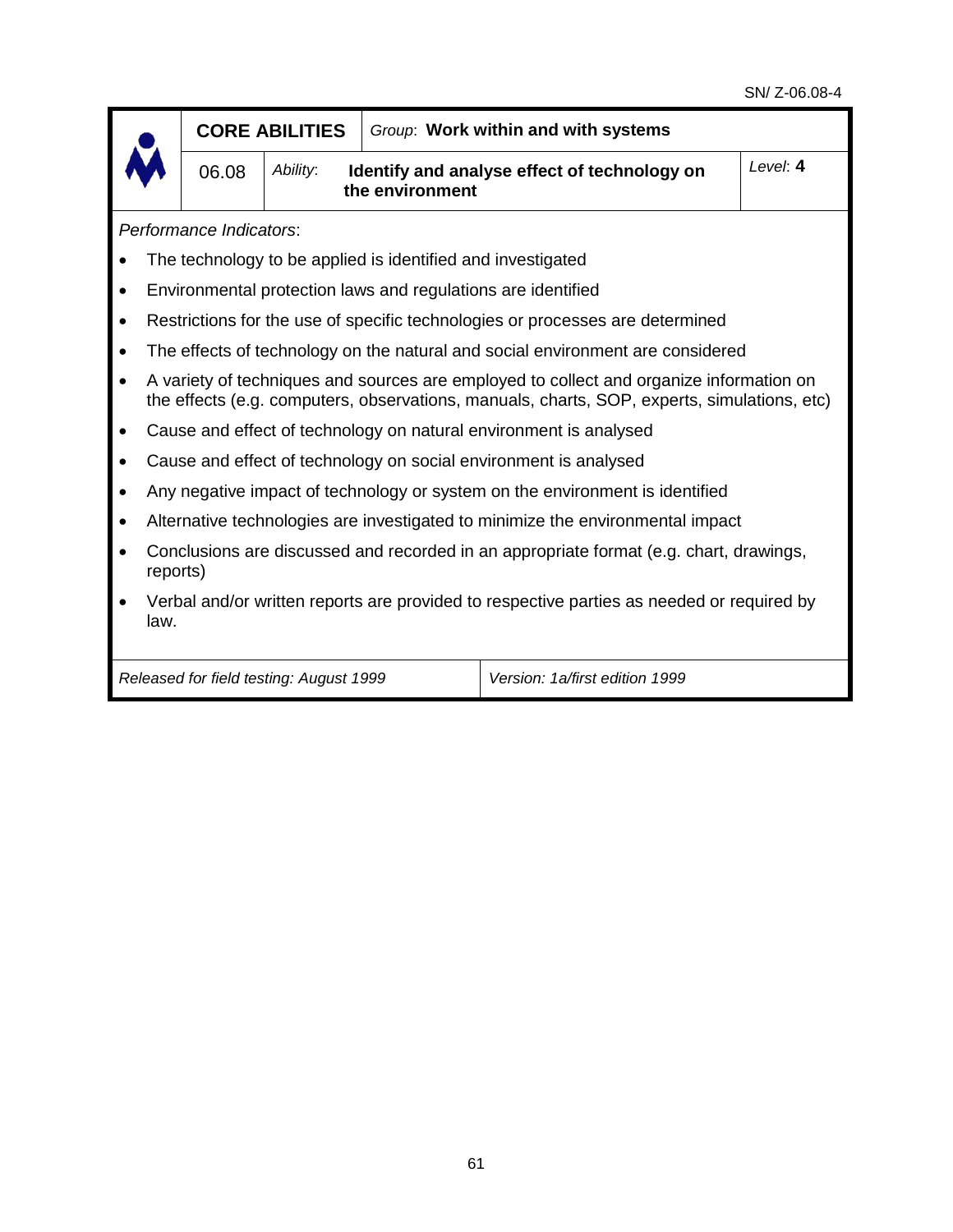# *Appendix*

# **Application of Academic and Related Skills Performance Indicators**

CORE ABILITIES require a foundation of knowledge, skills and understanding.

Since CORE ABILITIES are connected to all SKM levels, some performance indicators for the application of academic and related skills are provided for field testing.

- Applied Mathematics
- Locating Information
- Reading for Information
- Applied Technology
- Listening/Speaking
- Writing
- Teamwork
- Problem Solving

Sources:

The "*Levels of Work Keys*" described in this document are based on *American College Testing (ATC) Work Keys Score Interpretation Guide*, modified and adapted to the Malaysian Skill Certification System SKM Levels 1 – 5.

The definition for "*Problem Solving*" are adapted from *Hay Group, Hay Guide chart for evaluating Problem Solving*.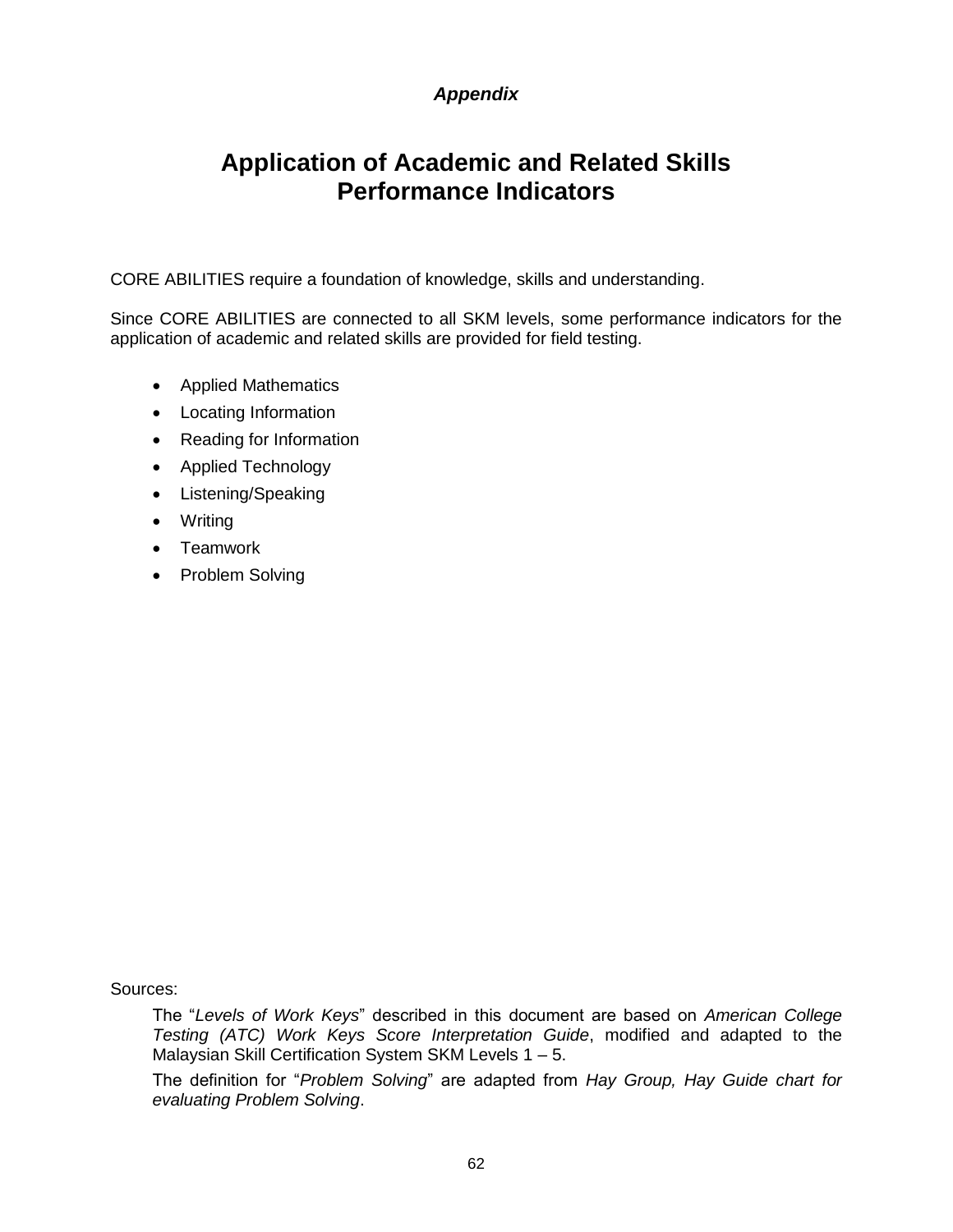## **Applied Mathematics**

Applied Mathematics measures skill in applying mathematical reasoning to work-related problems. There are five levels of complexity, 3 through 7, with Level 3 being the least complex and Level 7 the most complex.

#### **Work Key Level 3** *applicable to SKM Level 1*

- Perform basic mathematical operations (addition, subtraction, multiplication and division) and conversions from one form to another, using whole numbers, fractions, decimals or percentages.
- Translate simple verbal problems into mathematical equations.
- Directly apply logical information provided to solve problems, including those with measurements and Ringgit and Sen.

#### **Work Key Level 4** *applicable to SKM Level 2*

- Perform one or two mathematical operations (such as addition, subtraction or multiplication) on several positive or negative numbers.
- Add commonly know fractions, decimals or percentages (e.g.  $\frac{1}{2}$ , 0.75, 25%) or add three fractions that share a common denominator.
- Calculate averages, simple ratios, proportion and rates, using whole numbers and decimals.
- Reorder verbal information before performing calculations.
- Read simple charts or graphs to obtain information needed to solve a problem.

#### **Work Key Level 5** *applicable to SKM Level 3*

- Look up and calculate single-step conversions within English or non-English measurement systems (e.g. converting ounces to pounds or centimetres to metres) or between measurement systems (e.g. converting inches to centimetres).
- Make calculations using mixed units (e.g. hours and minutes).
- Determine what information, calculations and unit conversions are needed to find a solution.

#### **Work Key Level 6** *applicable to SKM Level 4*

- Calculate using negative numbers, fractions, ratios, percentages, mixed numbers and formulas.
- Identify and correct errors in calculations.
- Translate complex verbal problem into mathematical expressions, using considerable set-up and multiple-step calculations or conversions.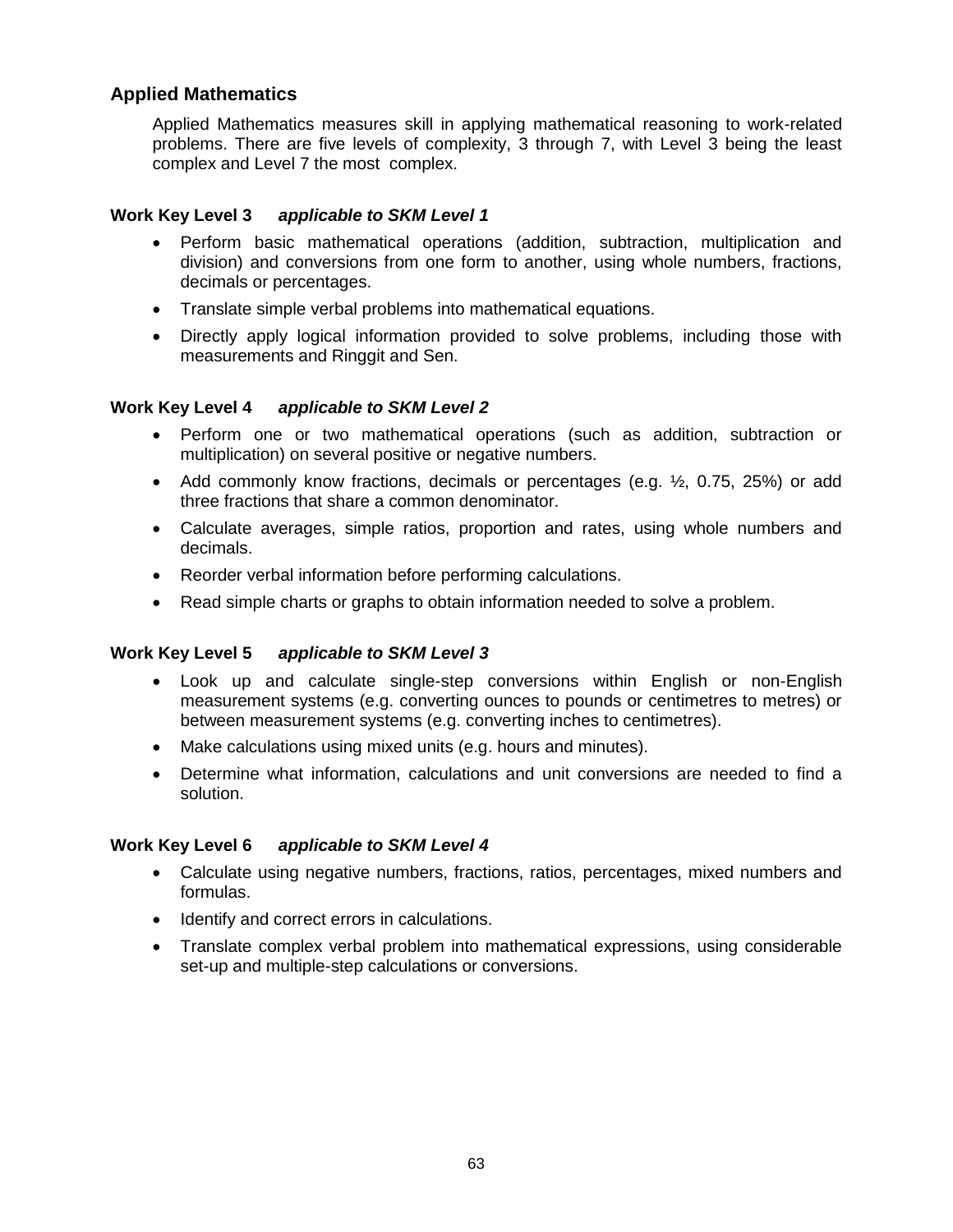## **Work Key Level 7** *applicable to SKM Level 5*

- Solve problems requiring multiple steps of logic and calculation.
- Solve problems involving more than one unknown, non-linear functions (e.g. rate of change) and applications of basic statistical concepts (e.g. error of measurement).
- Solve problem with unusual content or format or with incomplete or implicit information.

## **Locating Information**

*Locating Information* measures skill in using information taken from workplace graphics such as diagrams, blueprints, floor plans, tables, forms, graphs, charts and instrument gauges.

There are four levels of complexity, 3 through 6, with Level 3 being the least complex and Level 6 the most complex. The levels build on each other, each incorporating the skills of the preceding levels.

#### **Work Key Level 3** *applicable to SKM Level 1*

- Find one or two pieces of information in elementary workplace graphics, such as simple order forms, bar graphs, tables, flowcharts and floor plans.
- Fill in one or two pieces of information that are missing from elementary workplace graphics.

#### **Work Key Level 4** *applicable to SKM Level 2*

- Find several pieces of information in straightforward workplace graphics, such as basic order forms, line graphs, tables, instrument gauges, maps, flowcharts and diagrams.
- Summarize and/or compare information and trends in a single straightforward graphic.
- Summarize and/or compare information and trends among more than one straightforward workplace graphics, such as a bar chart and a data table showing related information.

#### **Work Key Level 5** *applicable to SKM Level 3*

- Summarize and/or compare information and trends in single complicated workplace graphics, such as detailed forms, tables, graphs, maps, instrument gauges and diagrams.
- Summarize and/or compare information and trends among more than one complicated workplace graphics, such as a bar chart and a data table showing related information.

#### **Work Key Level 6** *applicable to SKM Level 4 to 5*

 Make decisions, draw conclusions, and/or apply information to new situations using several related and complex workplace graphics that contain a great amount of information or have challenging presentations (e.g. very detailed graphs, charts, tables, forms, maps, blueprints, diagrams).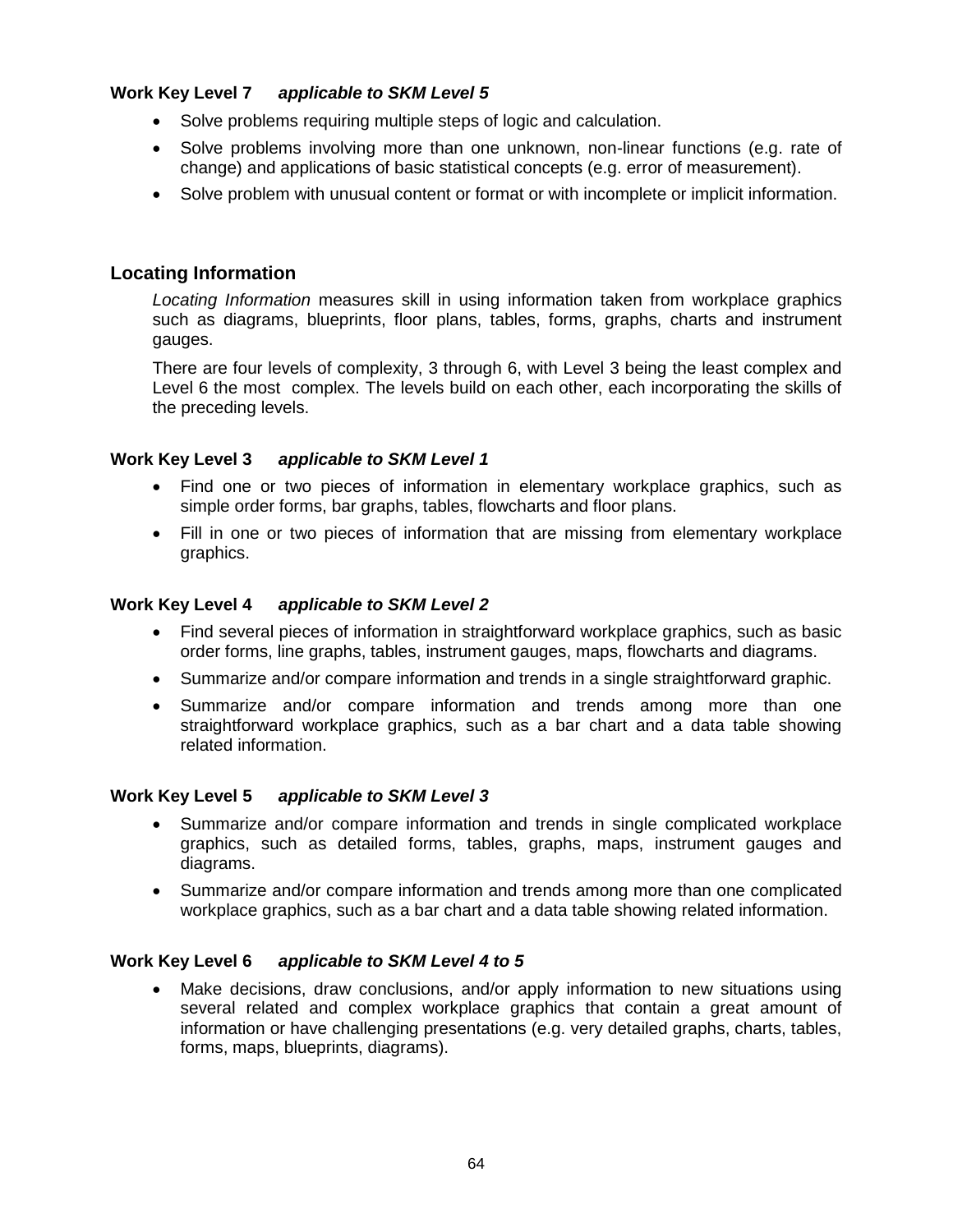# **Reading for Information**

Reading for Information measures skill in reading and understanding work-related reading materials. There are five levels of complexity, 3 through 7, with Level 3 being the least complex and Level 7 the most complex.

Although Level 3 is the least complex, it still represents a level of reading skill well above "no skill at all". The levels build on each other, each incorporating the skills of the preceding levels.

## **Work Key Level 3** *applicable to SKM Level 1*

- Identify uncomplicated key concepts and simple details.
- Recognize the proper placement of a step in a sequence of events, or the proper time to perform a task.
- Identify the meaning of words that are defined within a passage.
- Identify the meaning of simple words that are not defined within a passage.
- Recognize the application of instructions from a passage to situations that are described in the passage.

## **Work Key Level 4** *applicable to SKM Level 2*

- Identify details that are more subtle than those in Level 3.
- Recognize the application of more complex instructions, some of which involve several steps, to describe situations.
- Recognize cause-effect relationships.

## **Work Key Level 5** *applicable to SKM Level 3*

- Identify the paraphrased definition of jargon or technical terms that are defined in a passage and recognize the application of jargon or technical terms to stated situations.
- Recognize the definition of acronyms that are defined in a passage. Identify the appropriate definition of words with multiple meanings. Recognize the application of instructions from a passage to new situations that are similar to the situations described in reading materials.
- Recognize the applications of more complex instructions to described situations including conditional and procedures with multiple steps.

## **Work Key Level 6** *applicable to SKM Level 3 to 4*

- Recognize the application of jargon or technical terms to new situations.
- Recognize the application of complex instructions to new situations. Recognize the less common meaning of a word with multiple meanings from context.
- Generalize from a passage to situations not described in the passage. Identify implied details.
- Explain the rationale behind a procedure, policy or communication.
- Generalize from a passage to a somewhat similar situation.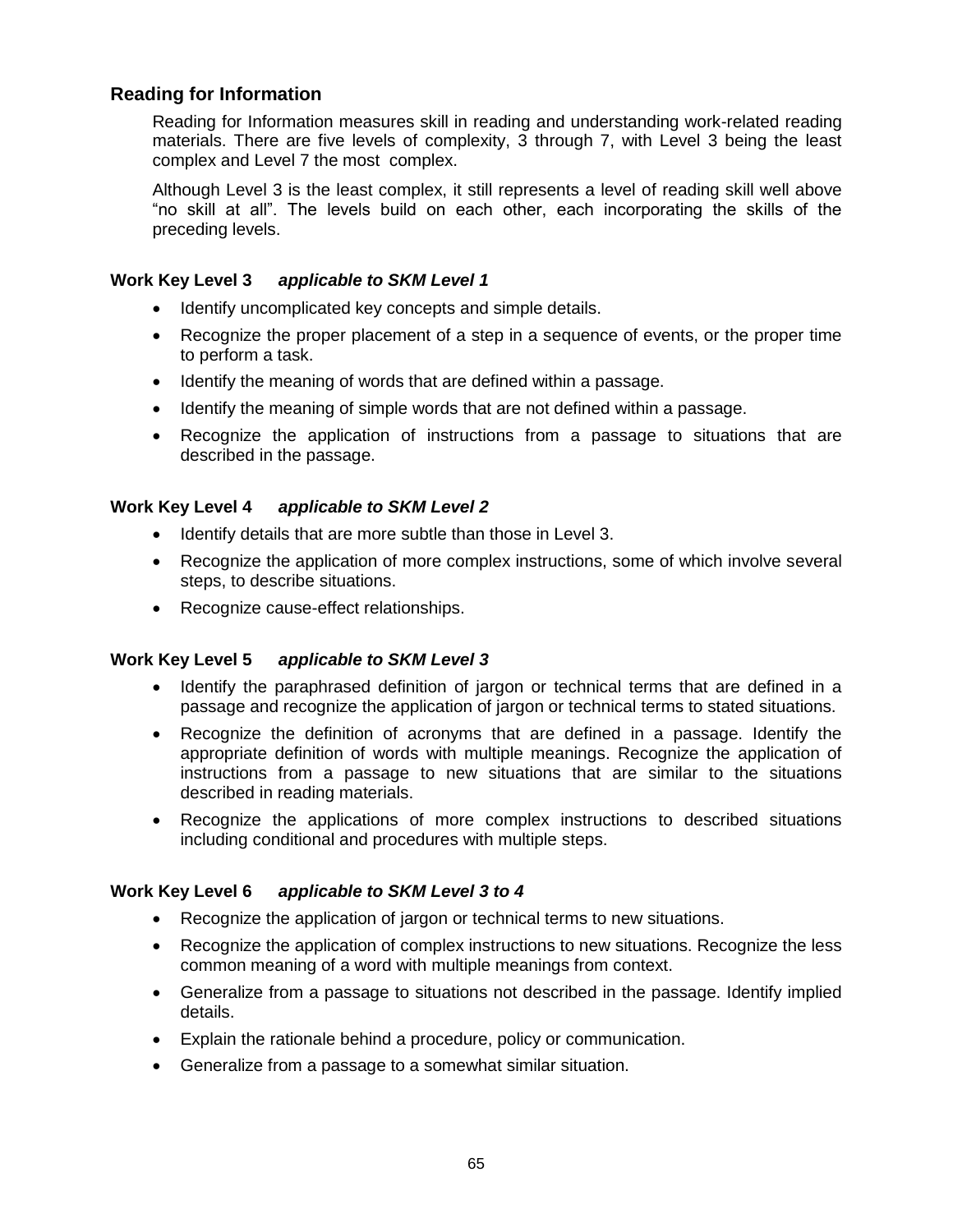## **Work Key Level 7** *applicable to SKM Level 4 to 5*

- Recognize the definitions of difficult, uncommon jargon or technical terms from context.
- Generalize from a passage to situations neither described in nor completely similar to those in a passage.

# **Applied Technology**

*Applied Technology* measure skills in solving problems of a technological nature, involving the basic principles of mechanics, electricity, fluid dynamics and thermodynamics as they apply to machines and equipment found in the workplace. There are four levels of complexity, 3 through 6, with Level 3 being the least complex and Level 6 the most complex.

Although Level 3 is the least complex, it still represents a level of applied technology skill well above "no skill at all". The levels build on each other, each incorporating the skills of the preceding levels.

## **Work Key Level 3** *applicable to SKM Level 1*

- Apply the elementary physical principles underlying the operation of uncomplicated systems or tools.
- Recognize and identify relevant aspects of simple problems that involve one uncomplicated system or tool.
- Select appropriate methods or materials needed to solve problems.

## **Work Key Level 4** *applicable to SKM Level 2*

- Recognize, identify and order relevant aspects of one moderately complex system or more than one uncomplicated system.
- Evaluate alternative solutions to determine the most appropriate one for the situation presented.

## **Work Key Level 5** *applicable to SKM Level 3*

- Solve problems based on one complex system, or one or more uncomplicated tools or systems.
- Understand and apply moderately difficult principles of mechanics, electricity, thermodynamics and fluid dynamics, in addition to understanding complex machines and systems.
- Recognize, identify and order relevant aspects of a problem before reaching an appropriate solution.

## **Work Key Level 6** *applicable to SKM Level 4 to 5*

- Solve problems that do not contain all the information needed to solve them, and/or in which the information provided may be out of logical order.
- Solve problems that contain extraneous information.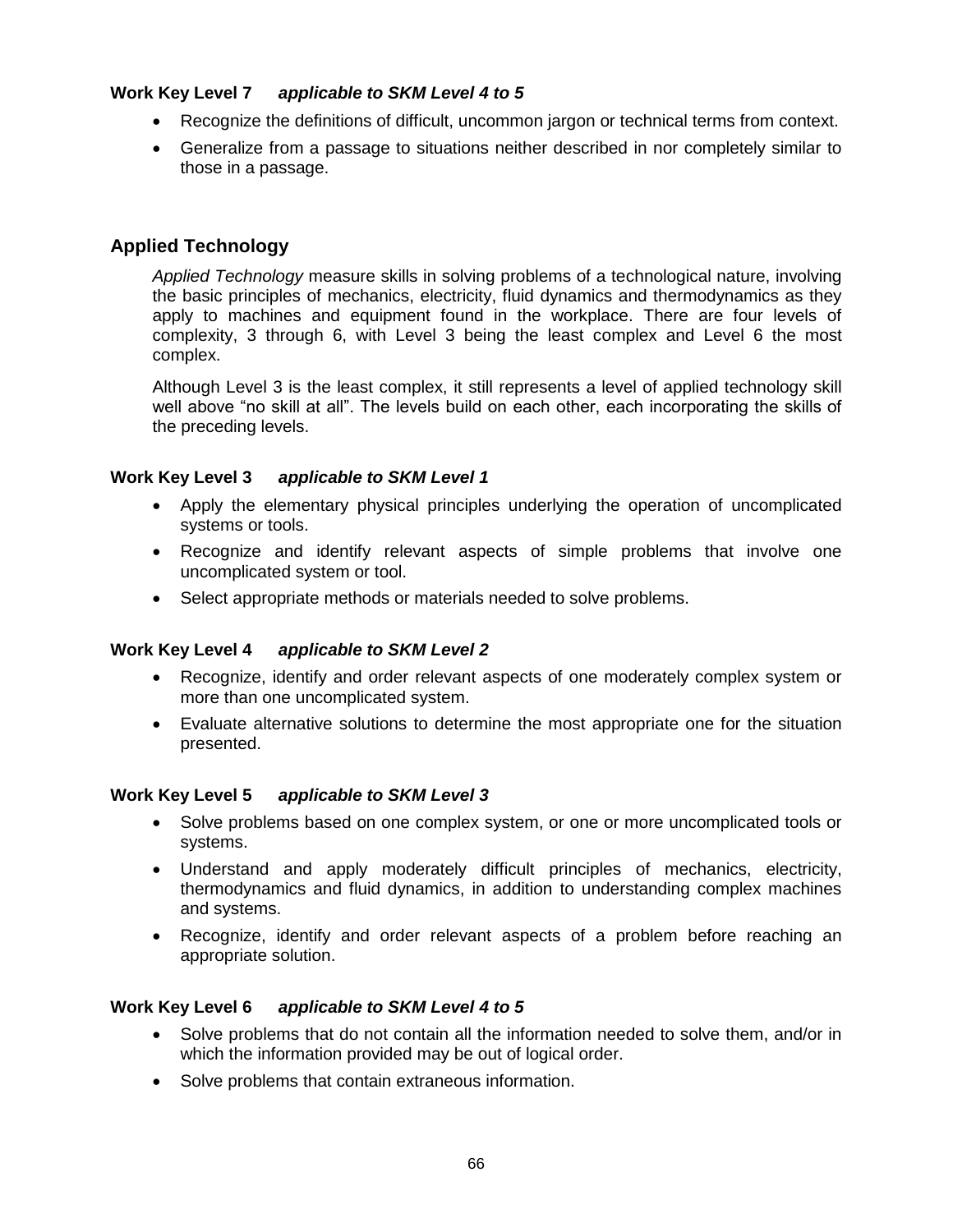- Solve problems involving one or more tools or systems having a wide range of complexity.
- Apply difficult physical principles.
- Understand and correctly interpret the interaction of several complex systems.

# **Listening/Speaking/Oral Communications**

*Listening* measures skills in listening to and understanding work-related messages; receiving information from customers, co-workers, or suppliers; and then writing down the information to communicate it to someone else. Learners demonstrate their ability to distinguish and communicate critical information and non-critical information. **Critical information** consists of those details that the recipient of the message must have in order to understand the message or act upon it (e.g. names, phone numbers, addresses, times). **Non-critical information** can improve a message by providing details that further explain the message or its tone, but the absence of this non-critical information does not interfere with the recipient"s ability to understand and accurately act upon the message. Each *Listening* level describes the **content and quality** of messages learners write to describe an audio message.

## *Listening skills apply to Speaking skills as well (Oral Communications)*

## **Level 0**

No meaningful information or totally inaccurate information.

## **Level 1**

 Minimal pertinent information; enough context to provide clues as to gist of situation or source of further information.

## **Work Key Level 0 – 1 is considered not sufficient for a work environment**

## **Work Key Level 2** *applicable to SKM Level 1*

• Some pertinent information; may have incorrect critical information, but sketch of the situation is correct.

#### **Work Key Level 3** *applicable to SKM Level 2*

 All the critical information that is present is correct; may be missing a few pieces of critical information.

#### **Work Key Level 4** *applicable to SKM Level 3*

 All critical information is given and is correct; may be missing subtle details or tone; may have incorrect non-critical information that does not interfere with central meaning.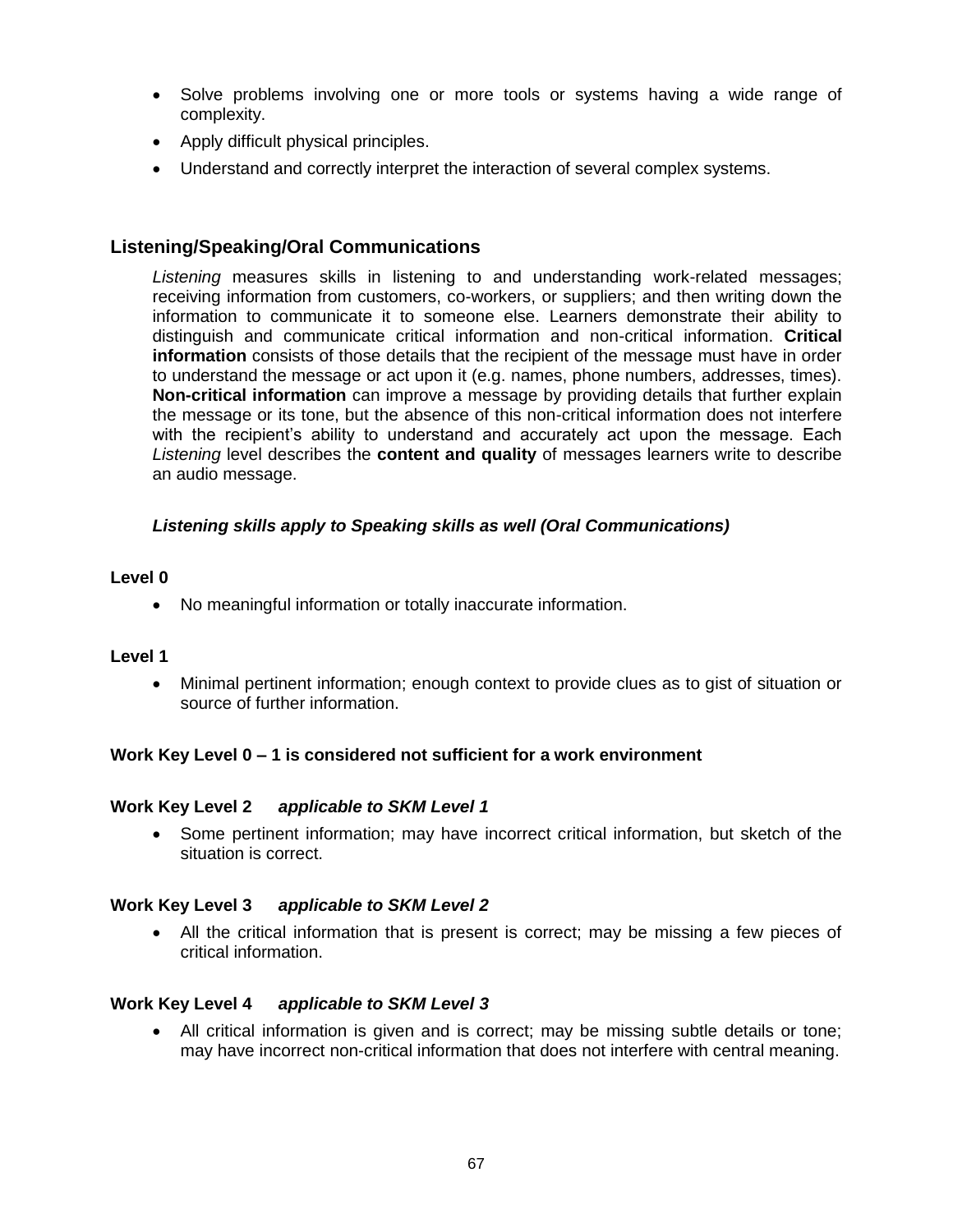#### **Work Key Level 5** *applicable to SKM Level 4*

 All critical information is present and correct; response conveys insight into situation through tone and/or subtle details.

#### **Writing**

*Writing* measures skill at writing work-related messages; receiving information from customers, co-workers, or suppliers; and then writing down the information to communicate it to someone else. Each *Writing* level rates the **writing mechanics** (such as sentence structure and grammar) **and writing style** of messages learners write to describe an audio message.

#### **Level 0**

 An attempt is made at the message, but the message is completely garbled with no recognizable sentence structure.

#### **Level 1**

Message conveyed inadequately; overall lack of proper sentence structure.

#### **Work Key Level 0 – 1 is considered not sufficient for a work environment**

#### **Work Key Level 2** *applicable to SKM Level 1*

 Message conveyed inadequately; weak sentence structure; large number of mechanical errors.

#### **Work Key Level 3** *applicable to SKM Level 2*

Message conveyed clearly; most sentences structure; some mechanical errors.

#### **Work Key Level 4** *applicable to SKM Level 3*

 Message conveyed clearly; all sentences are complete; may have a few minor mechanical errors; may have a choppy style.

#### **Work Key Level 5** *applicable to SKM Level 4*

 Message conveyed clearly; good sentence structure; no mechanical errors; highly appropriate for business setting and situation; smooth, logical style.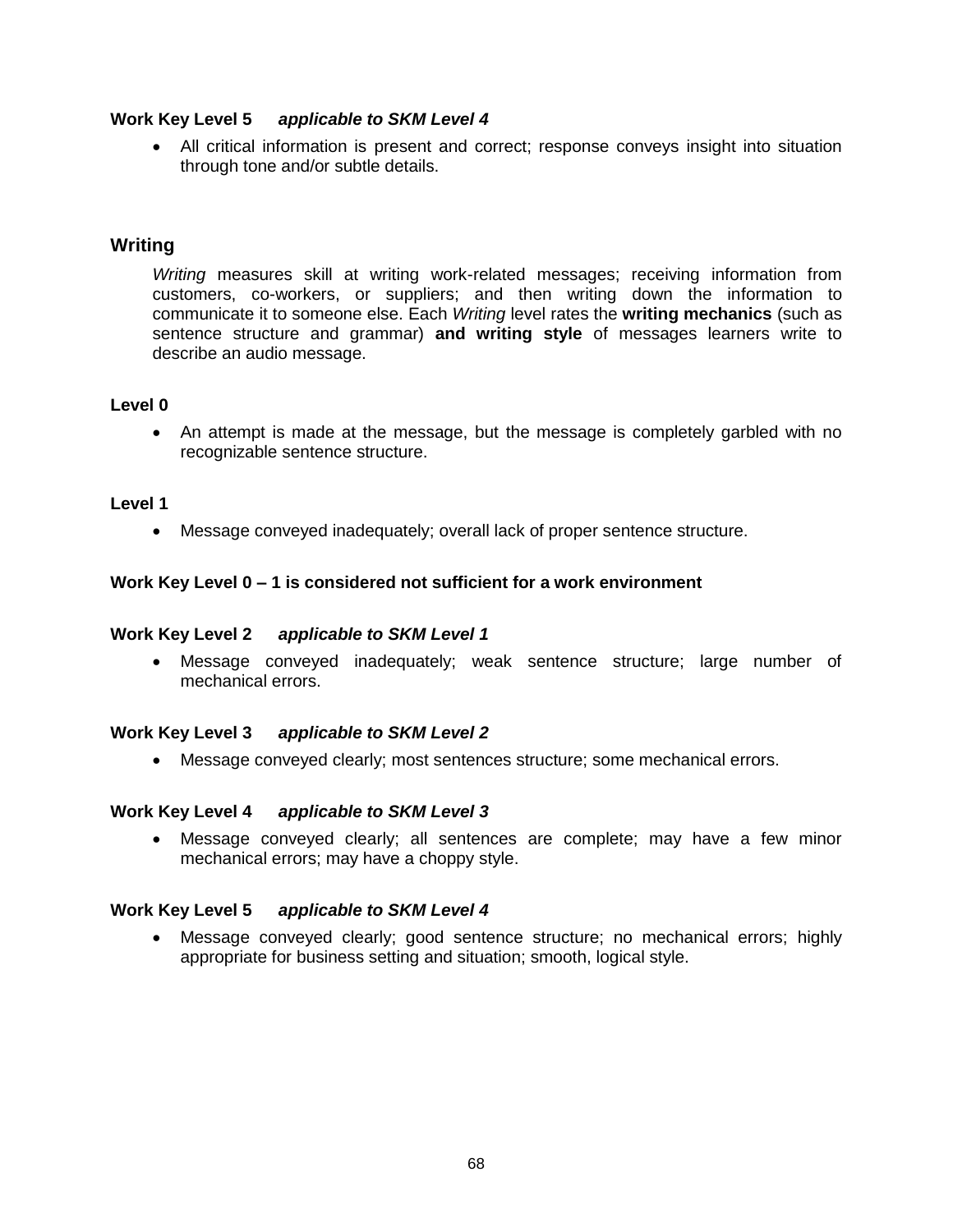# **Teamwork**

*Teamwork* measures skill in choosing behaviour and/or actions that simultaneously support team inter-relationships and lead towards the accomplishment of work tasks. There are four levels of complexity, 3 through 6, with Level 3 being the least complex and Level 6 the most complex.

Although Level 3 is the least complex, it still represents a level of teamwork skill well above "no skill at all". The levels build on each other, each incorporating the skills of the preceding levels.

## **Work Key Level 3** *applicable to SKM Level 1 to 2*

- Identify team goals and ways to work with other team members to accomplish those goals.
- Choose actions that support the ideas of other team members to accomplish team goals.
- Recognize that a team is having problem finishing a task and identify the cause of those problems.

## **Work Key Level 4** *applicable to SKM Level 3*

- Identify the organization of tasks and the time schedule that would help accomplish team goals efficiently and effectively.
- Select approaches that accept direction from other team members in order to accomplish tasks and to build and keep up good team relations.
- Identify behaviours that show appreciation for the personal and professional qualities of other team members and respect for their diversity.

## **Work Key Level 5** *applicable to SKM Level 4*

- Identify courses of action that give direction to other team members effectively.
- Choose approaches that encourage and support the efforts of other team members to further team relationships and/or task accomplishment.
- Consider the possible effects of alternative behaviours on both team relationships and team accomplishments and select the one that would best help the team meet its goals.

## **Work Key Level 6** *applicable to SKM Levels 4 and 5*

- Identify the focus of team activity and select a new focus if that would help the team meet its goals more effectively.
- Select approaches that show the willingness to give and take direction as needed to further team goals (e.g. recognize the organization of team members' tasks that would best serve the larger goals of the team).
- Choose approaches that encourage a team to act as a unit and reach agreement when discussing specific issues.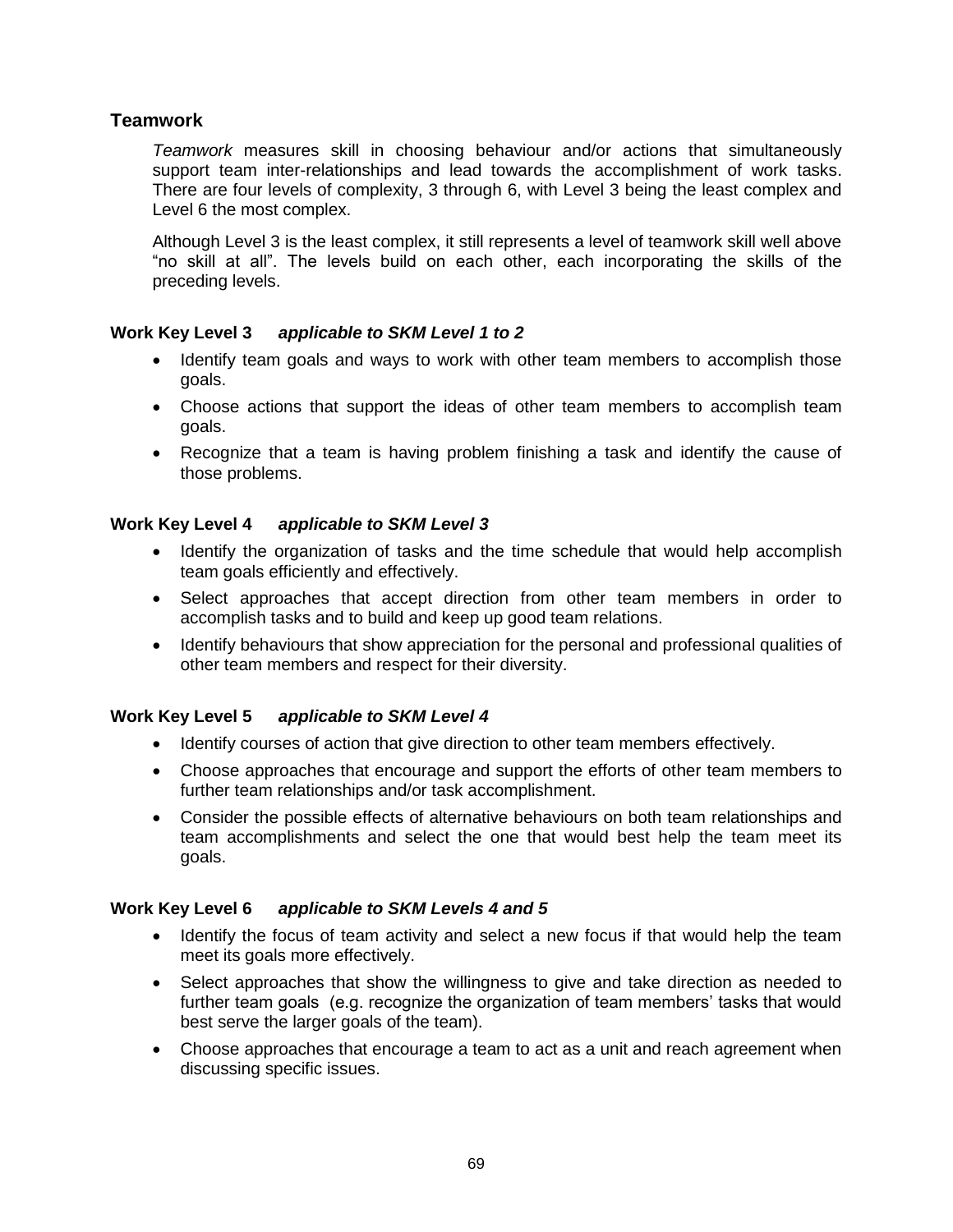Identify actions that would help manage differences of opinion among team members, moving the team towards its goals while valuing and support individual diversity.

## **Problem Solving**

*Problem Solving* is the "self starting" thinking required by the job, which is used for analysing, evaluating, creating, reasoning, arriving at and drawing conclusions. To the extend that thinking is circumscribed by the standards or covered by procedures, or referred to others.

*Problem Solving* has two dimensions:

- A. The environment in which thinking takes place
- B. The challenge presented by the thinking to be done

## **A. The environment in which thinking takes place**

(a) *Strict routine:* (*SKM L 1*)

Thinking with detailed rules, instructions and/or rigid supervision

(b) *Routine:* (*SKM L 1*)

Thinking within standard instructions and/or close supervision

## (c) *Semi-routine:* (*SKM L 1*)

Thinking within well defined procedures and precedents, somewhat diversified and/or supervised.

#### (d) *Standardized:* (*SKM L 2*)

Thinking within substantially diversified, established (company) procedures and standards, and general supervision.

(e) *Clearly defined:* (*SKM L 2*)

Thinking within clearly defined (company) policies, principles and specific objectives, under readily available direction.

(f) *Broadly defined:* (*SKM L 3*)

Thinking within broad policies and objectives, under general direction.

## (g) *Generally defined:* (*SKM L 1*)

Thinking with general policies, principles and goals under guidance.

(h) *Abstractly defined*: (*SKM L 1*)

Thinking within business philosophy and/or principles controlling human affairs.

#### **B. The challenge presented by the thinking to be done**

1) *Repetitive:* (*SKM L 1*)

Identical situations requiring solutions by simple choice of things learned.

2) *Patterned:* (*SKM L 2*) Similar situations requiring solutions by discriminating choice of things learned.